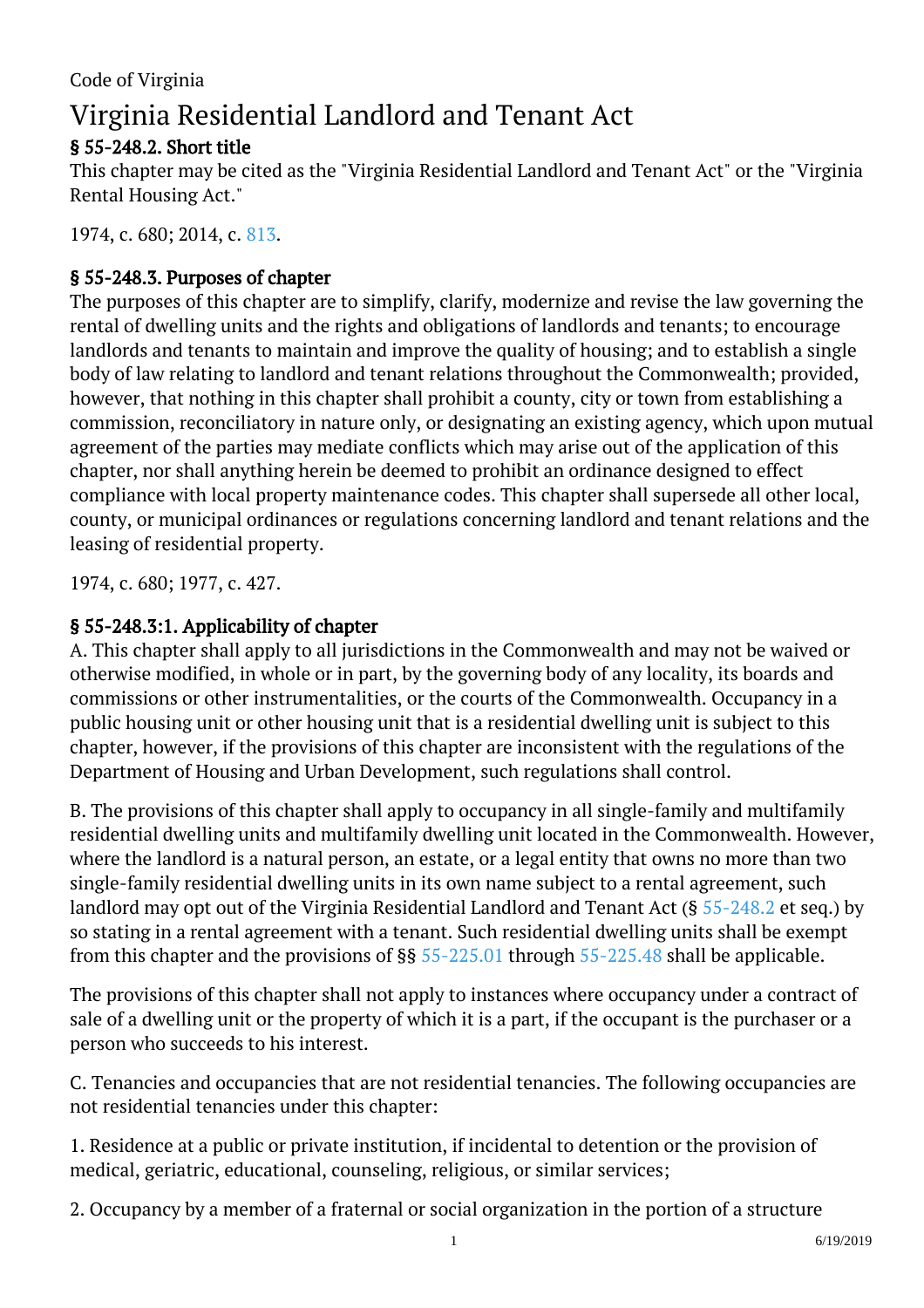operated for the benefit of the organization;

3. Occupancy by an owner of a condominium unit or a holder of a proprietary lease in a cooperative;

4. Occupancy in a campground as defined in § [35.1-1;](/vacode/35.1-1/)

5. Occupancy by a tenant who pays no rent pursuant to a rental agreement; or I

6. Occupancy by an employee of a landlord whose right to occupancy in a multifamily dwelling unit is conditioned upon employment in and about the premises or an former employee whose occupancy continues less than 60 days.

D. Occupancy in hotel, motel, and extended stay facility.

1. A guest who is an occupant of a hotel, motel, extended stay facility, vacation residential facility, including those governed by the Virginia Real Estate Time-Share Act (§ [55-360](/vacode/55-360/) et seq.), boardinghouse, or similar transient lodging shall not be construed to be a tenant living in a dwelling unit if such person does not reside in such lodging as his primary residence. Such guest shall be exempt from this chapter, and the innkeeper or property owner, or his agent, shall have the right to use self-help eviction under Virginia law, without the necessity of the filing of an unlawful detainer action in a court of competent jurisdiction and the execution of a writ of possession issued pursuant to such action, which would otherwise be required under this chapter. <sup>"</sup>

2. A hotel, motel, extended stay facility, vacation residential facility, boardinghouse, or similar transient lodging shall be exempt from the provisions of this chapter if overnight sleeping accommodations are furnished to a person for consideration if such person does not reside in such lodging as his primary residence. Ĩ

3. If a person resides in a hotel, motel, extended stay facility, vacation residential facility, including those governed by the Virginia Real Estate Time-Share Act (§ [55-360](/vacode/55-360/) et seq.), boardinghouse, or similar transient lodging as his primary residence for fewer than 90 consecutive days, such lodging shall not be subject to the provisions of this chapter. However, the owner of such lodging establishment shall give a five-day written notice of nonpayment to a person residing in such lodging and, upon the expiration of the five-day period specified in the notice, may exercise self-help eviction if payment in full has not been received.

4. If a person resides in a hotel, motel, extended stay facility, vacation residential facility, including those governed by the Virginia Real Estate Time-Share Act (§ [55-360](/vacode/55-360/) et seq.), boardinghouse, or similar transient lodging as his primary residence for more than 90 consecutive days or is subject to a written lease for more than 90 days, such lodging shall be subject to the provisions of this chapter. Ĩ

5. Nothing herein shall be construed to preclude the owner of a lodging establishment that uses self-help eviction pursuant to this section from pursuing any civil or criminal remedies under the laws of the Commonwealth.

2000, c. [760;2](http://lis.virginia.gov/cgi-bin/legp604.exe?001+ful+CHAP0760)001, c. [416;2](http://lis.virginia.gov/cgi-bin/legp604.exe?011+ful+CHAP0416)017, c. [730;2](http://lis.virginia.gov/cgi-bin/legp604.exe?171+ful+CHAP0730)018, cc. [50,](http://lis.virginia.gov/cgi-bin/legp604.exe?181+ful+CHAP0050) [78](http://lis.virginia.gov/cgi-bin/legp604.exe?181+ful+CHAP0078), [221.](http://lis.virginia.gov/cgi-bin/legp604.exe?181+ful+CHAP0221)

## § 55-248.4. Definitions

When used in this chapter, unless expressly stated otherwise:

"Action" means recoupment, counterclaim, set off, or other civil suit and any other proceeding in 2 6/19/2019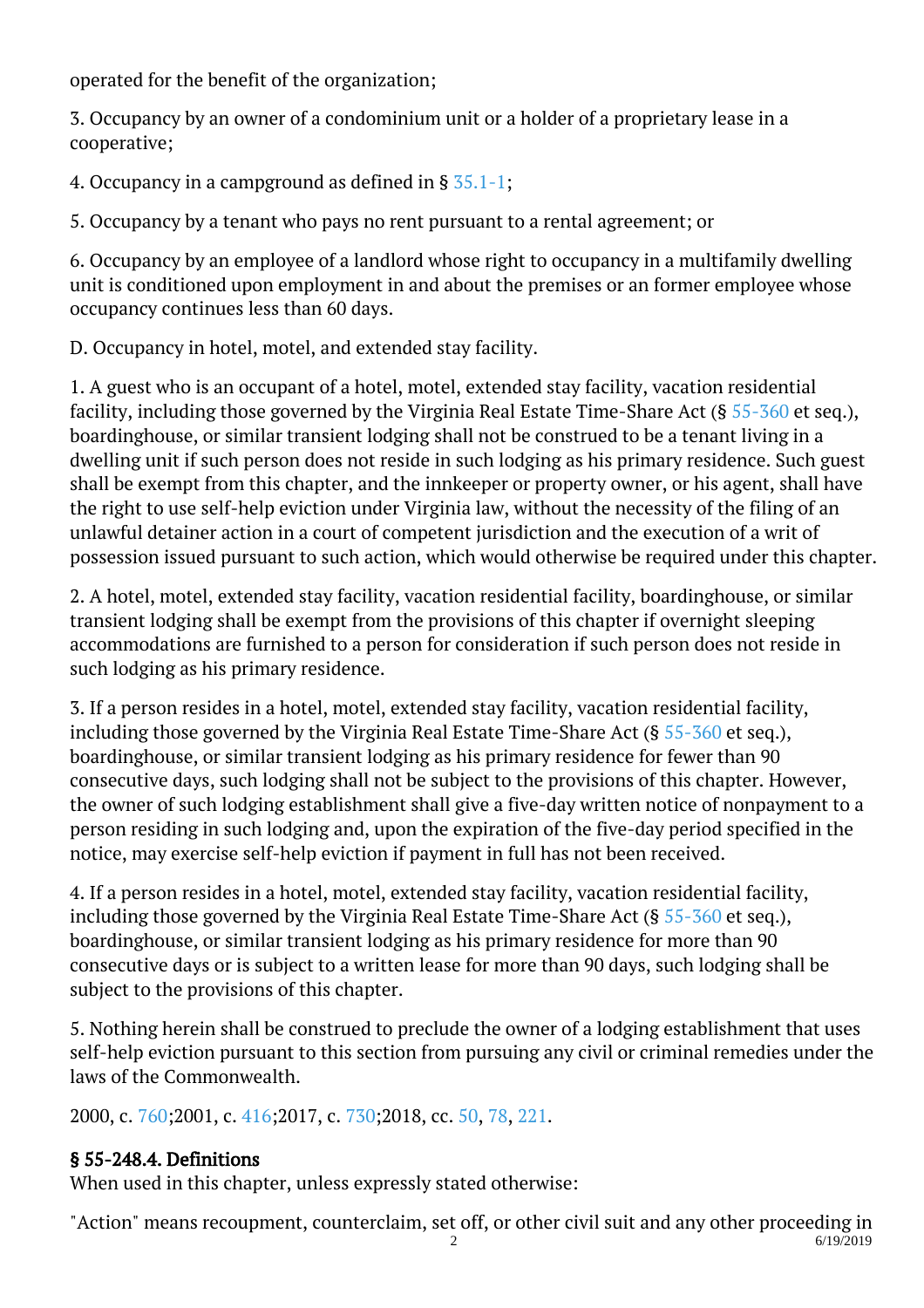which rights are determined, including without limitation actions for possession, rent, unlawful detainer, unlawful entry, and distress for rent.

"Application deposit" means any refundable deposit of money, however denominated, including all money intended to be used as a security deposit under a rental agreement, or property, which is paid by a tenant to a landlord for the purpose of being considered as a tenant for a dwelling unit.

"Application fee" means any nonrefundable fee, which is paid by a tenant to a landlord or managing agent for the purpose of being considered as a tenant for a dwelling unit. An application fee shall not exceed \$50, exclusive of any actual out-of-pocket expenses paid by the landlord to a third party performing background, credit, or other pre-occupancy checks on the applicant. However, where an application is being made for a dwelling unit which is a public housing unit or other housing unit subject to regulation by the Department of Housing and Urban Development, an application fee shall not exceed \$32, exclusive of any actual out-ofpocket expenses paid to a third party by the landlord performing background, credit, or other pre-occupancy checks on the applicant. <sup>"</sup>

"Assignment" means the transfer by any tenant of all interests created by a rental agreement.

"Authorized occupant" means a person entitled to occupy a dwelling unit with the consent of the landlord, but who has not signed the rental agreement and therefore does not have the financial obligations as a tenant under the rental agreement.

"Building or housing code" means any law, ordinance or governmental regulation concerning fitness for habitation, or the construction, maintenance, operation, occupancy, use or appearance of any structure or that part of a structure that is used as a home, residence or sleeping place by one person who maintains a household or by two or more persons who maintain a common household.

"Commencement date of rental agreement" means the date upon which the tenant is entitled to occupy the dwelling unit as a tenant.

"Dwelling unit" means a structure or part of a structure that is used as a home or residence by one or more persons who maintain a household, including, but not limited to, a manufactured home.

"Effective date of rental agreement" means the date upon which the rental agreement is signed by the landlord and the tenant obligating each party to the terms and conditions of the rental agreement. Ĩ

"Facility" means something that is built, constructed, installed or established to perform some particular function. <sup>"</sup>

"Good faith" means honesty in fact in the conduct of the transaction concerned.

"Guest or invitee" means a person, other than the tenant or person authorized by the landlord to occupy the premises, who has the permission of the tenant to visit but not to occupy the premises. <sup>"</sup>

"Interior of the dwelling unit" means the inside of the dwelling unit, consisting of interior walls, floor, and ceiling, that enclose the dwelling unit as conditioned space from the outside air.

"Landlord" means the owner, lessor or sublessor of the dwelling unit or the building of which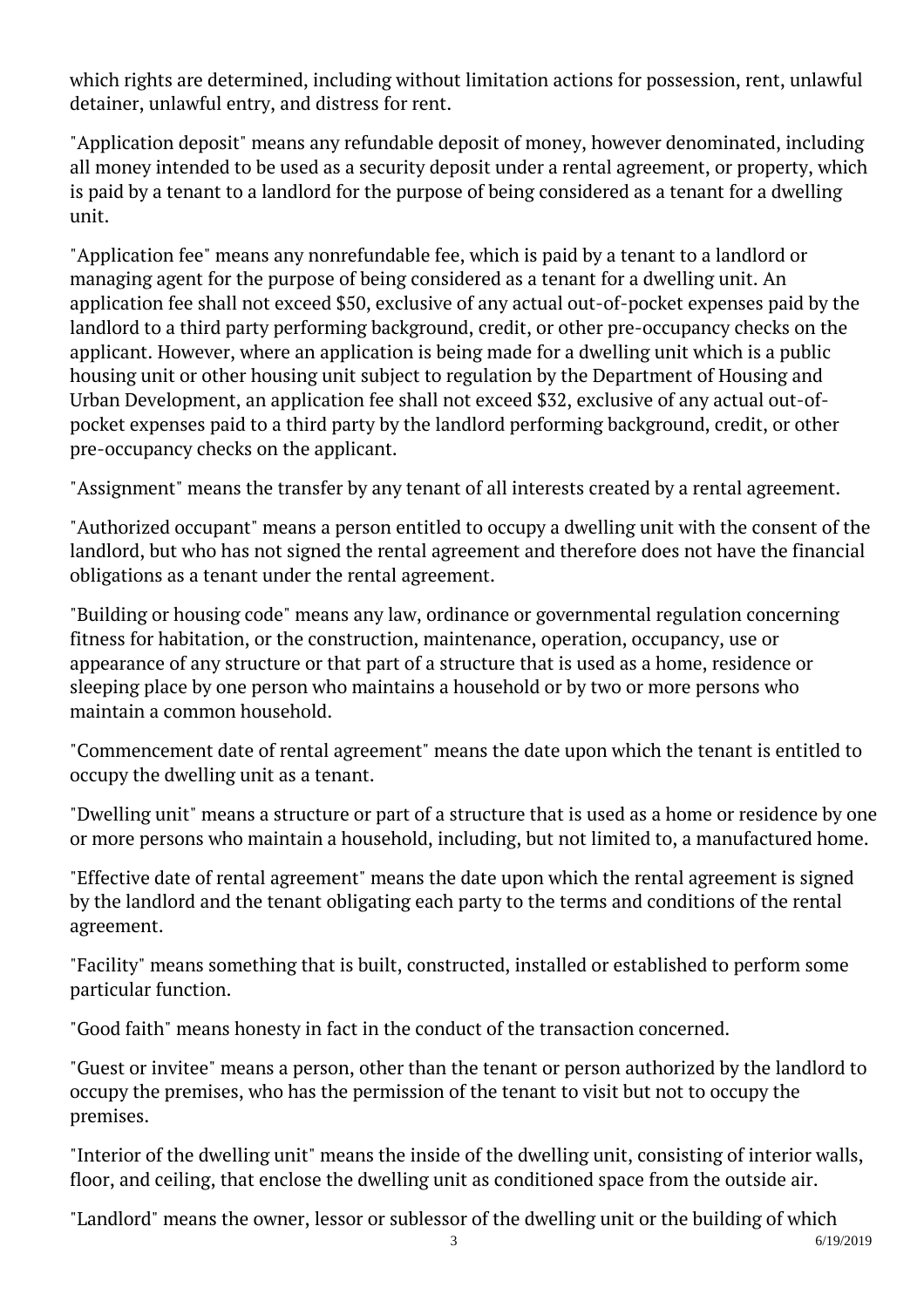such dwelling unit is a part. "Landlord" also includes a managing agent of the premises who fails to disclose the name of such owner, lessor or sublessor. Such managing agent shall be subject to the provisions of  $\S$  [16.1-88.03](http://law.lis.virginia.gov/vacode/16.1-88.03/). Landlord shall not, however, include a community land trust as defined in § [55-221.1.](http://law.lis.virginia.gov/vacode/55-221.1/)

"Managing agent" means a person authorized by the landlord to act on behalf of the landlord under an agreement.

"Mold remediation in accordance with professional standards" means mold remediation of that portion of the dwelling unit or premises affected by mold, or any personal property of the tenant affected by mold, performed consistent with guidance documents published by the United States Environmental Protection Agency, the U.S. Department of Housing and Urban Development, the American Conference of Governmental Industrial Hygienists (the Bioaerosols Manual), Standard Reference Guides of the Institute of Inspection, Cleaning and Restoration for Water Damage Restoration and Professional Mold Remediation, or any protocol for mold remediation prepared by an industrial hygienist consistent with said guidance documents.

"Multifamily dwelling unit" means more than one single-family dwelling unit located in a building. However, nothing in this definition shall be construed to apply to any nonresidential space in such building.

"Natural person," wherever the chapter refers to an owner as a "natural person," includes coowners who are natural persons, either as tenants in common, joint tenants, tenants in partnership, tenants by the entirety, trustees or beneficiaries of a trust, general partnerships, limited liability partnerships, registered limited liability partnerships or limited liability companies, or any lawful combination of natural persons permitted by law.

"Notice" means notice given in writing by either regular mail or hand delivery, with the sender retaining sufficient proof of having given such notice, which may be either a United States postal certificate of mailing or a certificate of service confirming such mailing prepared by the sender. However, a person shall be deemed to have notice of a fact if he has actual knowledge of it, he has received a verbal notice of it, or from all of the facts and circumstances known to him at the time in question, he has reason to know it exists. A person "notifies" or "gives" a notice or notification to another by taking steps reasonably calculated to inform another person whether or not the other person actually comes to know of it. If notice is given that is not in writing, the person giving the notice has the burden of proof to show that the notice was given to the recipient of the notice.

"Organization" means a corporation, government, governmental subdivision or agency, business trust, estate, trust, partnership or association, two or more persons having a joint or common interest, or any combination thereof, and any other legal or commercial entity.

"Owner" means one or more persons or entities, jointly or severally, in whom is vested:

1. All or part of the legal title to the property, or

2. All or part of the beneficial ownership and a right to present use and enjoyment of the premises, and the term includes a mortgagee in possession. <sup>"</sup>

"Person" means any individual, group of individuals, corporation, partnership, business trust, association or other legal entity, or any combination thereof.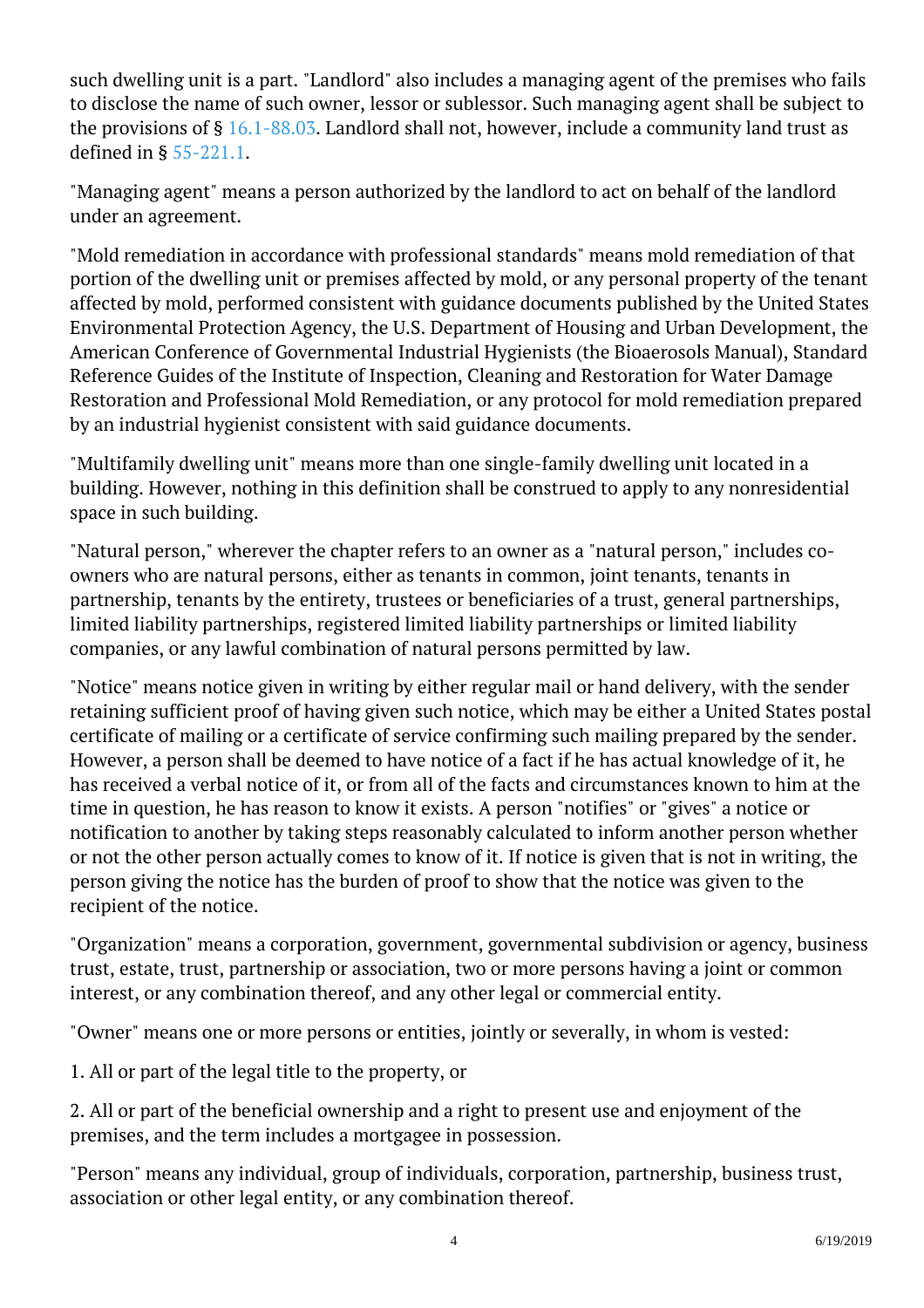"Premises" means a dwelling unit and the structure of which it is a part and facilities and appurtenances therein and grounds, areas and facilities held out for the use of tenants generally or whose use is promised to the tenant.

"Processing fee for payment of rent with bad check" means the processing fee specified in the rental agreement, not to exceed \$50, assessed by a landlord against a tenant for payment of rent with a check drawn by the tenant on which payment has been refused by the payor bank because the drawer had no account or insufficient funds.

"Readily accessible" means areas within the interior of the dwelling unit available for observation at the time of the move-in inspection that do not require removal of materials, personal property, equipment or similar items. <sup>"</sup>

"Rent" means all money, other than a security deposit, owed or paid to the landlord under the rental agreement, including prepaid rent paid more than one month in advance of the rent due date.

"Rental agreement" or "lease agreement" means all agreements, written or oral, and valid rules and regulations adopted under § [55-248.17](http://law.lis.virginia.gov/vacode/55-248.17/) embodying the terms and conditions concerning the use and occupancy of a dwelling unit and premises.

"Rental application" means the written application or similar document used by a landlord to determine if a prospective tenant is qualified to become a tenant of a dwelling unit. A landlord may charge an application fee as provided in this chapter and may request a prospective tenant to provide information that will enable the landlord to make such determination. The landlord may photocopy each applicant's driver's license or other similar photo identification, containing either the applicant's social security number or control number issued by the Department of Motor Vehicles pursuant to § [46.2-342.](http://law.lis.virginia.gov/vacode/46.2-342/) However, a landlord shall not photocopy a U.S. government-issued identification so long as to do so is a violation of Title 18 U.S.C. Part I, Chapter 33, § 701. The landlord may require that each applicant provide a social security number issued by the U.S. Social Security Administration or an individual taxpayer identification number issued by the U.S. Internal Revenue Service, for the purpose of determining whether each applicant is eligible to become a tenant in the landlord's dwelling unit. Ĩ

"Roomer" means a person occupying a dwelling unit that lacks a major bathroom or kitchen facility, in a structure where one or more major facilities are used in common by occupants of the dwelling unit and other dwelling units. Major facility in the case of a bathroom means toilet, and either a bath or shower, and in the case of a kitchen means refrigerator, stove, or sink.

"Security deposit" means any refundable deposit of money that is furnished by a tenant to a landlord to secure the performance of the terms and conditions of a rental agreement, as a security for damages to the leased premises, or as a pet deposit. However, such money shall be deemed an application deposit until the commencement date of the rental agreement. Security deposit shall not include a damage insurance policy or renter's insurance policy as those terms are defined in § [55-248.7:2](http://law.lis.virginia.gov/vacode/55-248.7:2/) purchased by a landlord to provide coverage for a tenant. Ĩ

"Single-family residence" means a structure, other than a multi-family residential structure, maintained and used as a single dwelling unit, condominium unit, or any other dwelling unit that has direct access to a street or thoroughfare and shares neither heating facilities, hot water equipment, nor any other essential facility or service with any other dwelling unit.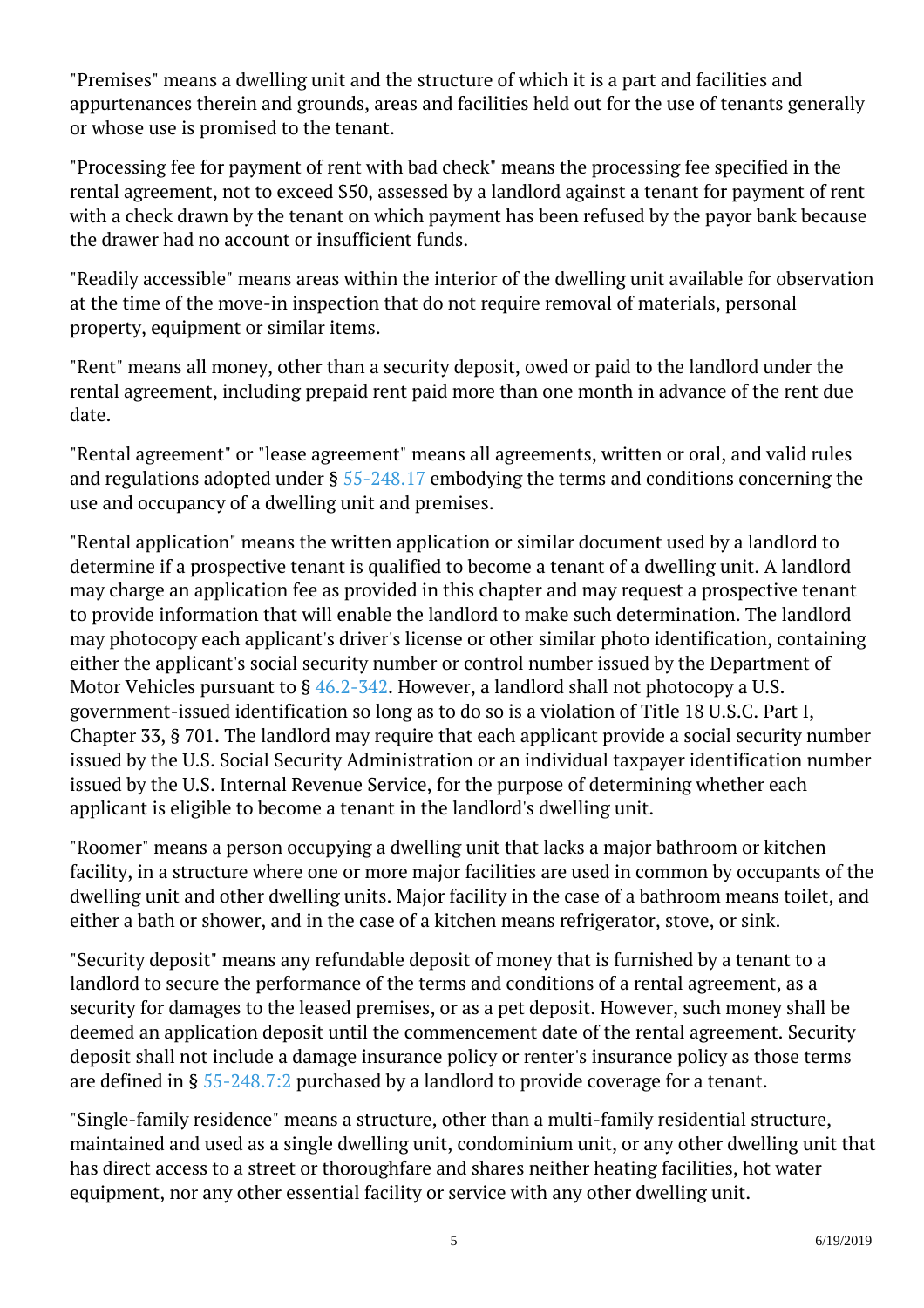"Sublease" means the transfer by any tenant of any but not all interests created by a rental agreement. Ĩ

"Tenant" means a person entitled only under the terms of a rental agreement to occupy a dwelling unit to the exclusion of others and shall include roomer. Tenant shall not include (i) an authorized occupant, (ii) a guest or invitee, or (iii) any person who guarantees or cosigns the payment of the financial obligations of a rental agreement but has no right to occupy a dwelling unit.

"Tenant records" means all information, including financial, maintenance, and other records about a tenant or prospective tenant, whether such information is in written or electronic form or other medium. A tenant may request copies of his tenant records pursuant to §  $55$ -248.9:1.

"Utility" means electricity, natural gas, water and sewer provided by a public service corporation or such other person providing utility services as permitted under § [56-1.2.](http://law.lis.virginia.gov/vacode/56-1.2/) If the rental agreement so provides, a landlord may use submetering equipment or energy allocation equipment as defined in §  $56$ -245.2, or a ratio utility billing system as defined in §  $55$ -226.2.

"Visible evidence of mold" means the existence of mold in the dwelling unit that is visible to the naked eye by the landlord or tenant in areas within the interior of the dwelling unit readily accessible at the time of the move-in inspection.

"Written notice" means notice given in accordance with  $\S$  [55-248.6](http://law.lis.virginia.gov/vacode/55-248.6/), including any representation of words, letters, symbols, numbers, or figures, whether (i) printed in or inscribed on a tangible medium or (ii) stored in an electronic form or other medium, retrievable in a perceivable form, and regardless of whether an electronic signature authorized by Chapter 42.1 (§ [59.1-479](http://law.lis.virginia.gov/vacode/59.1-479/) et seq.) of Title 59.1 is affixed. The landlord may, in accordance with a written agreement, delegate to a managing agent or other third party the responsibility of providing any written notice required by this chapter.

1974, c. 680; 1977, c. 427; 1987, c. 428; 1990, c. 55; 1991, c. 205; 1999, cc. [77,](http://lis.virginia.gov/cgi-bin/legp604.exe?991+ful+CHAP0077) [258](http://lis.virginia.gov/cgi-bin/legp604.exe?991+ful+CHAP0258), [359,](http://lis.virginia.gov/cgi-bin/legp604.exe?991+ful+CHAP0359) [390;](http://lis.virginia.gov/cgi-bin/legp604.exe?991+ful+CHAP0390)2000, cc. [760,](http://lis.virginia.gov/cgi-bin/legp604.exe?001+ful+CHAP0760) [816;](http://lis.virginia.gov/cgi-bin/legp604.exe?001+ful+CHAP0816)2002, c. [531;](http://lis.virginia.gov/cgi-bin/legp604.exe?021+ful+CHAP0531)2003, cc. [355,](http://lis.virginia.gov/cgi-bin/legp604.exe?031+ful+CHAP0355) [425](http://lis.virginia.gov/cgi-bin/legp604.exe?031+ful+CHAP0425), [855;2](http://lis.virginia.gov/cgi-bin/legp604.exe?031+ful+CHAP0855)004, c. [123;](http://lis.virginia.gov/cgi-bin/legp604.exe?041+ful+CHAP0123)2007, c. [634;](http://lis.virginia.gov/cgi-bin/legp604.exe?071+ful+CHAP0634)2008, cc. [489,](http://lis.virginia.gov/cgi-bin/legp604.exe?081+ful+CHAP0489) [640;](http://lis.virginia.gov/cgi-bin/legp604.exe?081+ful+CHAP0640) 2010, cc. [180,](http://lis.virginia.gov/cgi-bin/legp604.exe?101+ful+CHAP0180) [550;](http://lis.virginia.gov/cgi-bin/legp604.exe?101+ful+CHAP0550)2012, c. [788;2](http://lis.virginia.gov/cgi-bin/legp604.exe?121+ful+CHAP0788)013, c. [563;2](http://lis.virginia.gov/cgi-bin/legp604.exe?131+ful+CHAP0563)014, c. [651;2](http://lis.virginia.gov/cgi-bin/legp604.exe?141+ful+CHAP0651)015, c. [596;2](http://lis.virginia.gov/cgi-bin/legp604.exe?151+ful+CHAP0596)016, c. [744;2](http://lis.virginia.gov/cgi-bin/legp604.exe?161+ful+CHAP0744)017, c. [730.](http://lis.virginia.gov/cgi-bin/legp604.exe?171+ful+CHAP0730)

## § 55-248.5. Repealed

Repealed by Acts 2017, c. [730,](http://lis.virginia.gov/cgi-bin/legp604.exe?171+ful+CHAP0730) cl. [2.](http://lis.virginia.gov/cgi-bin/legp604.exe?171+ful+CHAP0002)

## § 55-248.6. Notice

A. As used in this chapter:

"Notice" means notice given in writing by either regular mail or hand delivery, with the sender retaining sufficient proof of having given such notice, which may be either a United States postal certificate of mailing or a certificate of service confirming such mailing prepared by the sender. However, a person shall be deemed to have notice of a fact if he has actual knowledge of it, he has received a verbal notice of it, or from all the facts and circumstances known to him at the time in question, he has reason to know it exists. A person "notifies" or "gives" a notice or notification to another by taking steps reasonably calculated to inform another person whether or not the other person actually comes to know of it. If notice is given that is not in writing, the person giving the notice has the burden of proof to show that the notice was given to the recipient of the notice.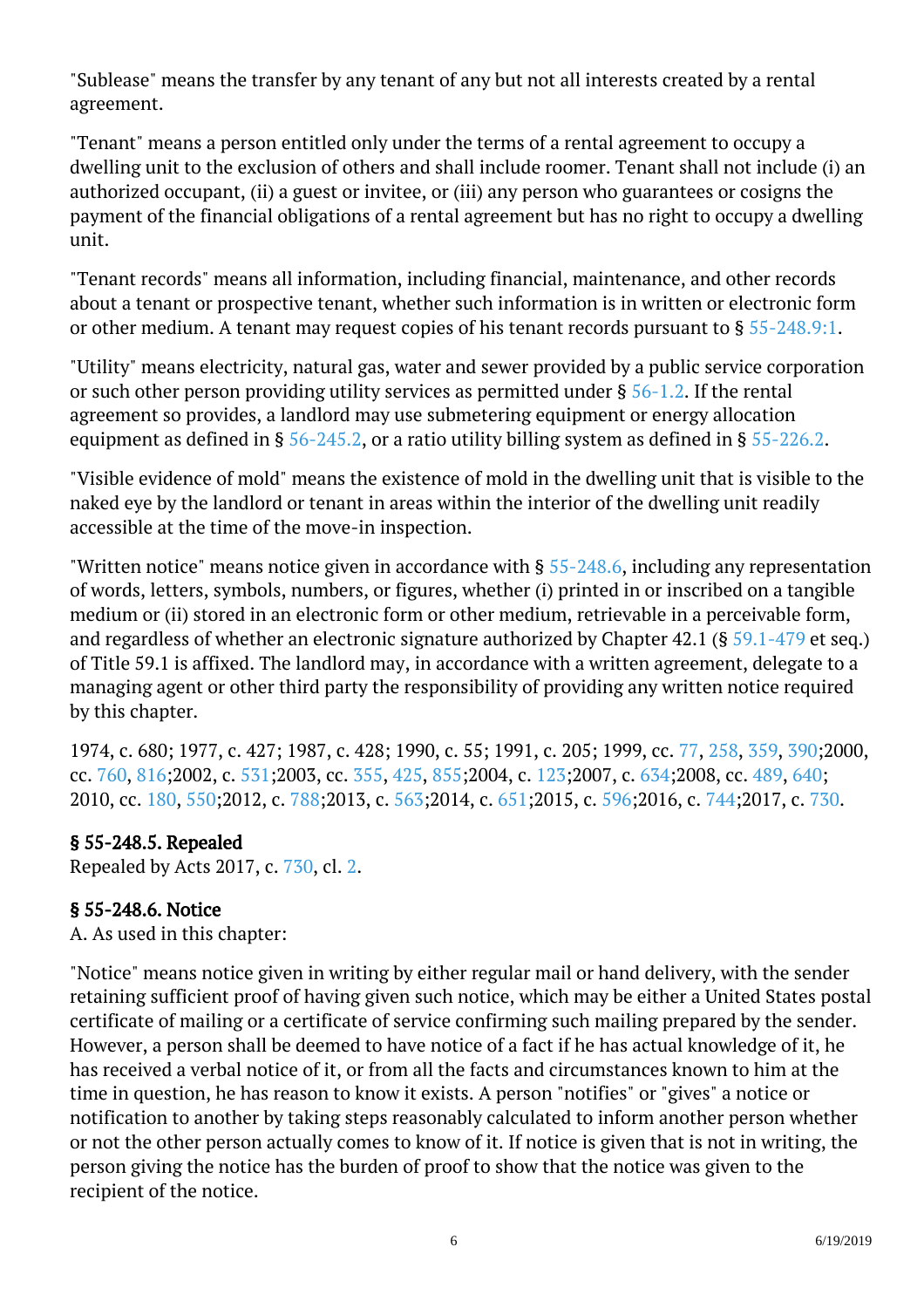B. If the rental agreement so provides, the landlord and tenant may send notices in electronic form, however any tenant who so requests may elect to send and receive notices in paper form. If electronic delivery is used, the sender shall retain sufficient proof of the electronic delivery, which may be an electronic receipt of delivery, a confirmation that the notice was sent by facsimile, or a certificate of service prepared by the sender confirming the electronic delivery.

In the case of the landlord, notice is served on the landlord at his place of business where the rental agreement was made, or at any place held out by the landlord as the place for receipt of the communication.

C. In the case of the tenant, notice is served at the tenant's last known place of residence, which may be the dwelling unit.

D. Notice, knowledge or a notice or notification received by an organization is effective for a particular transaction from the time it is brought to the attention of the person conducting that transaction, or from the time it would have been brought to his attention if the organization had exercised reasonable diligence.

E. No notice of termination of tenancy served upon a tenant by a public housing authority organized under the Housing Authorities Law (§ [36-1](http://law.lis.virginia.gov/vacode/36-1/) et seq.) of Title 36 shall be effective unless it contains on its first page, in type no smaller or less legible than that otherwise used in the body of the notice, the name, address and telephone number of the legal services program, if any, serving the jurisdiction wherein the premises are located. Ĩ

F. The landlord may, in accordance with a written agreement, delegate to a managing agent or other third party the responsibility of providing any written notice under this chapter. The landlord may also engage an attorney at law to prepare or provide any written notice under this chapter or legal process under Title 8.01. Nothing herein shall be construed to preclude use of an electronic signature as defined in §  $59.1-480$ , or an electronic notarization as defined in §  $47.1-2$ , in any written notice under this chapter or legal process under Title 8.01.

1974, c. 680; 1982, c. 260; 1993, c. 754; 1998, c. [260;](http://lis.virginia.gov/cgi-bin/legp604.exe?981+ful+CHAP0260)2000, c. [760;](http://lis.virginia.gov/cgi-bin/legp604.exe?001+ful+CHAP0760)2008, cc. [489,](http://lis.virginia.gov/cgi-bin/legp604.exe?081+ful+CHAP0489) [640;](http://lis.virginia.gov/cgi-bin/legp604.exe?081+ful+CHAP0640)2017, c. [730](http://lis.virginia.gov/cgi-bin/legp604.exe?171+ful+CHAP0730).

# § 55-248.6:1. Application deposit and application fee

Any landlord may require a refundable application deposit in addition to a nonrefundable application fee. If the applicant fails to rent the unit for which application was made, from the application deposit the landlord shall refund to the applicant within 20 days after the applicant's failure to rent the unit or the landlord's rejection of the application all sums in excess of the landlord's actual expenses and damages together with an itemized list of said expenses and damages. If, however, the application deposit was made by cash, certified check, cashier's check, or postal money order, such refund shall be made within 10 days of the applicant's failure to rent the unit if the failure to rent is due to the landlord's rejection of the application. If the landlord fails to comply with this section, the applicant may recover as damages suffered by him that portion of the application deposit wrongfully withheld and reasonable attorney fees. <sup>"</sup>

1977, c. 427; 1985, c. 208; 1993, c. 382; 2000, c. [760;](http://lis.virginia.gov/cgi-bin/legp604.exe?001+ful+CHAP0760)2003, c. [416;](http://lis.virginia.gov/cgi-bin/legp604.exe?031+ful+CHAP0416)2008, c. [489;](http://lis.virginia.gov/cgi-bin/legp604.exe?081+ful+CHAP0489)2011, c. [766;](http://lis.virginia.gov/cgi-bin/legp604.exe?111+ful+CHAP0766)2013, c. [563](http://lis.virginia.gov/cgi-bin/legp604.exe?131+ful+CHAP0563).

# § 55-248.7. Terms and conditions of rental agreement; copy for tenant; accounting of rental payments

A. A landlord and tenant may include in a rental agreement, terms and conditions not prohibited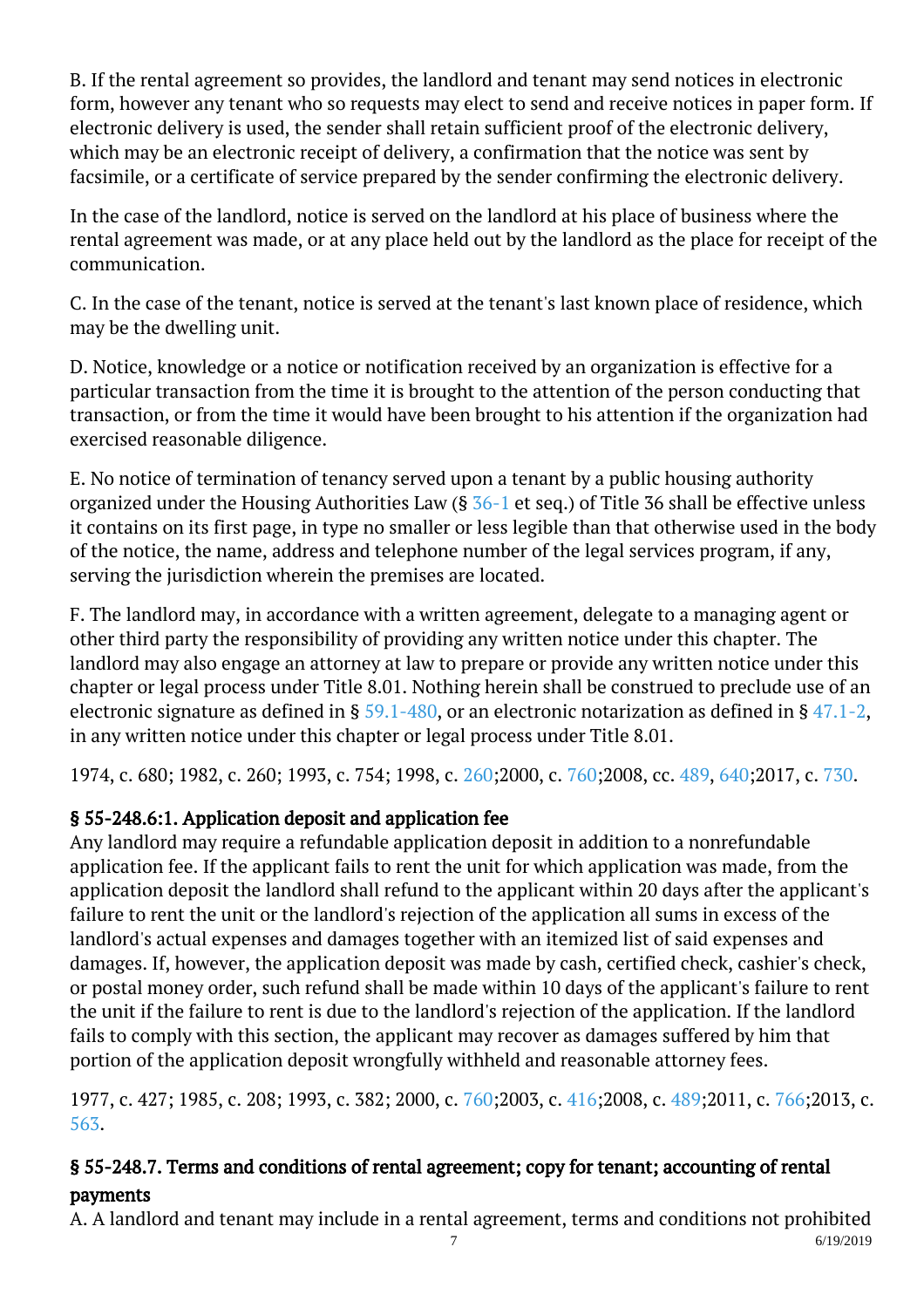by this chapter or other rule of law, including rent, charges for late payment of rent, term of the agreement, automatic renewal of the rental agreement, requirements for notice of intent to vacate or terminate the rental agreement, and other provisions governing the rights and obligations of the parties.

B. In the absence of a rental agreement, the tenant shall pay as rent the fair rental value for the use and occupancy of the dwelling unit.

C. Rent shall be payable without demand or notice at the time and place agreed upon by the parties. Unless otherwise agreed, rent is payable at the place designated by the landlord and periodic rent is payable at the beginning of any term of one month or less and otherwise in equal installments at the beginning of each month. If the landlord receives from a tenant a written request for a written statement of charges and payments, he shall provide the tenant with a written statement showing all debits and credits over the tenancy or the past 12 months, whichever is shorter. The landlord shall provide such written statement within 10 business days of receiving the request.

D. Unless the rental agreement fixes a definite term, the tenancy shall be week to week in case of a roomer who pays weekly rent, and in all other cases month to month. Terminations of tenancies shall be governed by § [55-248.37](http://law.lis.virginia.gov/vacode/55-248.37/) unless the rental agreement provides for a different notice period.

E. If the rental agreement contains any provision whereby the landlord may approve or disapprove a sublessee or assignee of the tenant, the landlord shall within 10 business days of receipt by him of the written application of the prospective sublessee or assignee on a form to be provided by the landlord, approve or disapprove the sublessee or assignee. Failure of the landlord to act within 10 business days shall be deemed evidence of his approval.

F. A copy of any written rental agreement signed by both the tenant and the landlord shall be provided to the tenant within one month of the effective date of the written rental agreement. The failure of the landlord to deliver such a rental agreement shall not affect the validity of the agreement. Ĩ

G. No unilateral change in the terms of a rental agreement by a landlord or tenant shall be valid unless (i) notice of the change is given in accordance with the terms of the rental agreement or as otherwise required by law and (ii) both parties consent in writing to the change.

H. The landlord shall provide the tenant with a written receipt, upon request from the tenant, whenever the tenant pays rent in the form of cash or money order.

1974, c. 680; 1977, c. 427; 1983, c. 39; 1988, c. 68; 2000, c. [760;](http://lis.virginia.gov/cgi-bin/legp604.exe?001+ful+CHAP0760)2003, c. [424;](http://lis.virginia.gov/cgi-bin/legp604.exe?031+ful+CHAP0424)2012, cc. [464,](http://lis.virginia.gov/cgi-bin/legp604.exe?121+ful+CHAP0464) [503;](http://lis.virginia.gov/cgi-bin/legp604.exe?121+ful+CHAP0503) 2013, c. [563;2](http://lis.virginia.gov/cgi-bin/legp604.exe?131+ful+CHAP0563)017, c. [730.](http://lis.virginia.gov/cgi-bin/legp604.exe?171+ful+CHAP0730)

## § 55-248.7:1. Prepaid rent; maintenance of escrow account

A landlord and a tenant may agree in a rental agreement that the tenant pay prepaid rent. If a landlord receives prepaid rent, it shall be placed in an escrow account in a federally insured depository authorized to do business in Virginia by the end of the fifth business day following receipt and shall remain in the account until such time as the prepaid rent becomes due. Unless the landlord has otherwise become entitled to receive any portion of the prepaid rent, it shall not be removed from the escrow account required by this section without the written consent of the tenant.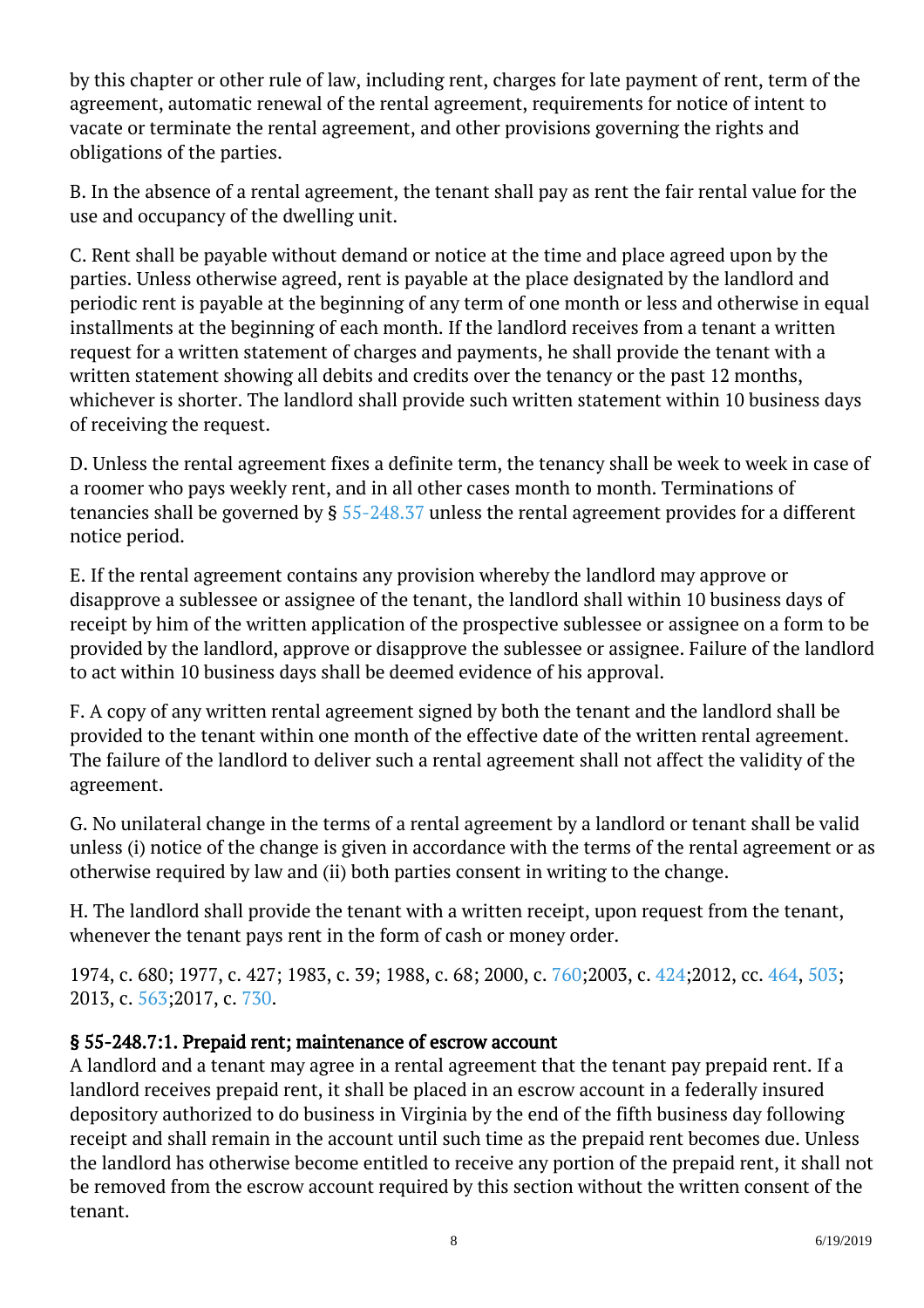2002, c. [531;2](http://lis.virginia.gov/cgi-bin/legp604.exe?021+ful+CHAP0531)015, c. [596;2](http://lis.virginia.gov/cgi-bin/legp604.exe?151+ful+CHAP0596)017, c. [730.](http://lis.virginia.gov/cgi-bin/legp604.exe?171+ful+CHAP0730)

#### § 55-248.7:2. Landlord may obtain certain insurance for tenant

A. Damage Insurance. A landlord may require as a condition of tenancy that a tenant have commercial insurance coverage as specified in the rental agreement to secure the performance by the tenant of the terms and conditions of the rental agreement and pay for the cost of premiums for such insurance coverage obtained by the landlord, generally known as "damage insurance." As provided in § [55-248.4,](/vacode/55-248.4/) such payments shall not be deemed a security deposit, but shall be rent. However, as provided in §  $55$ -248.9, the landlord cannot require a tenant to pay both security deposits and the cost of damage insurance premiums, if the total amount of any security deposits and damage insurance premiums exceeds the amount of two months' periodic rent. The landlord shall notify a tenant in writing that the tenant has the right to obtain a separate policy from the landlord's policy for damage insurance. If a tenant elects to obtain a separate policy, the tenant shall submit to the landlord written proof of such coverage and shall maintain such coverage at all times during the term of the rental agreement. Where a landlord obtains damage insurance coverage on behalf of a tenant, the insurance policy shall provide coverage for the tenant as an insured. The landlord shall recover from the tenant the actual costs of such insurance coverage and may recover administrative or other fees associated with administration of a damage insurance policy, including a tenant opting out of the insurance coverage provided by the landlord pursuant to this subsection. If a landlord obtains damage insurance for his tenants, the landlord shall provide to each tenant, prior to execution of the rental agreement, a summary of the insurance policy or certificate evidencing the coverage being provided and upon request of the tenant make available a copy of the insurance policy.

B. Renter's Insurance. A landlord may require as a condition of tenancy that a tenant have renter's insurance as specified in the rental agreement that is a combination multi-peril policy containing fire, miscellaneous property, and personal liability coverage insuring personal property located in residential units not occupied by the owner. A landlord may require a tenant to pay for the cost of premiums for such insurance obtained by the landlord, to provide such coverage for the tenant as part of rent or as otherwise provided herein. As provided in § [55-248.4](/vacode/55-248.4/) , such payments shall not be deemed a security deposit, but shall be rent. If the landlord requires that such premiums be paid prior to the commencement of the tenancy, the total amount of all security deposits and insurance premiums for damage insurance and renter's insurance shall not exceed the amount of two months' periodic rent. Otherwise, the landlord may add a monthly amount as additional rent to recover the costs of such insurance coverage. The landlord shall notify a tenant in writing that the tenant has the right to obtain a separate policy from the landlord's policy for renter's insurance. If a tenant elects to obtain a separate policy, the tenant shall submit to the landlord written proof of such coverage and shall maintain such coverage at all times during the term of the rental agreement. If a tenant allows his renter's insurance policy required by the rental agreement to lapse for any reason, the landlord may provide any landlord's renter's insurance coverage to such tenant. The tenant shall be obligated to pay for the cost of premiums for such insurance as rent or as otherwise provided herein until the tenant has provided written documentation to the landlord showing that the tenant has reinstated his own renter's insurance coverage.

C. Where a landlord obtains renter's insurance coverage on behalf of a tenant, the insurance policy shall provide coverage for the tenant as an insured. The landlord shall recover from the tenant the actual costs of such insurance coverage and may recover administrative or other fees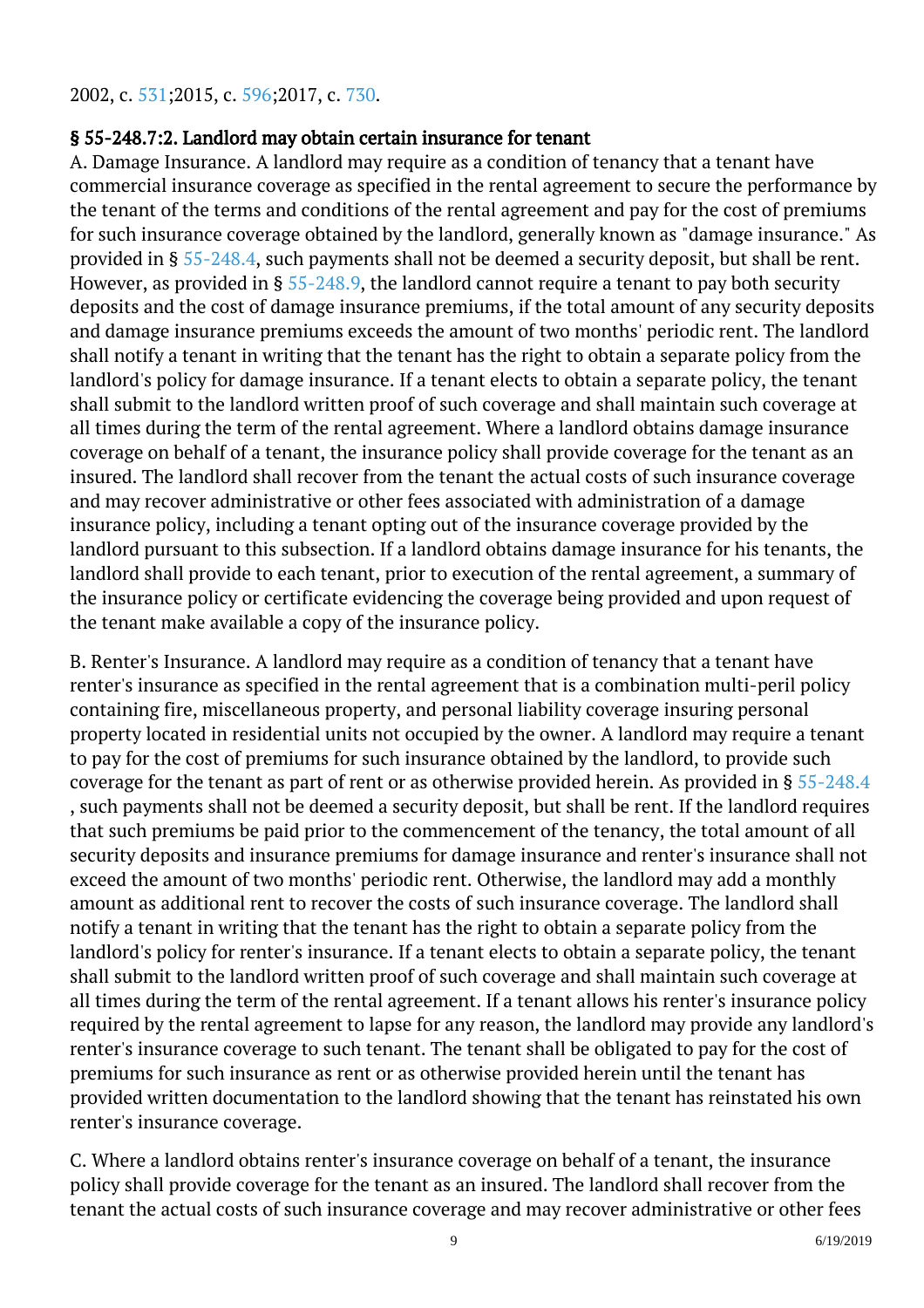associated with the administration of a renter's insurance program, including a tenant opting out of the insurance coverage provided to the tenant pursuant to this subsection. If a landlord obtains renter's insurance for his tenants, the landlord shall provide to each tenant, prior to execution of the rental agreement, a summary of the insurance policy prepared by the insurer or certificate evidencing the coverage being provided and upon request of the tenant make available a copy of the insurance policy. Ĩ

D. Nothing in this section shall be construed to prohibit the landlord from recovering from the tenant as part of the rent, the tenant's prorated share of the actual costs of other insurance coverages provided by the landlord relative to the premises, or the tenant's prorated share of a self-insurance program held in an escrow account by the landlord, including the landlord's administrative or other fees associated with the administration of such coverages. The landlord may apply such funds held in escrow to pay claims pursuant to the landlord's self-insurance plan.

2004, c. [123;2](http://lis.virginia.gov/cgi-bin/legp604.exe?041+ful+CHAP0123)005, c. [285;2](http://lis.virginia.gov/cgi-bin/legp604.exe?051+ful+CHAP0285)010, c. [550;2](http://lis.virginia.gov/cgi-bin/legp604.exe?101+ful+CHAP0550)012, c. [788;2](http://lis.virginia.gov/cgi-bin/legp604.exe?121+ful+CHAP0788)015, c. [596;2](http://lis.virginia.gov/cgi-bin/legp604.exe?151+ful+CHAP0596)018, c. [221.](http://lis.virginia.gov/cgi-bin/legp604.exe?181+ful+CHAP0221)

# § 55-248.8. Effect of unsigned or undelivered rental agreement

If the landlord does not sign and deliver a written rental agreement signed and delivered to him by the tenant, acceptance of rent without reservation by the landlord gives the rental agreement the same effect as if it had been signed and delivered by the landlord. If the tenant does not sign and deliver a written rental agreement signed and delivered to him by the landlord, acceptance of possession or payment of rent without reservation gives the rental agreement the same effect as if it had been signed and delivered by the tenant. If a rental agreement, given effect by the operation of this section, provides for a term longer than one year, it is effective for only one year. j

1974, c. 680.

# § 55-248.9. Prohibited provisions in rental agreements

A. A rental agreement shall not contain provisions that the tenant:

1. Agrees to waive or forego rights or remedies under this chapter;

2. Agrees to waive or forgo rights or remedies pertaining to the 120-day conversion or rehabilitation notice required in the Condominium Act (§ [55-79.39](http://law.lis.virginia.gov/vacode/55-79.39/) et seq.), the Virginia Real Estate Cooperative Act (§  $55-424$  et seq.) or Chapter 13 (§  $55-217$  et seq.), except where the tenant is on a month-to-month lease pursuant to § [55-222](http://law.lis.virginia.gov/vacode/55-222/);

3. Authorizes any person to confess judgment on a claim arising out of the rental agreement;

4. Agrees to pay the landlord's attorney's fees except as provided in this chapter;

5. Agrees to the exculpation or limitation of any liability of the landlord to the tenant arising under law or to indemnify the landlord for that liability or the costs connected therewith;

6. Agrees as a condition of tenancy in public housing to a prohibition or restriction of any lawful possession of a firearm within individual dwelling units unless required by federal law or regulation; or

7. Agrees to both the payment of a security deposit and the provision of a bond or commercial insurance policy purchased by the tenant to secure the performance of the terms and conditions of a rental agreement, if the total of the security deposit and the bond or insurance premium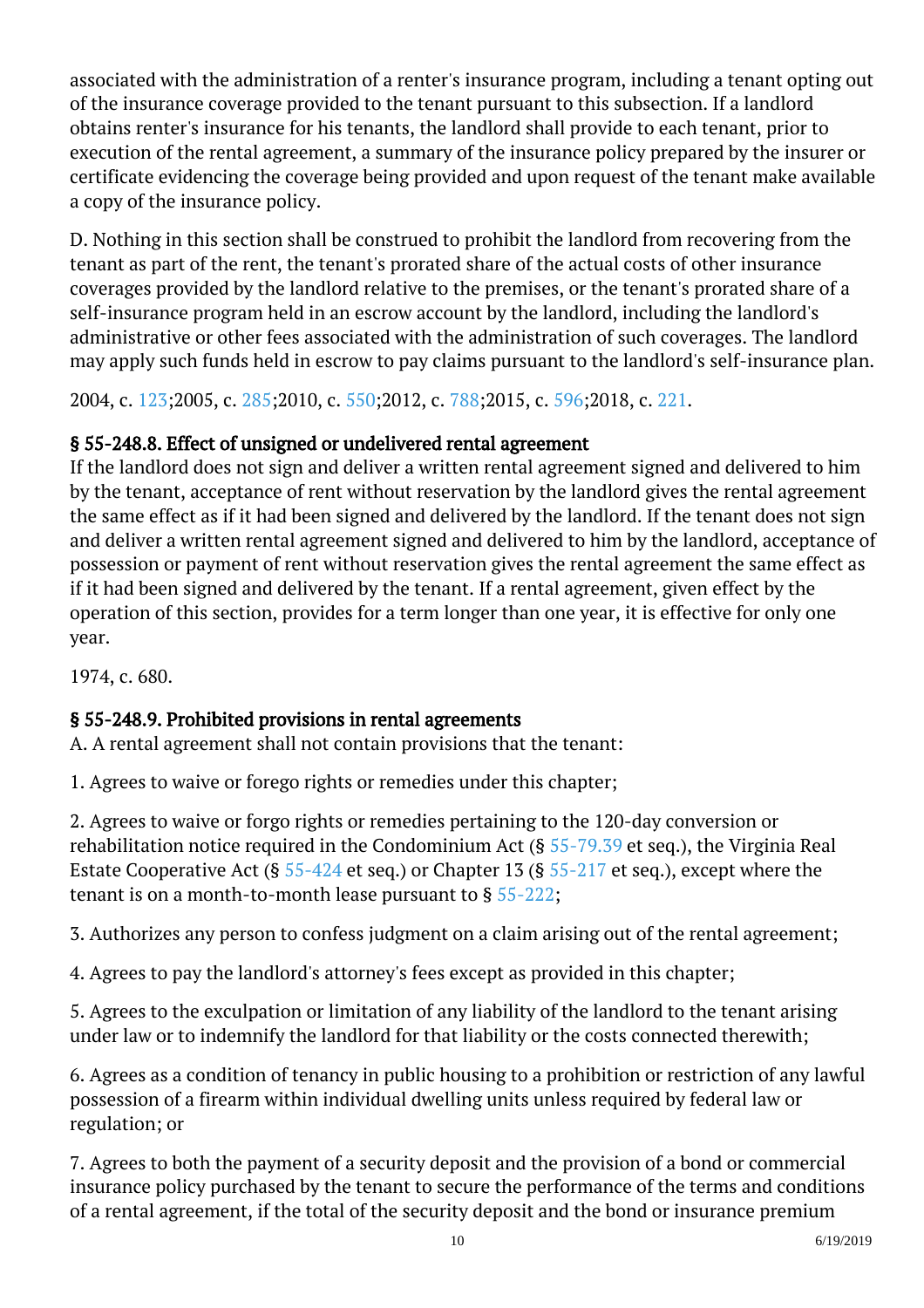exceeds the amount of two months' periodic rent.

B. A provision prohibited by subsection A included in a rental agreement is unenforceable. If a landlord brings an action to enforce any of the prohibited provisions, the tenant may recover actual damages sustained by him and reasonable attorney's fees.

1974, c. 680; 1977, c. 427; 1987, c. 473; 1991, c. 720; 2000, c. [760;](http://lis.virginia.gov/cgi-bin/legp604.exe?001+ful+CHAP0760)2002, c. [531;](http://lis.virginia.gov/cgi-bin/legp604.exe?021+ful+CHAP0531)2003, c. [905;](http://lis.virginia.gov/cgi-bin/legp604.exe?031+ful+CHAP0905)2016, c. [744](http://lis.virginia.gov/cgi-bin/legp604.exe?161+ful+CHAP0744).

## § 55-248.9:1. Confidentiality of tenant records

A. No landlord or managing agent shall release information about a tenant or prospective tenant in the possession of the landlord to a third party unless:

1. The tenant or prospective tenant has given prior written consent;

2. The information is a matter of public record as defined in § [2.2-3701;](/vacode/2.2-3701/)

3. The information is a summary of the tenant's rent payment record, including the amount of the tenant's periodic rent payment;

4. The information is a copy of a material noncompliance notice that has not been remedied or, termination notice given to the tenant under § [55-248.31](/vacode/55-248.31/) and the tenant did not remain in the premises thereafter; <sup>"</sup>

5. The information is requested by a local, state, or federal law-enforcement or public safety official in the performance of his duties;

6. The information is requested pursuant to a subpoena in a civil case;

7. The information is requested by a local commissioner of the revenue in accordance with § [58.1-3901](/vacode/58.1-3901/);

8. The information is requested by a contract purchaser of the landlord's property; provided the contract purchaser agrees in writing to maintain the confidentiality of such information;

9. The information is requested by a lender of the landlord for financing or refinancing of the property; <sup>"</sup>

10. The information is requested by the commanding officer, military housing officer, or military attorney of the tenant; Ĩ

11. The third party is the landlord's attorney or the landlord's collection agency;

12. The information is otherwise provided in the case of an emergency;

13. The information is requested by the landlord to be provided to the managing agent, or a successor to the managing agent; or

14. The information is requested by an employee or independent contractor of the United States to obtain census information pursuant to federal law.

B. A tenant may designate a third party to receive duplicate copies of a summons that has been issued pursuant to  $\S$  [8.01-126](/vacode/8.01-126/) and of written notices from the landlord relating to the tenancy. Where such a third party has been designated by the tenant, the landlord shall mail the duplicate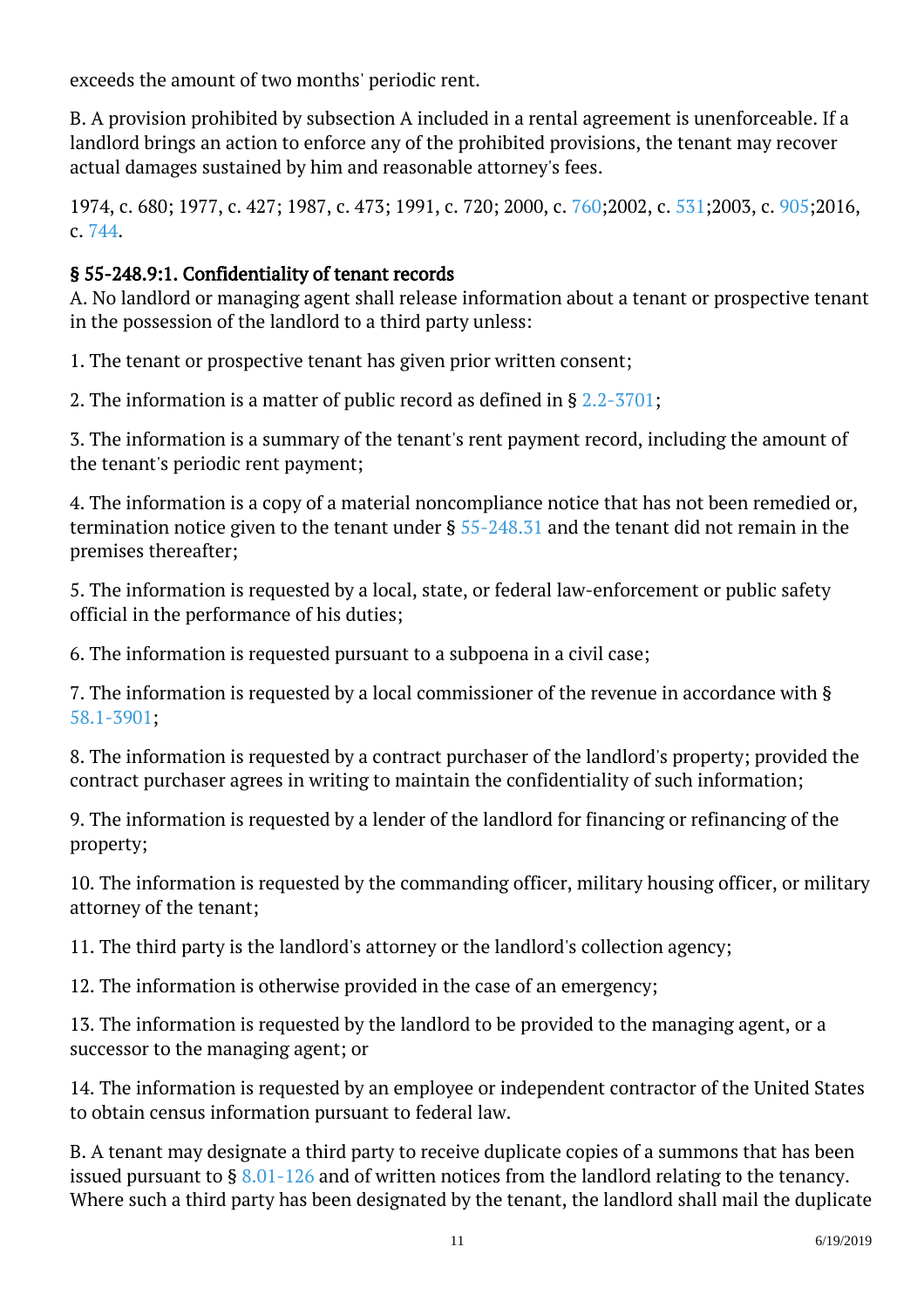copy of any summons issued pursuant to  $\S 8.01-126$  or notice to the designated third party at the same time the summons or notice is mailed to or served upon the tenant. Nothing in this subsection shall be construed to grant standing to any third party designated by the tenant to challenge actions of the landlord in which notice was mailed pursuant to this subsection. The failure of the landlord to give notice to a third party designated by the tenant shall not affect the validity of any judgment entered against the tenant.

C. A landlord or managing agent may enter into an agreement with a third-party service provider to maintain tenant records in electronic form or other medium. In such case, the landlord and managing agent shall not be liable under this section in the event of a breach of the electronic data of such third-party service provider, except in the case of gross negligence or intentional act. Nothing herein shall be construed to require a landlord or managing agent to indemnify such third-party service provider.

D. A tenant may request a copy of his tenant records in paper or electronic form. If the rental agreement so provides, a landlord may charge a tenant requesting more than one copy of his records the actual costs of preparing copies of such records. However, if the landlord makes available tenant records to each tenant by electronic portal, the tenant shall not be required to pay for access to such portal. <sup>"</sup>

1985, c. 567; 2000, c. [760;2](http://lis.virginia.gov/cgi-bin/legp604.exe?001+ful+CHAP0760)003, c. [426;2](http://lis.virginia.gov/cgi-bin/legp604.exe?031+ful+CHAP0426)006, cc. [491](http://lis.virginia.gov/cgi-bin/legp604.exe?061+ful+CHAP0491), [667;2](http://lis.virginia.gov/cgi-bin/legp604.exe?061+ful+CHAP0667)008, c. [489;2](http://lis.virginia.gov/cgi-bin/legp604.exe?081+ful+CHAP0489)010, c. [550;2](http://lis.virginia.gov/cgi-bin/legp604.exe?101+ful+CHAP0550)015, c. [596;](http://lis.virginia.gov/cgi-bin/legp604.exe?151+ful+CHAP0596) 2016, c. [744;2](http://lis.virginia.gov/cgi-bin/legp604.exe?161+ful+CHAP0744)018, c. [221.](http://lis.virginia.gov/cgi-bin/legp604.exe?181+ful+CHAP0221)

#### § 55-248.10. Repealed

Repealed by Acts 2000, c. [760,](http://lis.virginia.gov/cgi-bin/legp604.exe?001+ful+CHAP0760) cl. 2.

#### § 55-248.10:1. Landlord and tenant remedies for abuse of access

If the tenant refuses to allow lawful access, the landlord may obtain injunctive relief to compel access, or terminate the rental agreement. In either case, the landlord may recover actual damages and reasonable attorney's fees. If the landlord makes an unlawful entry or a lawful entry in an unreasonable manner or makes repeated demands for entry otherwise lawful but which have the effect of unreasonably harassing the tenant, the tenant may obtain injunctive relief to prevent the recurrence of the conduct, or terminate the rental agreement. In either case, the tenant may recover actual damages and reasonable attorney's fees.

2000, c. [760.](http://lis.virginia.gov/cgi-bin/legp604.exe?001+ful+CHAP0760)

## § 55-248.11. Repealed

Repealed by Acts 2000, c. [760,](http://lis.virginia.gov/cgi-bin/legp604.exe?001+ful+CHAP0760) cl. 2.

## § 55-248.11:1. Inspection of premises

The landlord shall, within five days after occupancy of a dwelling unit, submit a written report to the tenant, for his safekeeping, itemizing damages to the dwelling unit existing at the time of occupancy, which record shall be deemed correct unless the tenant objects thereto in writing within five days after receipt thereof. The landlord may adopt a written policy allowing the tenant to prepare the written report of the move-in inspection, in which case the tenant shall submit a copy to the landlord, which record shall be deemed correct unless the landlord objects thereto in writing within five days after receipt thereof. Such written policy adopted by the landlord may also provide for the landlord and the tenant to prepare the written report of the move-in inspection jointly, in which case both the landlord and the tenant shall sign the written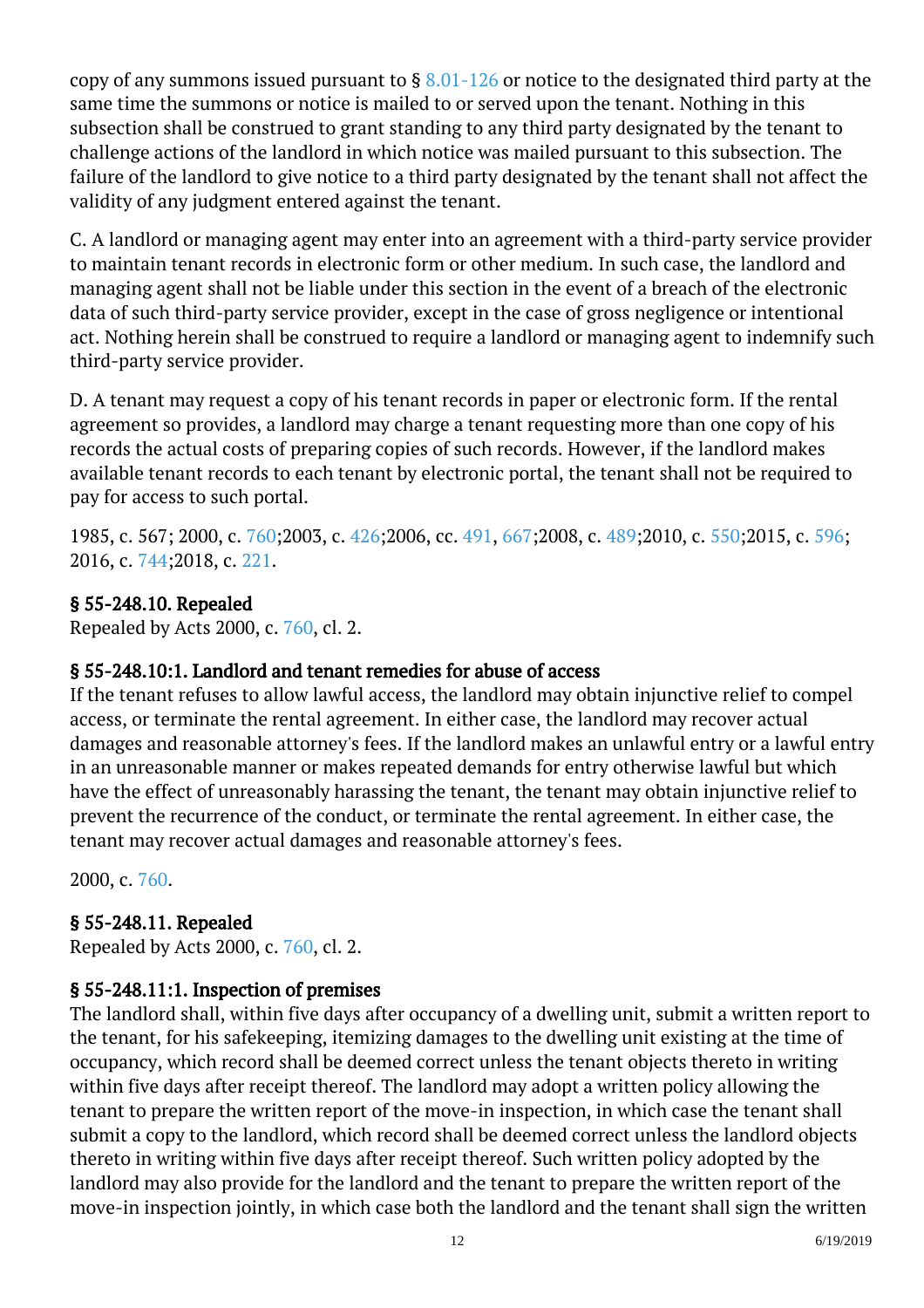report and receive a copy thereof, at which time the inspection record shall be deemed correct. If any damages are reflected on the written report, a landlord is not required to make repairs to address such damages unless required to do so under § [55-248.11:2](http://law.lis.virginia.gov/vacode/55-248.11:2/) or [55-248.13.](http://law.lis.virginia.gov/vacode/55-248.13/) Ĩ

1977, c. 427; 1992, c. 451; 2000, c. [760;2](http://lis.virginia.gov/cgi-bin/legp604.exe?001+ful+CHAP0760)016, c. [744.](http://lis.virginia.gov/cgi-bin/legp604.exe?161+ful+CHAP0744)

## § 55-248.11:2. Disclosure of mold in dwelling units

As part of the written report of the move-in inspection required by § [55-248.11:1,](http://law.lis.virginia.gov/vacode/55-248.11:1/) the landlord shall disclose whether there is any visible evidence of mold in areas readily accessible within the interior of the dwelling unit. If the landlord's written disclosure states that there is no visible evidence of mold in the dwelling unit, this written statement shall be deemed correct unless the tenant objects thereto in writing within five days after receiving the report. If the landlord's written disclosure states that there is visible evidence of mold in the dwelling unit, the tenant shall have the option to terminate the tenancy and not take possession or remain in possession of the dwelling unit. If the tenant requests to take possession, or remain in possession, of the dwelling unit, notwithstanding the presence of visible evidence of mold, the landlord shall promptly remediate the mold condition but in no event later than five business days thereafter and re-inspect the dwelling unit to confirm there is no visible evidence of mold in the dwelling unit and reflect on a new report that there is no visible evidence of mold in the dwelling unit upon re-inspection.

2004, c. [226;2](http://lis.virginia.gov/cgi-bin/legp604.exe?041+ful+CHAP0226)008, c. [640.](http://lis.virginia.gov/cgi-bin/legp604.exe?081+ful+CHAP0640)

## § 55-248.12. Disclosure

A. The landlord or any person authorized to enter into a rental agreement on his behalf shall disclose to the tenant in writing at or before the commencement of the tenancy the name and address of: Ĩ

1. The person or persons authorized to manage the premises; and

2. An owner of the premises or any other person authorized to act for and on behalf of the owner, for the purposes of service of process and receiving and receipting for notices and demands.

B. In the event of the sale of the premises, the landlord shall notify the tenant of such sale and disclose to the tenant the name and address of the purchaser and a telephone number at which such purchaser can be located. Ĩ

C. With respect to a multifamily dwelling unit, if an application for registration of the rental property as a condominium or cooperative has been filed with the Real Estate Board, or if there is within six months an existing plan for tenant displacement resulting from (i) demolition or substantial rehabilitation of the property or (ii) conversion of the rental property to office, hotel or motel use or planned unit development, then the landlord or any person authorized to enter into a rental agreement on his behalf shall disclose that information in writing to any prospective tenant.

D. The information required to be furnished by this section shall be kept current and this section extends to and is enforceable against any successor landlord or owner. A person who fails to comply with this section becomes an agent of each person who is a landlord for the purposes of service of process and receiving and receipting for notices and demands. Ĩ

1974, c. 680; 1983, c. 257; 2000, c. [760;2](http://lis.virginia.gov/cgi-bin/legp604.exe?001+ful+CHAP0760)017, c. [730.](http://lis.virginia.gov/cgi-bin/legp604.exe?171+ful+CHAP0730)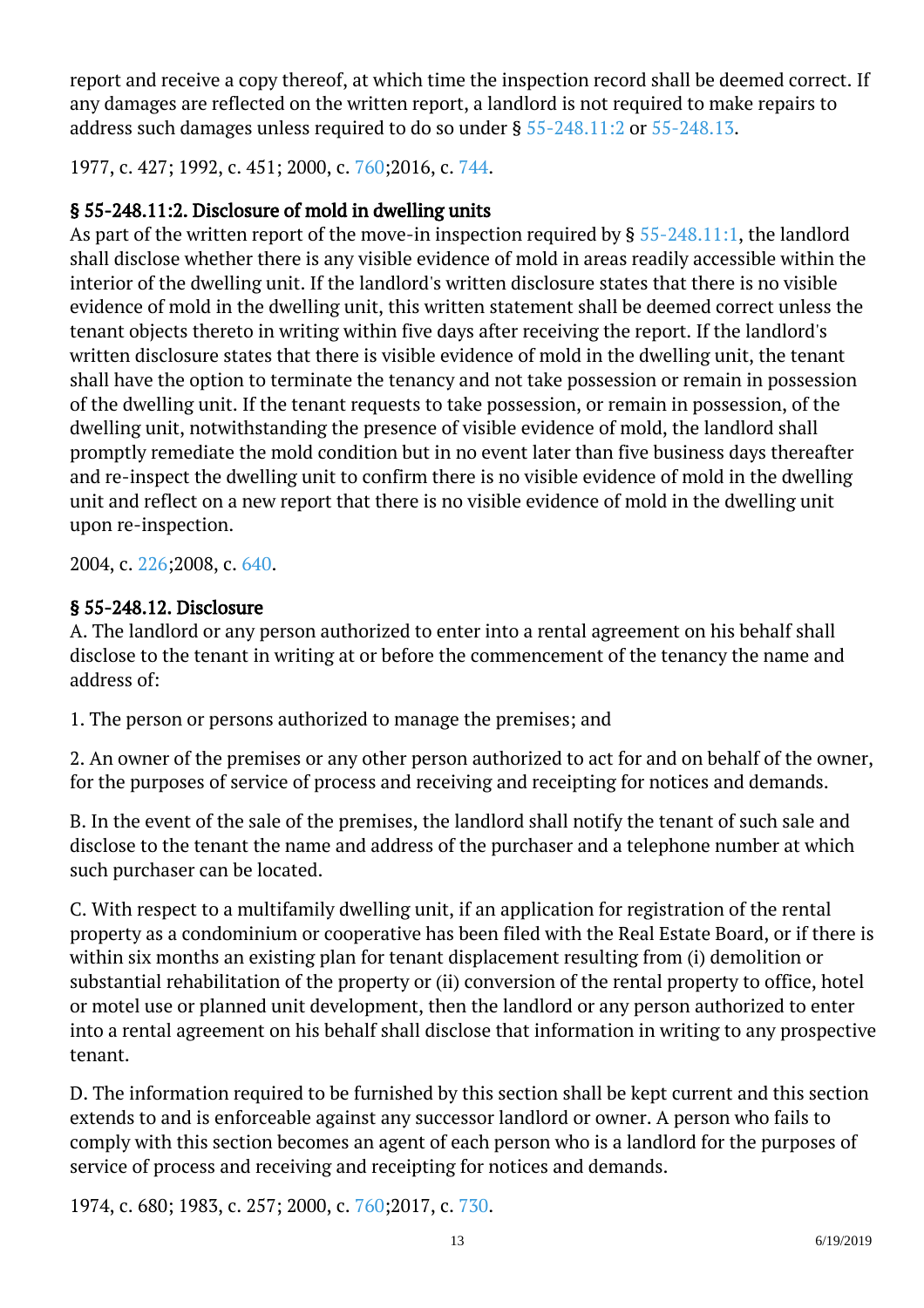# § 55-248.12:1. Required disclosures for properties located adjacent to a military air installation; remedy for nondisclosure

A. The landlord of property in any locality in which a military air installation is located, or any person authorized to enter into a rental agreement on his behalf, shall provide to a prospective tenant a written disclosure that the property is located in a noise zone or accident potential zone, or both, as designated by the locality on its official zoning map. Such disclosure shall be provided prior to the execution by the tenant of a written lease agreement or, in the case of an oral lease agreement, prior to occupancy by the tenant. The disclosure shall specify the noise zone or accident potential zone in which the property is located according to the official zoning map of the locality. A disclosure made pursuant to this section containing inaccurate information regarding the location of the noise zone or accident potential zone shall be deemed as nondisclosure unless the inaccurate information is provided by an officer or employee of the locality in which the property is located.

B. Any tenant who is not provided the disclosure required by subsection A may terminate the lease agreement at any time during the first 30 days of the lease period by sending to the landlord by certified or registered mail, return receipt requested, a written notice of termination. Such termination shall be effective as of (i) 15 days after the date of the mailing of the notice or (ii) the date through which rent has been paid, whichever is later. In no event, however, shall the effective date of the termination exceed one month from the date of mailing. Termination of the lease agreement shall be the exclusive remedy for the failure to comply with the disclosure provisions of this section, and shall not affect any rights or duties of the landlord or tenant arising under this chapter, other applicable law, or the rental agreement.

2005, c. [511;2](http://lis.virginia.gov/cgi-bin/legp604.exe?051+ful+CHAP0511)017, c. [730.](http://lis.virginia.gov/cgi-bin/legp604.exe?171+ful+CHAP0730)

# § 55-248.12:2. Required disclosures for properties with defective drywall; remedy for nondisclosure

A. If the landlord of a residential dwelling unit has actual knowledge of the existence of defective drywall in such dwelling unit that has not been remediated, the landlord shall provide to a prospective tenant a written disclosure that the property has defective drywall. Such disclosure shall be provided prior to the execution by the tenant of a written lease agreement or, in the case of an oral lease agreement, prior to occupancy by the tenant. For purposes of this section, "defective drywall" means all defective drywall as defined in § [36-156.1.](http://law.lis.virginia.gov/vacode/36-156.1/)

B. Any tenant who is not provided the disclosure required by subsection A may terminate the lease agreement at any time within 60 days of notice of discovery of the existence of defective drywall by providing written notice to the landlord in accordance with the lease or as required by law. Such termination shall be effective as of (i) 15 days after the date of the mailing of the notice or (ii) the date through which rent has been paid, whichever is later. In no event, however, shall the effective date of the termination exceed one month from the date of mailing. Termination of the lease agreement shall be the exclusive remedy for the failure to comply with the disclosure provisions of this section, and shall not affect any rights or duties of the landlord or tenant arising under this chapter, other applicable law, or the rental agreement. Ĩ

2011, cc. [34](http://lis.virginia.gov/cgi-bin/legp604.exe?111+ful+CHAP0034), [46](http://lis.virginia.gov/cgi-bin/legp604.exe?111+ful+CHAP0046).

# § 55-248.12:3. Required disclosures for property previously used to manufacture methamphetamine; remedy for nondisclosure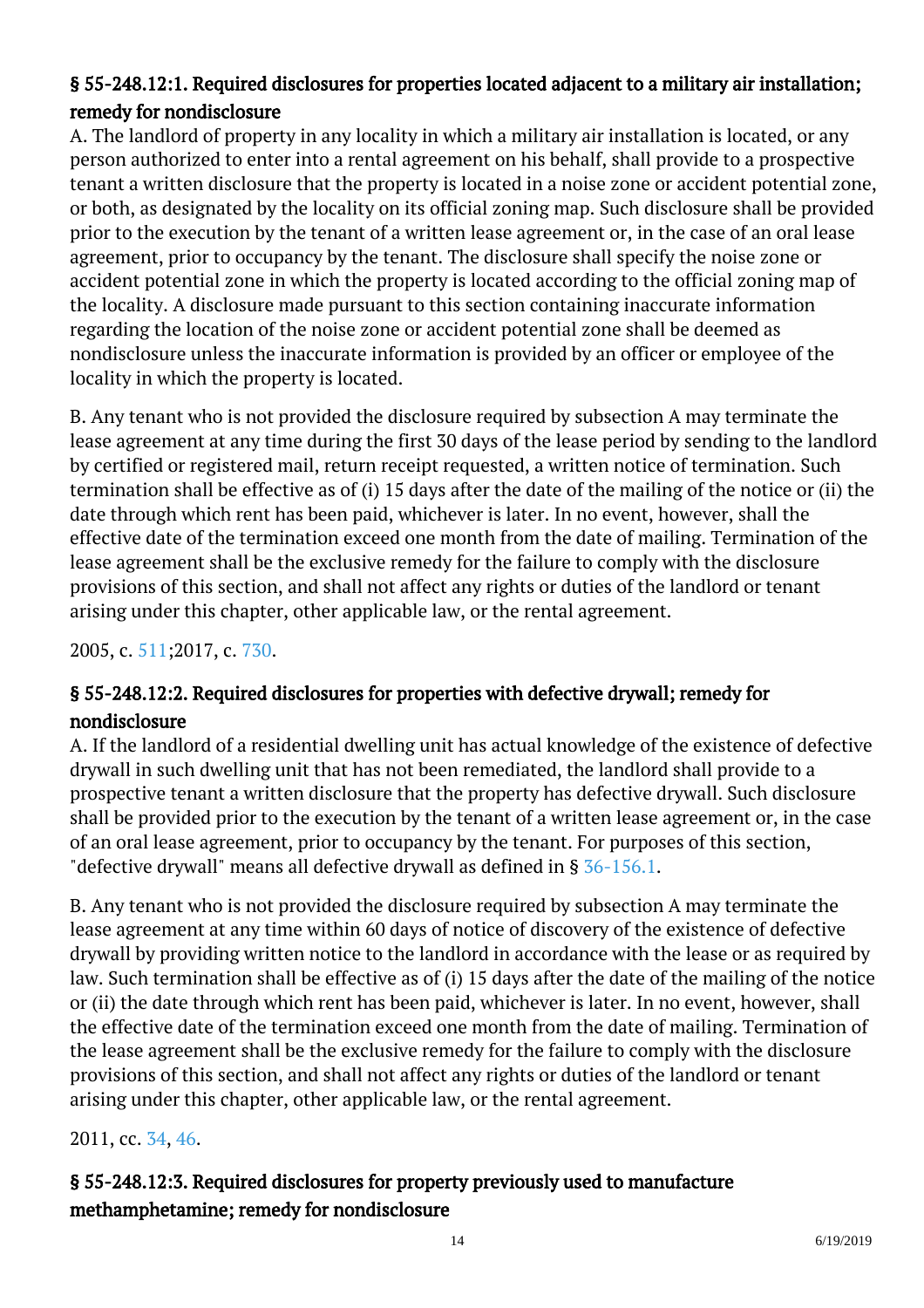A. If the landlord of a residential dwelling unit has actual knowledge that the dwelling unit was previously used to manufacture methamphetamine and has not been cleaned up in accordance with the guidelines established pursuant to § [32.1-11.7](http://law.lis.virginia.gov/vacode/32.1-11.7/) and the applicable licensing provisions of Chapter 11 (§ [54.1-1100](http://law.lis.virginia.gov/vacode/54.1-1100/) et seq.) of Title 54.1, the landlord shall provide to a prospective tenant a written disclosure that so states. Such disclosure shall be provided prior to the execution by the tenant of a written lease agreement or, in the case of an oral lease agreement, prior to occupancy by the tenant.

B. Any tenant who is not provided the disclosure required by subsection A may terminate the lease agreement at any time within 60 days of discovery that the property was previously used to manufacture methamphetamine and has not been cleaned up in accordance with the guidelines established pursuant to  $\S$   $\frac{32.1-11.7}{2}$  by providing written notice to the landlord in accordance with the lease or as required by law. Such termination shall be effective as of (i) 15 days after the date of the mailing of the notice or (ii) the date through which rent has been paid, whichever is later. In no event, however, shall the effective date of the termination exceed one month from the date of mailing. Termination of the lease agreement shall be the exclusive remedy for the failure to comply with the disclosure provisions required by this section and shall not affect any rights or duties of the landlord or tenant arising under this chapter, other applicable law, or the rental agreement.

2013, c. [557;2](http://lis.virginia.gov/cgi-bin/legp604.exe?131+ful+CHAP0557)016, c. [527.](http://lis.virginia.gov/cgi-bin/legp604.exe?161+ful+CHAP0527)

#### § 55-248.13. Landlord to maintain fit premises

A. The landlord shall:

1. Comply with the requirements of applicable building and housing codes materially affecting health and safety;

2. Make all repairs and do whatever is necessary to put and keep the premises in a fit and habitable condition;

3. Keep all common areas shared by two or more dwelling units of a multifamily premises in a clean and structurally safe condition;

4. Maintain in good and safe working order and condition all electrical, plumbing, sanitary, heating, ventilating, air-conditioning and other facilities and appliances, including elevators, supplied or required to be supplied by him;

5. Maintain the premises in such a condition as to prevent the accumulation of moisture and the growth of mold, and to promptly respond to any notices from a tenant as provided in subdivision A 10 of § [55-248.16.](/vacode/55-248.16/) Where there is visible evidence of mold, the landlord shall promptly remediate the mold conditions in accordance with the requirements of subsection E of  $\S 8.01$ [226.12](/vacode/8.01-226.12/) and reinspect the dwelling unit to confirm that there is no longer visible evidence of mold in the dwelling unit. The landlord shall provide a tenant with a copy of a summary of information related to mold remediation occurring during that tenancy and, upon request of the tenant, make available the full package of such information and reports not protected by attorney-client privilege. Once the mold has been remediated in accordance with professional standards, the landlord shall not be required to make disclosures of a past incidence of mold to subsequent tenants;

6. Provide and maintain appropriate receptacles and conveniences for the collection, storage,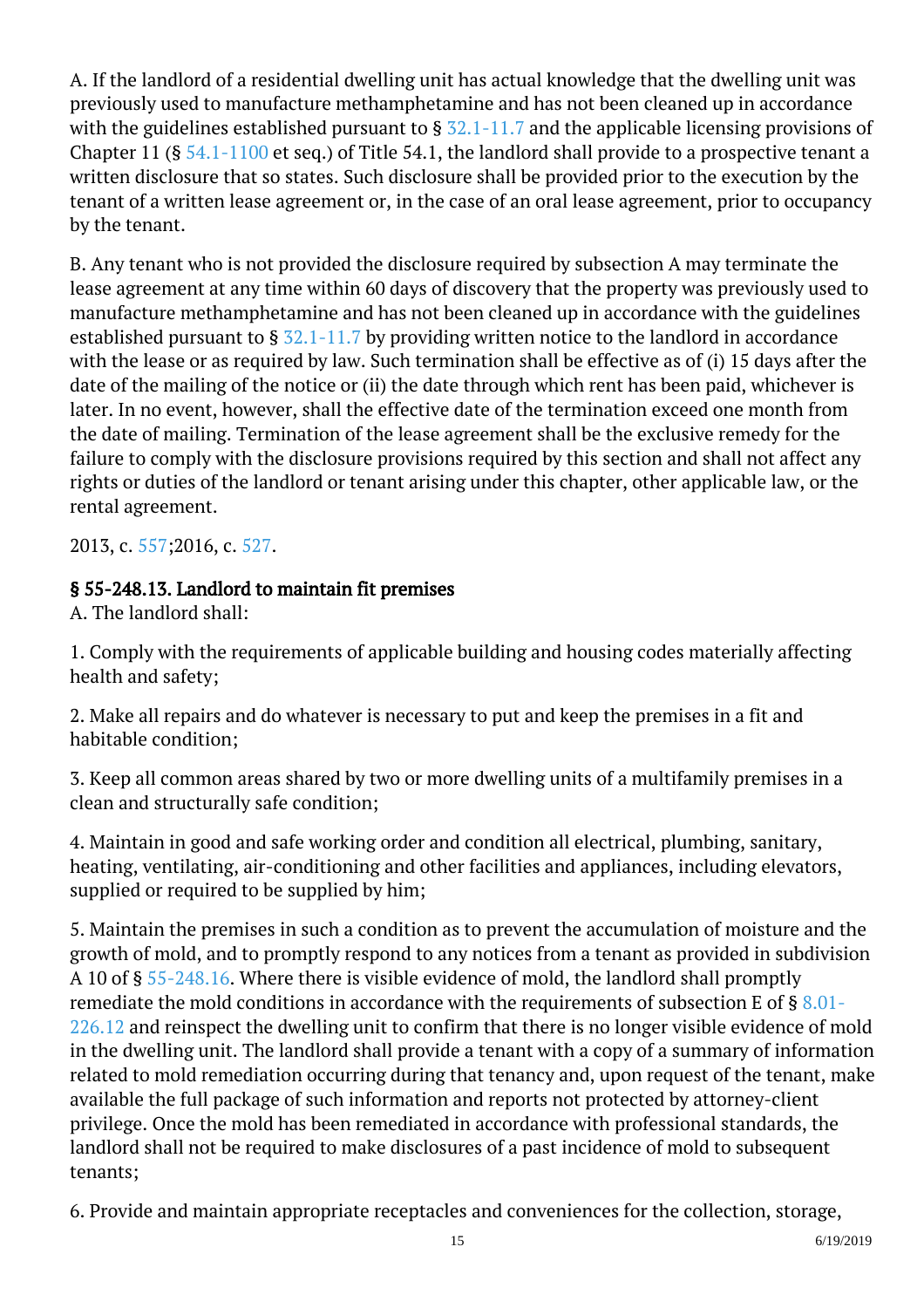and removal of ashes, garbage, rubbish, and other waste incidental to the occupancy of dwelling units and arrange for the removal of same;

7. Supply running water and reasonable amounts of hot water at all times and reasonable air conditioning if provided and heat in season except where the dwelling unit is so constructed that heat, air conditioning or hot water is generated by an installation within the exclusive control of the tenant or supplied by a direct public utility connection; and

8. Provide a certificate to the tenant stating that all smoke alarms are present, have been inspected, and are in good working order no more than once every 12 months. The landlord, his employee, or an independent contractor may perform the inspection to determine that the smoke alarm is in good working order. Ĩ

B. The landlord shall perform the duties imposed by subsection A in accordance with law; however, the landlord shall only be liable for the tenant's actual damages proximately caused by the landlord's failure to exercise ordinary care.

C. If the duty imposed by subdivision A 1 is greater than any duty imposed by any other subdivision of that subsection, the landlord's duty shall be determined by reference to subdivision A 1.

D. The landlord and tenant may agree in writing that the tenant perform the landlord's duties specified in subdivisions A 3, 6, and 7 and also specified repairs, maintenance tasks, alterations, and remodeling, but only if the transaction is entered into in good faith and not for the purpose of evading the obligations of the landlord, and if the agreement does not diminish or affect the obligation of the landlord to other tenants in the premises.

1974, c. 680; 1987, cc. 361, 636; 2000, c. [760;2](http://lis.virginia.gov/cgi-bin/legp604.exe?001+ful+CHAP0760)004, c. [226;2](http://lis.virginia.gov/cgi-bin/legp604.exe?041+ful+CHAP0226)007, c. [634;2](http://lis.virginia.gov/cgi-bin/legp604.exe?071+ful+CHAP0634)008, cc. [489](http://lis.virginia.gov/cgi-bin/legp604.exe?081+ful+CHAP0489), [640;2](http://lis.virginia.gov/cgi-bin/legp604.exe?081+ful+CHAP0640)009, c. [663;](http://lis.virginia.gov/cgi-bin/legp604.exe?091+ful+CHAP0663)2014, c. [632;](http://lis.virginia.gov/cgi-bin/legp604.exe?141+ful+CHAP0632)2015, c. [274;](http://lis.virginia.gov/cgi-bin/legp604.exe?151+ful+CHAP0274)2017, c. [730;2](http://lis.virginia.gov/cgi-bin/legp604.exe?171+ful+CHAP0730)018, cc. [41](http://lis.virginia.gov/cgi-bin/legp604.exe?181+ful+CHAP0041), [81](http://lis.virginia.gov/cgi-bin/legp604.exe?181+ful+CHAP0081).

## § 55-248.13:1. Landlord to provide locks and peepholes

The governing body of any locality may require by ordinance that any landlord who rents five or more dwelling units in any one multifamily building shall install:

1. Dead-bolt locks which meet the requirements of the Uniform Statewide Building Code (§ [36-97](http://law.lis.virginia.gov/vacode/36-97/) et seq.) for new multifamily construction and peepholes in any exterior swinging entrance door to any such unit; however, any door having a glass panel shall not require a peephole.

2. Manufacturer's locks that meet the requirements of the Uniform Statewide Building Code and removable metal pins or charlie bars in accordance with the Uniform Statewide Building Code on exterior sliding glass doors located in a building at any level or levels designated in the ordinance.

3. Locking devices that meet the requirements of the Uniform Statewide Building Code on all exterior windows.

Any ordinance adopted pursuant to this section shall further provide that any landlord subject to the ordinance shall have a reasonable time as determined by the governing body in which to comply with the requirements of the ordinance.

1977, c. 464; 1988, c. 500; 2017, c. [730.](http://lis.virginia.gov/cgi-bin/legp604.exe?171+ful+CHAP0730)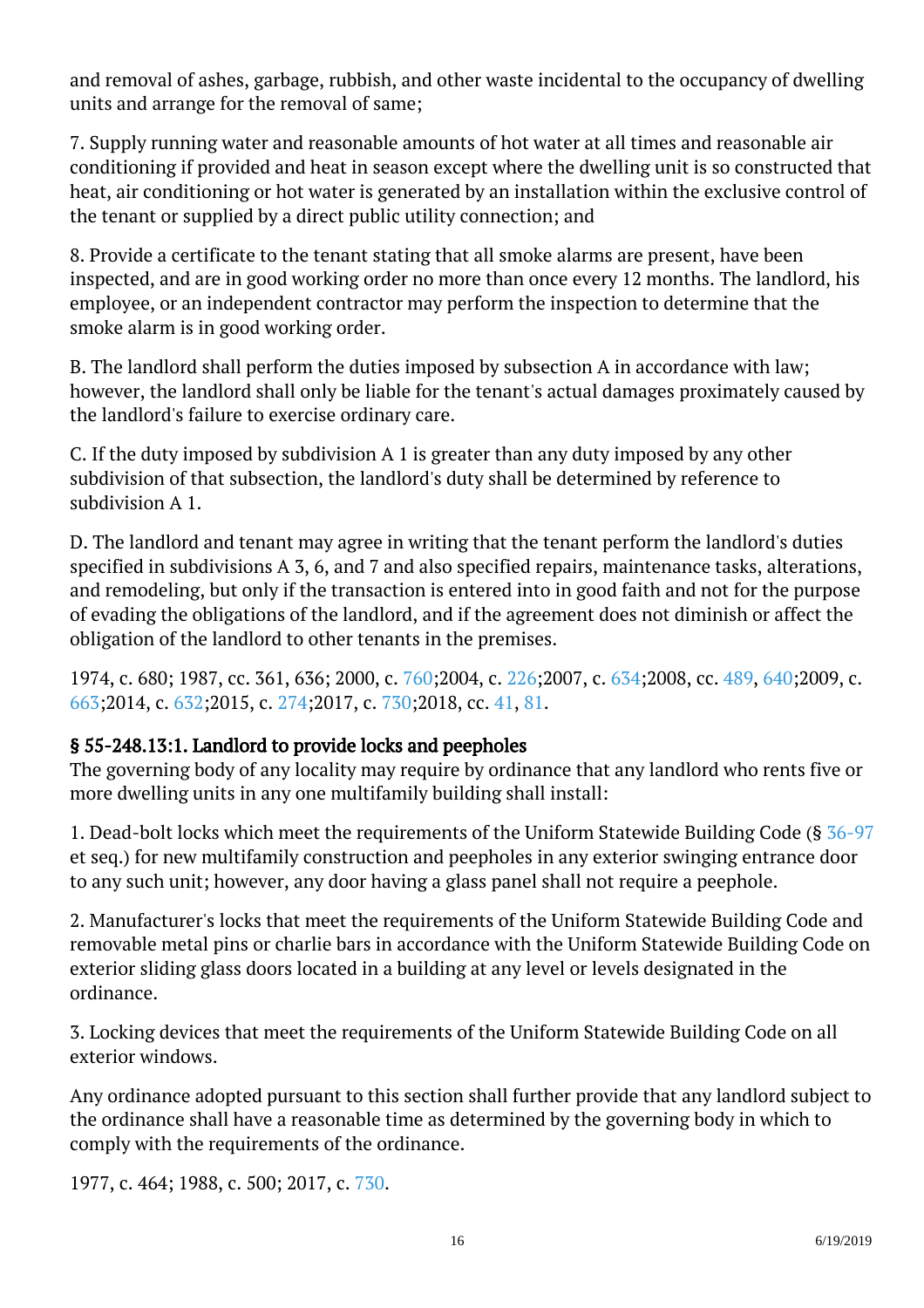## § 55-248.13:2. Access of tenant to cable, satellite and other television facilities

No landlord of a multifamily dwelling unit shall demand or accept payment of any fee, charge or other thing of value from any provider of cable television service, cable modem service, satellite master antenna television service, direct broadcast satellite television service, subscription television service or service of any other television programming system in exchange for granting a television service provider mere access to the landlord's tenants or giving the tenants of such landlord mere access to such service. A landlord may enter into a service agreement with a television service provider to provide marketing and other services to the television service provider, designed to facilitate the television service provider's delivery of its services. Under such a service agreement, the television service provider may compensate the landlord for the reasonable value of the services provided, and for the reasonable value of the landlord's property used by the television service provider.

No landlord shall demand or accept any such payment from any tenants in exchange therefor unless the landlord is itself the provider of the service. Nor shall any landlord discriminate in rental charges between tenants who receive any such service and those who do not. Nothing contained herein shall prohibit a landlord from requiring that the provider of such service and the tenant bear the entire cost of the installation, operation or removal of the facilities incident thereto, or prohibit a landlord from demanding or accepting reasonable indemnity or security for any damages caused by such installation, operation or removal. Ĩ

1982, c. 323; 2000, c. [760;2](http://lis.virginia.gov/cgi-bin/legp604.exe?001+ful+CHAP0760)003, cc. [60,](http://lis.virginia.gov/cgi-bin/legp604.exe?031+ful+CHAP0060) [64](http://lis.virginia.gov/cgi-bin/legp604.exe?031+ful+CHAP0064), [68;](http://lis.virginia.gov/cgi-bin/legp604.exe?031+ful+CHAP0068)2017, c. [730](http://lis.virginia.gov/cgi-bin/legp604.exe?171+ful+CHAP0730).

#### § 55-248.13:3. Notice to tenants for insecticide or pesticide use

A. The landlord shall give written notice to the tenant no less than 48 hours prior to his application of an insecticide or pesticide in the tenant's dwelling unit unless the tenant agrees to a shorter notification period. If a tenant requests the application of the insecticide or pesticide, the 48-hour notice is not required. Tenants who have concerns about specific insecticides or pesticides shall notify the landlord in writing no less than 24 hours before the scheduled insecticide or pesticide application. The tenant shall prepare the dwelling unit for the application of insecticides or pesticides in accordance with any written instructions of the landlord, and if insects or pests are found to be present, follow any written instructions of the landlord to eliminate the insects or pests following the application of insecticides or pesticides.

B. In addition, the landlord shall post notice of all insecticide or pesticide applications in areas of the premises other than the dwelling units. Such notice shall consist of conspicuous signs placed in or upon such premises where the insecticide or pesticide will be applied at least 48 hours prior to the application.

C. A violation by the tenant of this section may be remedied by the landlord in accordance with § [55-248.32](/vacode/55-248.32/) or by notice given by the landlord requiring the tenant to remedy under § [55-248.31](/vacode/55-248.31/), as applicable. Ĩ

2000, c. [760;2](http://lis.virginia.gov/cgi-bin/legp604.exe?001+ful+CHAP0760)009, c. [663;2](http://lis.virginia.gov/cgi-bin/legp604.exe?091+ful+CHAP0663)018, c. [221.](http://lis.virginia.gov/cgi-bin/legp604.exe?181+ful+CHAP0221)

## § 55-248.14. Limitation of liability

Unless otherwise agreed, a landlord who conveys premises that include a dwelling unit subject to a rental agreement in a good faith sale to a bona fide purchaser is relieved of liability under the rental agreement and this chapter as to events occurring subsequent to notice to the tenant of the conveyance. Unless otherwise agreed, a managing agent of premises that include a dwelling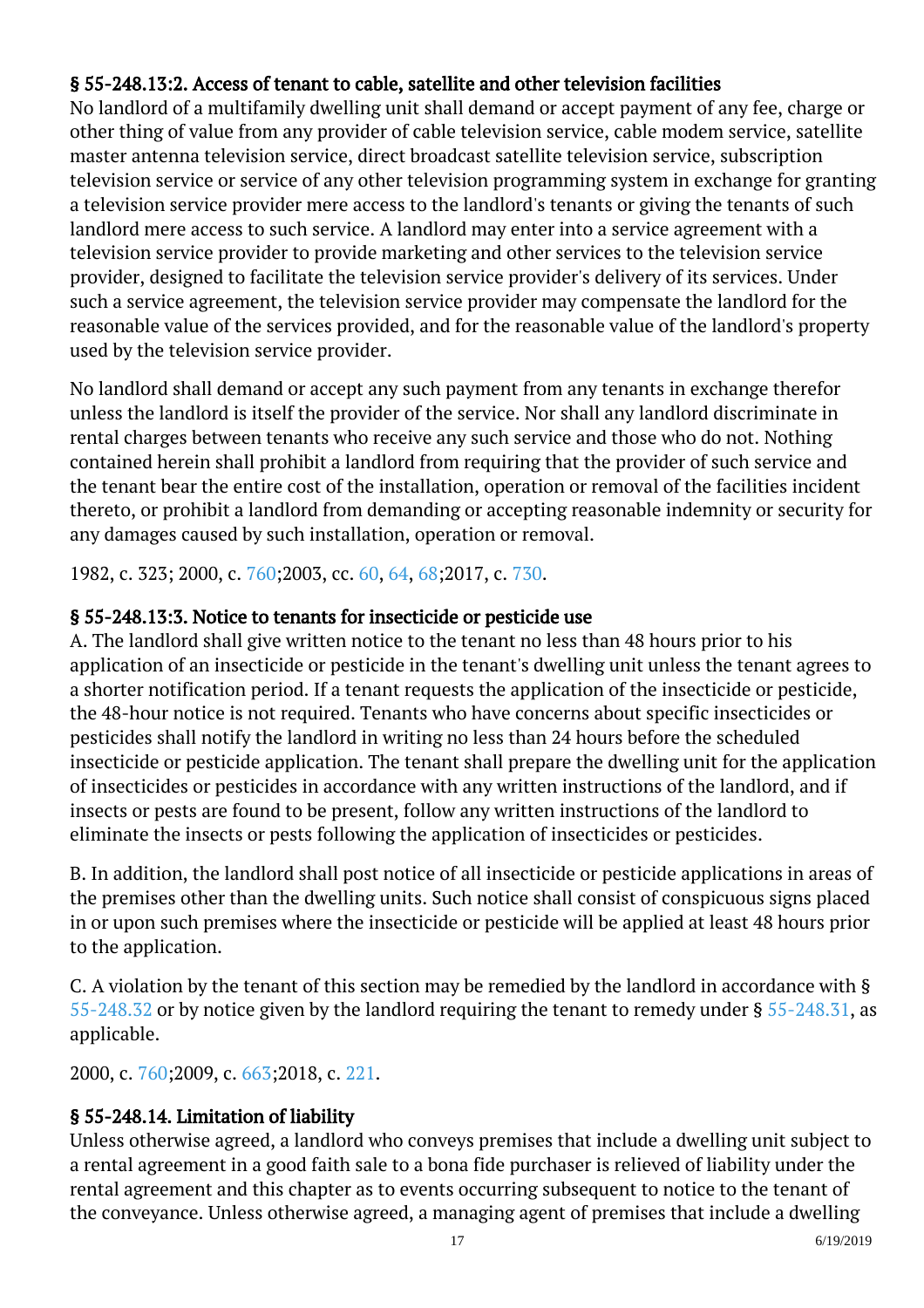unit is relieved of liability under the rental agreement and this chapter as to events occurring after written notice to the tenant of the termination of his management. Ĩ

1974, c. 680; 1987, c. 313; 2000, c. [760.](http://lis.virginia.gov/cgi-bin/legp604.exe?001+ful+CHAP0760)

## § 55-248.15. Tenancy at will; effect of notice of change of terms or provisions of tenancy

A notice of any change by a landlord or tenant in any terms or provisions of a tenancy at will shall constitute a notice to vacate the premises, and such notice of change shall be given in accordance with the terms of the rental agreement, if any, or as otherwise required by law. Ĩ

1974, c. 680; 2000, c. [760.](http://lis.virginia.gov/cgi-bin/legp604.exe?001+ful+CHAP0760)

#### § 55-248.15:1. Security deposits

A. A landlord may not demand or receive a security deposit, however denominated, in an amount or value in excess of two months' periodic rent. Upon termination of the tenancy, such security deposit, whether it is property or money held by the landlord as security as hereinafter provided may be applied solely by the landlord (i) to the payment of accrued rent and including the reasonable charges for late payment of rent specified in the rental agreement; (ii) to the payment of the amount of damages which the landlord has suffered by reason of the tenant's noncompliance with § [55-248.16](/vacode/55-248.16/), less reasonable wear and tear; (iii) to other damages or charges as provided in the rental agreement; or (iv) to actual damages for breach of the rental agreement pursuant to § [55-248.35](/vacode/55-248.35/). The security deposit and any deductions, damages and charges shall be itemized by the landlord in a written notice given to the tenant, together with any amount due the tenant within 45 days after the termination date of the tenancy. As of the date of the termination of the tenancy or the date the tenant vacates the dwelling unit, whichever shall last occur, the tenant shall be required to deliver possession of the dwelling unit to the landlord. If the termination date is prior to the expiration of the rental agreement or any renewal thereof, or the tenant has not given proper notice of termination of the rental agreement, the tenant shall be liable for actual damages pursuant to  $\S$  [55-248.35,](/vacode/55-248.35/) in which case, the landlord shall give written notice of security deposit disposition within the 45-day period but may retain any security balance to apply against any financial obligations of the tenant to the landlord pursuant to this chapter or the rental agreement. If the tenant fails to vacate the dwelling unit as of the termination of the tenancy, the landlord may file an unlawful detainer action pursuant to § [8.01-](/vacode/8.01-126/) [126](/vacode/8.01-126/).

Where there is more than one tenant subject to a rental agreement, unless otherwise agreed to in writing by each of the tenants, disposition of the security deposit shall be made with one check being payable to all such tenants and sent to a forwarding address provided by one of the tenants. The landlord shall make the security deposit disposition within the 45-day time period, but if no forwarding address is provided to the landlord, the landlord may continue to hold such security deposit in escrow. If a tenant fails to provide a forwarding address to the landlord to enable the landlord to make a refund of the security deposit, upon the expiration of one year from the date of the end of the 45-day time period, the landlord may remit such sum to the State Treasurer as unclaimed property on a form prescribed by the administrator that includes the name, social security number, if known, and the last known address of each tenant on the rental agreement. If the landlord or managing agent is a real estate licensee, compliance with this paragraph shall be deemed compliance with § [54.1-2108](/vacode/54.1-2108/) and corresponding regulations of the Real Estate Board.

Nothing in this section shall be construed by a court of law or otherwise as entitling the tenant,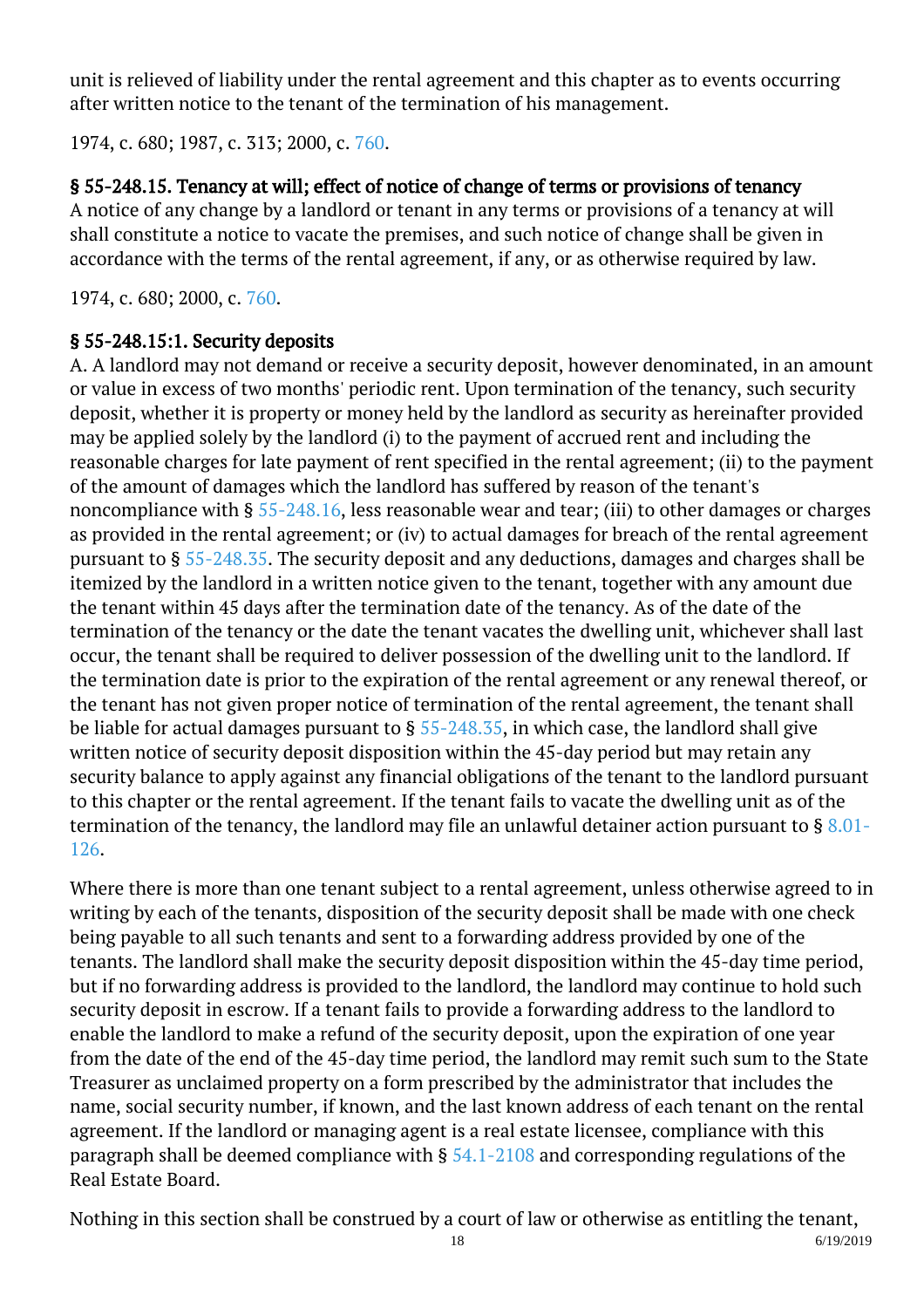upon the termination of the tenancy, to an immediate credit against the tenant's delinquent rent account in the amount of the security deposit. The landlord shall apply the security deposit in accordance with this section within the 45-day time period. However, provided the landlord has given prior written notice in accordance with this section, the landlord may withhold a reasonable portion of the security deposit to cover an amount of the balance due on the water, sewer, or other utility account that is an obligation of the tenant to a third-party provider under the rental agreement for the dwelling unit, and upon payment of such obligations the landlord shall provide written confirmation to the tenant within 10 days thereafter, along with payment to the tenant of any balance otherwise due to the tenant. In order to withhold such funds as part of the disposition of the security deposit, the landlord shall have so advised the tenant of his rights and obligations under this section in (a) a termination notice to the tenant in accordance with this chapter, (b) a vacating notice to the tenant in accordance with this section, or (c) a separate written notice to the tenant at least 15 days prior to the disposition of the security deposit. Any written notice to the tenant shall be given in accordance with §  $55$ -248.6.  $\,$ 

The tenant may provide the landlord with written confirmation of the payment of the final water, sewer, or other utility bill for the dwelling unit, in which case the landlord shall refund the security deposit, unless there are other authorized deductions, within the 45-day period, or if the tenant provides such written confirmation after the expiration of the 45-day period, the landlord shall refund any remaining balance of the security deposit held to the tenant within 10 days following the receipt of such written confirmation provided by the tenant. If the landlord otherwise receives confirmation of payment of the final water, sewer, or other utility bill for the dwelling unit, the landlord shall refund the security deposit, unless there are other authorized deductions, within the 45-day period.

Nothing in this section shall be construed to prohibit the landlord from making the disposition of the security deposit prior to the 45-day period and charging an administrative fee to the tenant for such expedited processing, if the rental agreement so provides and the tenant requests expedited processing in a separate written document.

The landlord shall notify the tenant in writing of any deductions provided by this subsection to be made from the tenant's security deposit during the course of the tenancy. Such notification shall be made within 30 days of the date of the determination of the deduction and shall itemize the reasons in the same manner as provided in subsection B. Such notification shall not be required for deductions made less than 30 days prior to the termination of the rental agreement. If the landlord willfully fails to comply with this section, the court shall order the return of the security deposit to the tenant, together with actual damages and reasonable attorney fees, unless the tenant owes rent to the landlord, in which case, the court shall order an amount equal to the security deposit credited against the rent due to the landlord. In the event that damages to the premises exceed the amount of the security deposit and require the services of a third party contractor, the landlord shall give written notice to the tenant advising him of that fact within the 45-day period. If notice is given as prescribed in this paragraph, the landlord shall have an additional 15-day period to provide an itemization of the damages and the cost of repair. This section shall not preclude the landlord or tenant from recovering other damages to which he may be entitled under this chapter. The holder of the landlord's interest in the premises at the time of the termination of the tenancy, regardless of how the interest is acquired or transferred, is bound by this section and shall be required to return any security deposit received by the original landlord that is duly owed to the tenant, whether or not such security deposit is transferred with the landlord's interest by law or equity, regardless of any contractual agreements between the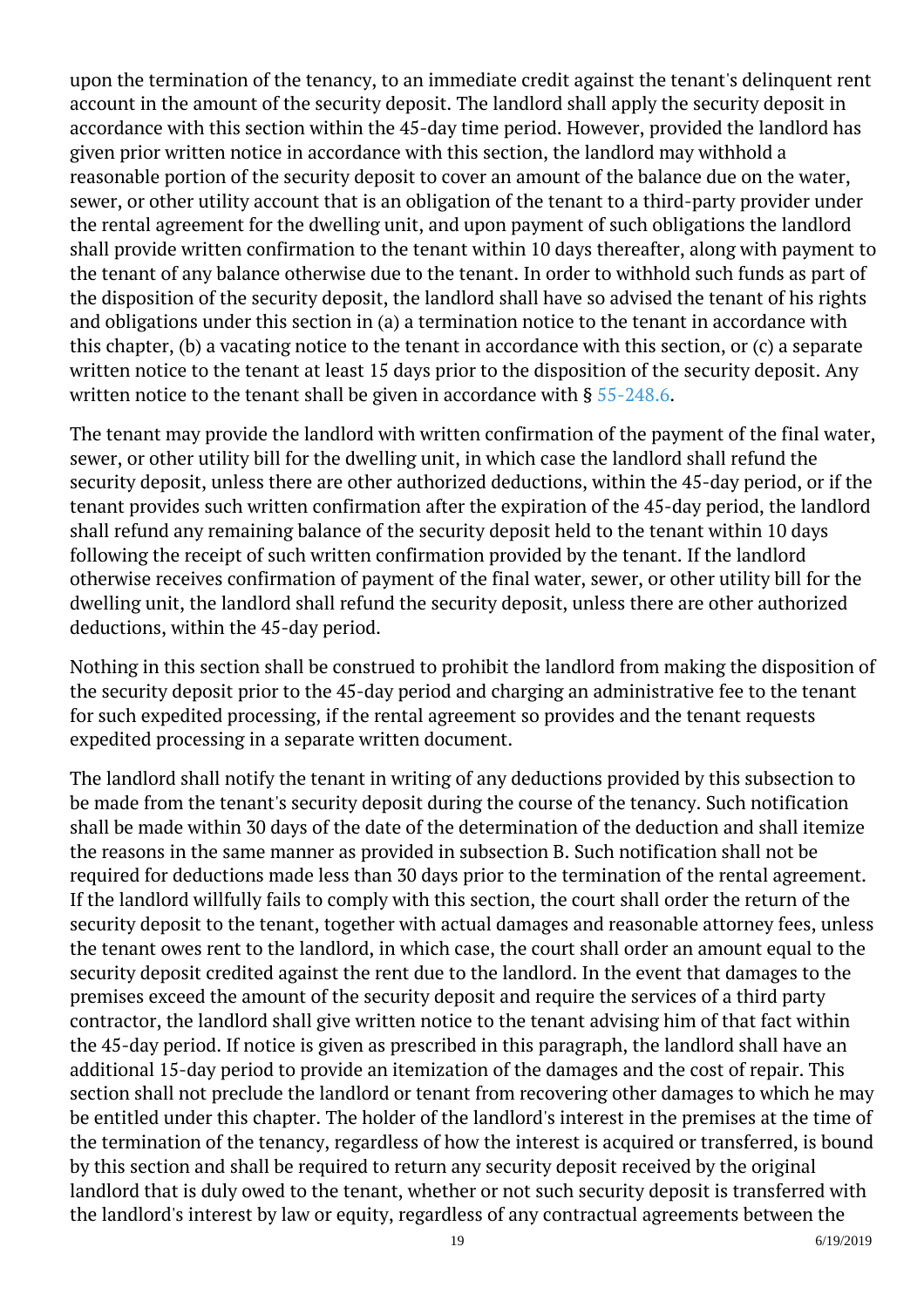original landlord and his successors in interest.

B. The landlord shall:

1. Maintain and itemize records for each tenant of all deductions from security deposits provided for under this section which the landlord has made by reason of a tenant's noncompliance with § [55-248.16](/vacode/55-248.16/), or for any other reason set out herein, during the preceding two years; and

2. Permit a tenant or his authorized agent or attorney to inspect such tenant's records of deductions at any time during normal business hours.

C. Upon request by the landlord to a tenant to vacate, or within five days after receipt of notice by the landlord of the tenant's intent to vacate, the landlord shall provide written notice to the tenant of the tenant's right to be present at the landlord's inspection of the dwelling unit for the purpose of determining the amount of security deposit to be returned. If the tenant desires to be present when the landlord makes the inspection, he shall so advise the landlord in writing who, in turn, shall notify the tenant of the time and date of the inspection, which must be made within 72 hours of delivery of possession. Following the move-out inspection, the landlord shall provide the tenant with a written security deposit disposition statement, including an itemized list of damages. If additional damages are discovered by the landlord after the security deposit disposition has been made, nothing herein shall be construed to preclude the landlord from recovery of such damages against the tenant, provided, however, that the tenant may present into evidence a copy of the move-out report to support the tenant's position that such additional damages did not exist at the time of the move-out inspection.

D. If the tenant has any assignee or sublessee, the landlord shall be entitled to hold a security deposit from only one party in compliance with the provisions of this section.

2000, cc. [760,](http://lis.virginia.gov/cgi-bin/legp604.exe?001+ful+CHAP0760) [761;](http://lis.virginia.gov/cgi-bin/legp604.exe?001+ful+CHAP0761)2001, c. [524;2](http://lis.virginia.gov/cgi-bin/legp604.exe?011+ful+CHAP0524)003, c. [438;2](http://lis.virginia.gov/cgi-bin/legp604.exe?031+ful+CHAP0438)007, c. [634;2](http://lis.virginia.gov/cgi-bin/legp604.exe?071+ful+CHAP0634)010, c. [550;2](http://lis.virginia.gov/cgi-bin/legp604.exe?101+ful+CHAP0550)013, c. [563;2](http://lis.virginia.gov/cgi-bin/legp604.exe?131+ful+CHAP0563)014, c. [651;](http://lis.virginia.gov/cgi-bin/legp604.exe?141+ful+CHAP0651) 2015, c. [596;2](http://lis.virginia.gov/cgi-bin/legp604.exe?151+ful+CHAP0596)017, c. [730;2](http://lis.virginia.gov/cgi-bin/legp604.exe?171+ful+CHAP0730)018, c. [221.](http://lis.virginia.gov/cgi-bin/legp604.exe?181+ful+CHAP0221)

## § 55-248.15:2. Repealed

Repealed by Acts 2014, c. [651,](http://lis.virginia.gov/cgi-bin/legp604.exe?141+ful+CHAP0651) cl. 2, effective January 1, 2015.

## § 55-248.16. Tenant to maintain dwelling unit

A. In addition to the provisions of the rental agreement, the tenant shall:

1. Comply with all obligations primarily imposed upon tenants by applicable provisions of building and housing codes materially affecting health and safety;

2. Keep that part of the dwelling unit and the part of the premises that he occupies and uses as clean and safe as the condition of the premises permit;

3. Keep that part of the dwelling unit and the part of the premises that he occupies free from insects and pests, as those terms are defined in § [3.2-3900](/vacode/3.2-3900/), and to promptly notify the landlord of the existence of any insects or pests;

4. Remove from his dwelling unit all ashes, garbage, rubbish and other waste in a clean and safe manner and in the appropriate receptacles provided by the landlord;

5. Keep all plumbing fixtures in the dwelling unit or used by the tenant as clean as their condition permits;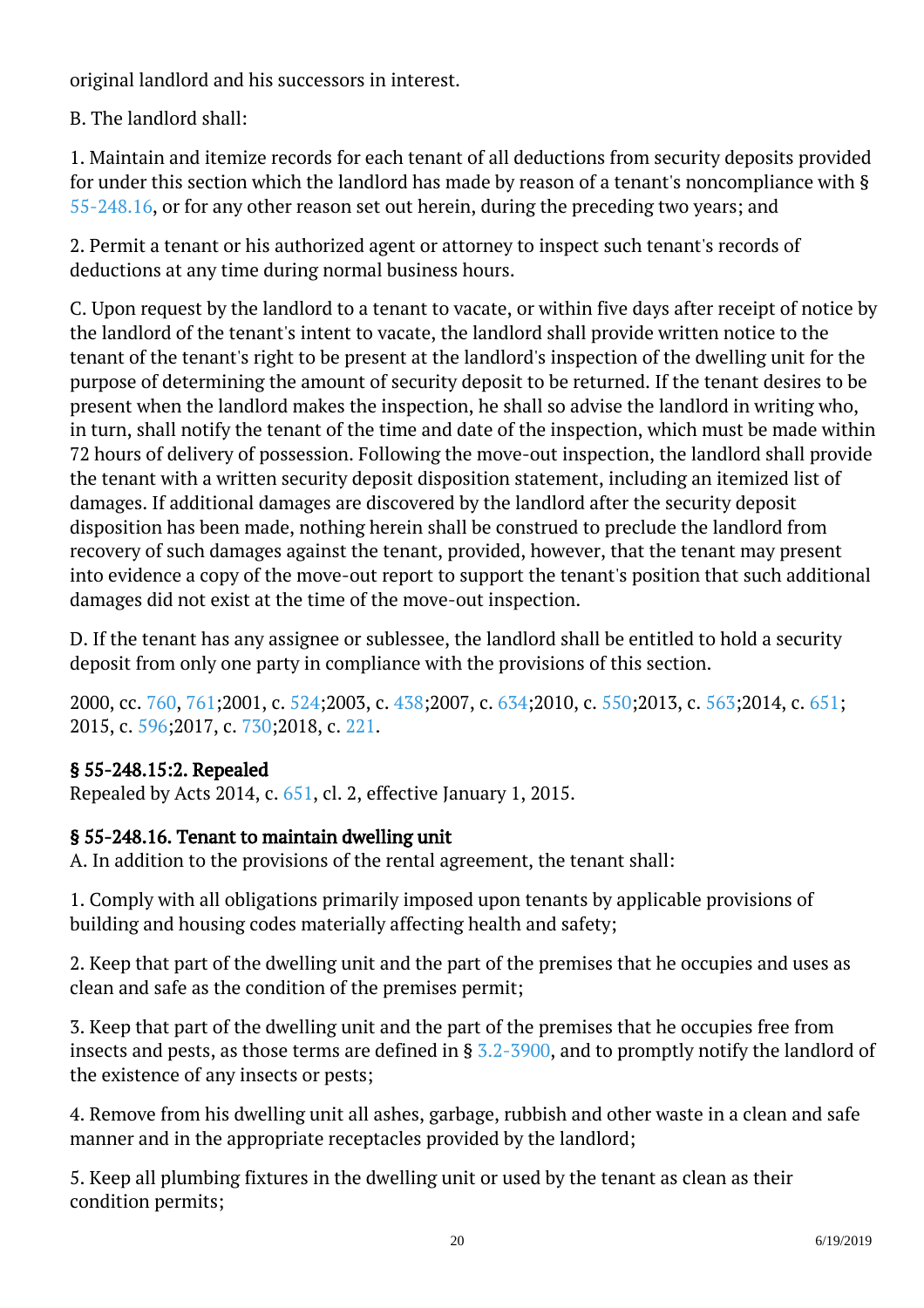6. Use in a reasonable manner all utilities and all electrical, plumbing, sanitary, heating, ventilating, air-conditioning and other facilities and appliances including an elevator in a multifamily premises, and keep all utility services paid for by the tenant to the utility service provider or its agent on at all times during the term of the rental agreement; <sup>"</sup>

7. Not deliberately or negligently destroy, deface, damage, impair or remove any part of the premises or permit any person to do so whether known by the tenant or not; <sup>"</sup>

8. Not remove or tamper with a properly functioning smoke alarm installed by the landlord, including removing any working batteries, so as to render the alarm inoperative. The tenant shall maintain the smoke alarm in accordance with the uniform set of standards for maintenance of smoke alarms established in the Statewide Fire Prevention Code (§ [27-94](/vacode/27-94/) et seq.) and subdivision C 6 of § [36-105,](/vacode/36-105/) Part III of the Uniform Statewide Building Code (§ [36-97](/vacode/36-97/) et seq.);

9. Not remove or tamper with a properly functioning carbon monoxide alarm installed by the landlord, including the removal of any working batteries, so as to render the carbon monoxide alarm inoperative. The tenant shall maintain the carbon monoxide alarm in accordance with the uniform set of standards for maintenance of carbon monoxide alarms established in the Statewide Fire Prevention Code (§  $27-94$  et seq.) and subdivision C 6 of §  $36-105$ , Part III of the Uniform Statewide Building Code (§ [36-97](/vacode/36-97/) et seq.);

10. Use reasonable efforts to maintain the dwelling unit and any other part of the premises that he occupies in such a condition as to prevent accumulation of moisture and the growth of mold, and to promptly notify the landlord of any moisture accumulation that occurs or of any visible evidence of mold discovered by the tenant;

11. Not paint or disturb painted surfaces or make alterations in the dwelling unit without the prior written approval of the landlord, provided that (i) the dwelling unit was constructed prior to 1978 and therefore requires the landlord to provide the tenant with lead-based paint disclosures and (ii) the landlord has provided the tenant with such disclosures and the rental agreement provides that the tenant is required to obtain the landlord's prior written approval before painting, disturbing painted surfaces, or making alterations in the dwelling unit; <sup>"</sup>

12. Be responsible for his conduct and the conduct of other persons on the premises with his consent whether known by the tenant or not, to ensure that his neighbors' peaceful enjoyment of the premises will not be disturbed;

13. Abide by all reasonable rules and regulations imposed by the landlord;

14. Be financially responsible for the added cost of treatment or extermination due to the tenant's unreasonable delay in reporting the existence of any insects or pests and be financially responsible for the cost of treatment or extermination due to the tenant's fault in failing to prevent infestation of any insects or pests in the area occupied; and <sup>"</sup>

15. Use reasonable care to prevent any dog or other animal in possession of the tenant, authorized occupants, or guests or invitees from causing personal injuries to a third party in the dwelling unit or on the premises, or property damage to the dwelling unit or the premises.

B. If the duty imposed by subdivision A 1 is greater than any duty imposed by any other subdivision of that subsection, the tenant's duty shall be determined by reference to subdivision A 1.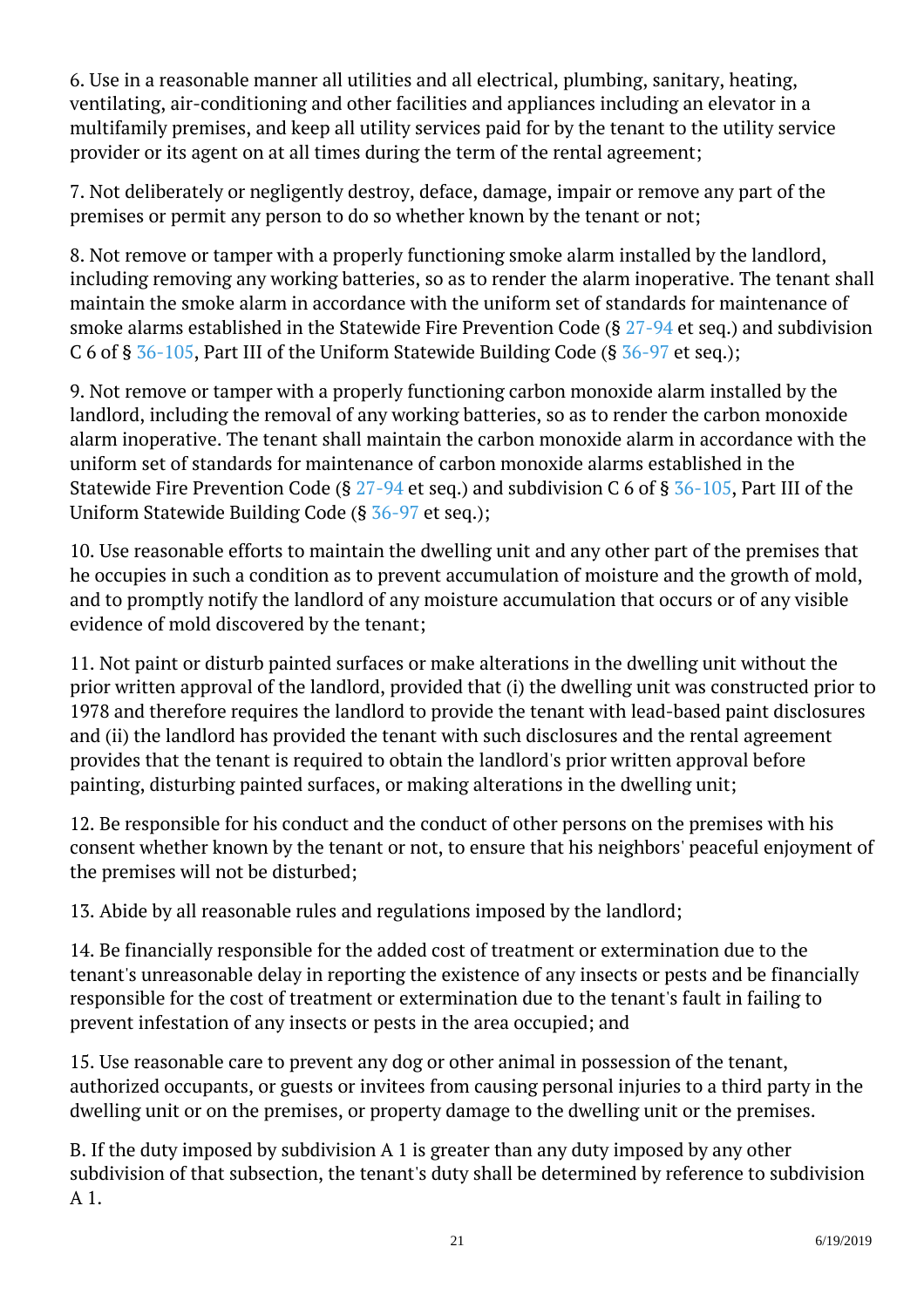1974, c. 680; 1987, c. 428; 1999, c. [80;](http://lis.virginia.gov/cgi-bin/legp604.exe?991+ful+CHAP0080)2000, c. [760;](http://lis.virginia.gov/cgi-bin/legp604.exe?001+ful+CHAP0760)2003, c. [355;](http://lis.virginia.gov/cgi-bin/legp604.exe?031+ful+CHAP0355)2004, c. [226;2](http://lis.virginia.gov/cgi-bin/legp604.exe?041+ful+CHAP0226)008, cc. [489,](http://lis.virginia.gov/cgi-bin/legp604.exe?081+ful+CHAP0489) [617](http://lis.virginia.gov/cgi-bin/legp604.exe?081+ful+CHAP0617), [640;](http://lis.virginia.gov/cgi-bin/legp604.exe?081+ful+CHAP0640)2009, c. [663;](http://lis.virginia.gov/cgi-bin/legp604.exe?091+ful+CHAP0663)2011, c. [766;](http://lis.virginia.gov/cgi-bin/legp604.exe?111+ful+CHAP0766)2014, c. [632;2](http://lis.virginia.gov/cgi-bin/legp604.exe?141+ful+CHAP0632)016, c. [744;2](http://lis.virginia.gov/cgi-bin/legp604.exe?161+ful+CHAP0744)017, cc. [262](http://lis.virginia.gov/cgi-bin/legp604.exe?171+ful+CHAP0262), [730;2](http://lis.virginia.gov/cgi-bin/legp604.exe?171+ful+CHAP0730)018, cc. [41](http://lis.virginia.gov/cgi-bin/legp604.exe?181+ful+CHAP0041), [81](http://lis.virginia.gov/cgi-bin/legp604.exe?181+ful+CHAP0081), [221.](http://lis.virginia.gov/cgi-bin/legp604.exe?181+ful+CHAP0221)

#### § 55-248.17. Rules and regulations

A. A landlord, from time to time, may adopt rules or regulations, however described, concerning the tenants' use and occupancy of the dwelling unit and premises. Any such rule or regulation is enforceable against the tenant only if:

1. Its purpose is to promote the convenience, safety or welfare of the tenants in the premises, preserve the landlord's property from abusive use or make a fair distribution of services and facilities held out for the tenants generally;

2. It is reasonably related to the purpose for which it is adopted;

3. It applies to all tenants in the premises in a fair manner;

4. It is sufficiently explicit in its prohibition, direction or limitation of the tenant's conduct to fairly inform him of what he must or must not do to comply;

5. It is not for the purpose of evading the obligations of the landlord; and I

6. The tenant has been provided with a copy of the rules and regulations or changes thereto at the time he enters into the rental agreement or when they are adopted.

B. A rule or regulation adopted, changed, or provided to the tenant after the tenant enters into the rental agreement shall be enforceable against the tenant if reasonable notice of its adoption or change has been given to the tenant and it does not work a substantial modification of his bargain. If a rule or regulation is adopted or changed after the tenant enters into the rental agreement that does work a substantial modification of his bargain, it shall not be valid unless the tenant consents to it in writing.

C. Any court enforcing this chapter shall consider violations of the reasonable rules and regulations imposed under this section as a breach of the rental agreement and grant the landlord appropriate relief.

1974, c. 680; 2000, c. [760;2](http://lis.virginia.gov/cgi-bin/legp604.exe?001+ful+CHAP0760)017, c. [730.](http://lis.virginia.gov/cgi-bin/legp604.exe?171+ful+CHAP0730)

#### § 55-248.18. Access; consent; correction of nonemergency conditions; relocation of tenant

A. The tenant shall not unreasonably withhold consent to the landlord to enter into the dwelling unit in order to inspect the premises, make necessary or agreed repairs, decorations, alterations or improvements, supply necessary or agreed services or exhibit the dwelling unit to prospective or actual purchasers, mortgagees, tenants, workmen or contractors. If, upon inspection of a dwelling unit during the term of a tenancy, the landlord determines there is a violation by the tenant of § [55-248.16](/vacode/55-248.16/) or the rental agreement materially affecting health and safety that can be remedied by repair, replacement of a damaged item or cleaning in accordance with § [55-248.32](/vacode/55-248.32/), the landlord may make such repairs and send the tenant an invoice for payment. If, upon inspection of the dwelling unit during the term of a tenancy, the landlord discovers a violation of the rental agreement, this chapter, or other applicable law, the landlord may send a written notice of termination pursuant to § [55-248.31](/vacode/55-248.31/). If the rental agreement so provides and if a tenant without reasonable justification declines to permit the landlord or managing agent to exhibit the dwelling unit for sale or lease, the landlord may recover damages, costs, and reasonable attorney fees against such tenant.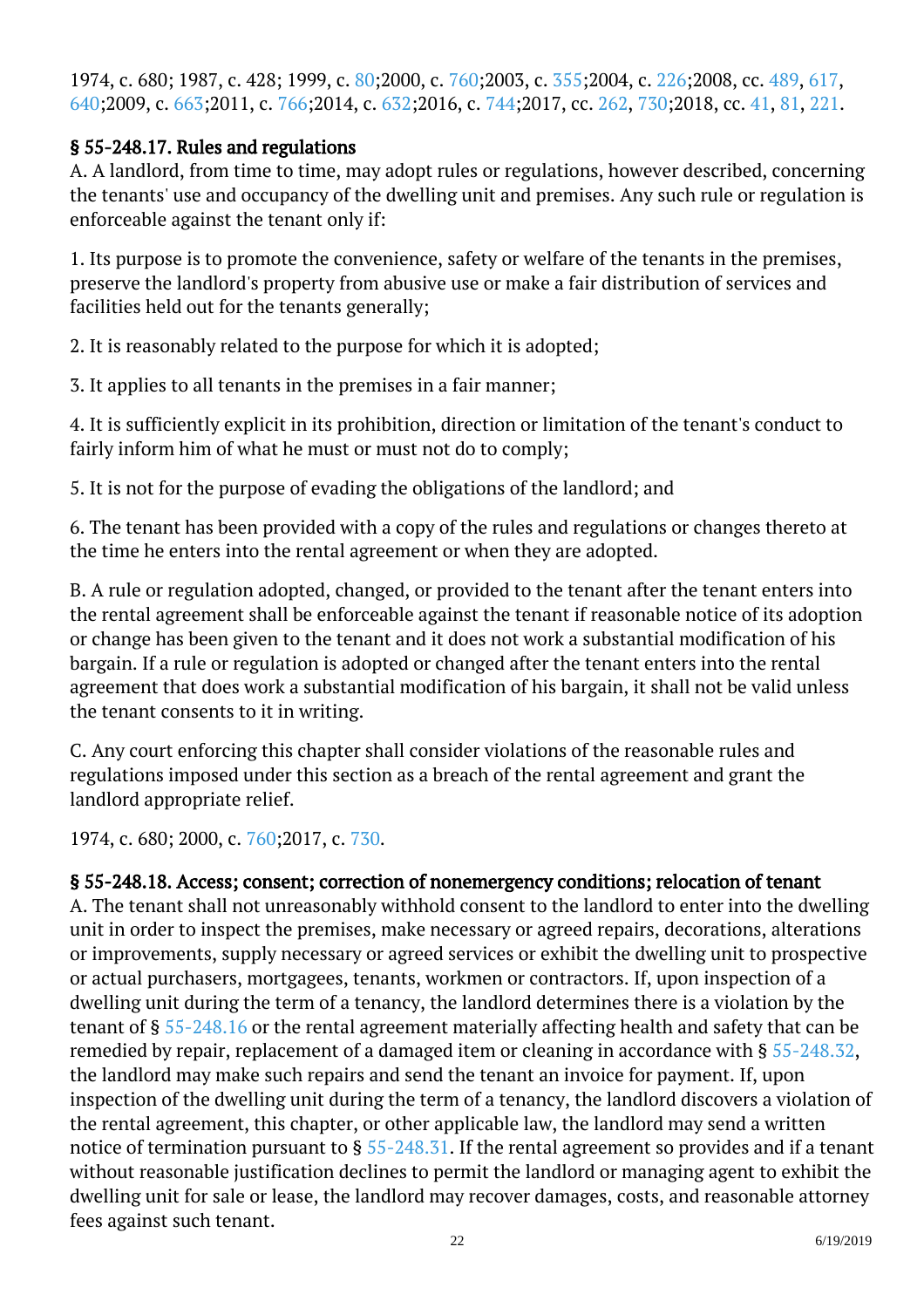The landlord may enter the dwelling unit without consent of the tenant in case of emergency. The landlord shall not abuse the right of access or use it to harass the tenant. Except in case of emergency or if it is impractical to do so, the landlord shall give the tenant notice of his intent to enter and may enter only at reasonable times. Unless impractical to do so, the landlord shall give the tenant at least 24-hours' notice of routine maintenance to be performed that has not been requested by the tenant. If the tenant makes a request for maintenance, the landlord is not required to provide notice to the tenant. During the pendency of an unlawful detainer filed by the landlord against the tenant, the landlord may request the court to enter an order requiring the tenant to provide the landlord with access to such dwelling unit.

B. Upon the sole determination by the landlord of the existence of a nonemergency property condition in the dwelling unit that requires the tenant to temporarily vacate the dwelling unit in order for the landlord to properly remedy such property condition, the landlord may, upon at least 30 days' written notice to the tenant, require the tenant to temporarily vacate the dwelling unit for a period not to exceed 30 days to a comparable dwelling unit, or hotel, as selected by the landlord and at no expense or cost to the tenant. The landlord shall not be required to pay for any other expenses of the tenant that arise after the temporary relocation period. The landlord and tenant may agree for the tenant to temporarily vacate the dwelling unit in less than 30 days. For purposes of this subsection, "nonemergency property condition" means (i) a condition in the dwelling unit that, in the determination of the landlord, is necessary for the landlord to remedy in order for the landlord to be in compliance with § [55-248.13;](/vacode/55-248.13/)(ii) the condition does not need to be remedied within a 24-hour period, with any condition that needs to be remedied within 24 hours being defined as an "emergency condition"; and (iii) the condition can only be effectively remedied by the temporary relocation of the tenant pursuant to the provisions of this subsection.

The tenant shall continue to be responsible for payment of rent under the rental agreement during the period of any temporary relocation. The landlord shall pay all costs of repairs or remediation required to address the property condition. Refusal of the tenant to cooperate with a temporary relocation pursuant to this subsection shall be deemed a breach of the rental agreement, unless the tenant agrees to vacate the unit and terminate the rental agreement within the 30-day notice period. If the landlord properly remedies the nonemergency property condition within the 30-day period, nothing herein shall be construed to entitle the tenant to terminate the rental agreement. Further, nothing herein shall be construed to limit the landlord from taking legal action against the tenant for any noncompliance that occurs during the period of any temporary relocation pursuant to this section. During the pendency of an unlawful detainer filed by the landlord against the tenant, the landlord may request the court to enter an order requiring the tenant to provide the landlord with access to such dwelling unit.

C. The landlord has no other right to access except by court order or that permitted by §§ [55-](/vacode/55-248.32/) [248.32](/vacode/55-248.32/) and [55-248.33](/vacode/55-248.33/) or if the tenant has abandoned or surrendered the premises.

D. The tenant may install, within the dwelling unit, new burglary prevention, including chain latch devices approved by the landlord, and fire detection devices, that the tenant may believe necessary to ensure his safety, provided:

- 1. Installation does no permanent damage to any part of the dwelling unit.
- 2. A duplicate of all keys and instructions of how to operate all devices are given to the landlord.
- 3. Upon termination of the tenancy, the tenant shall be responsible for payment to the landlord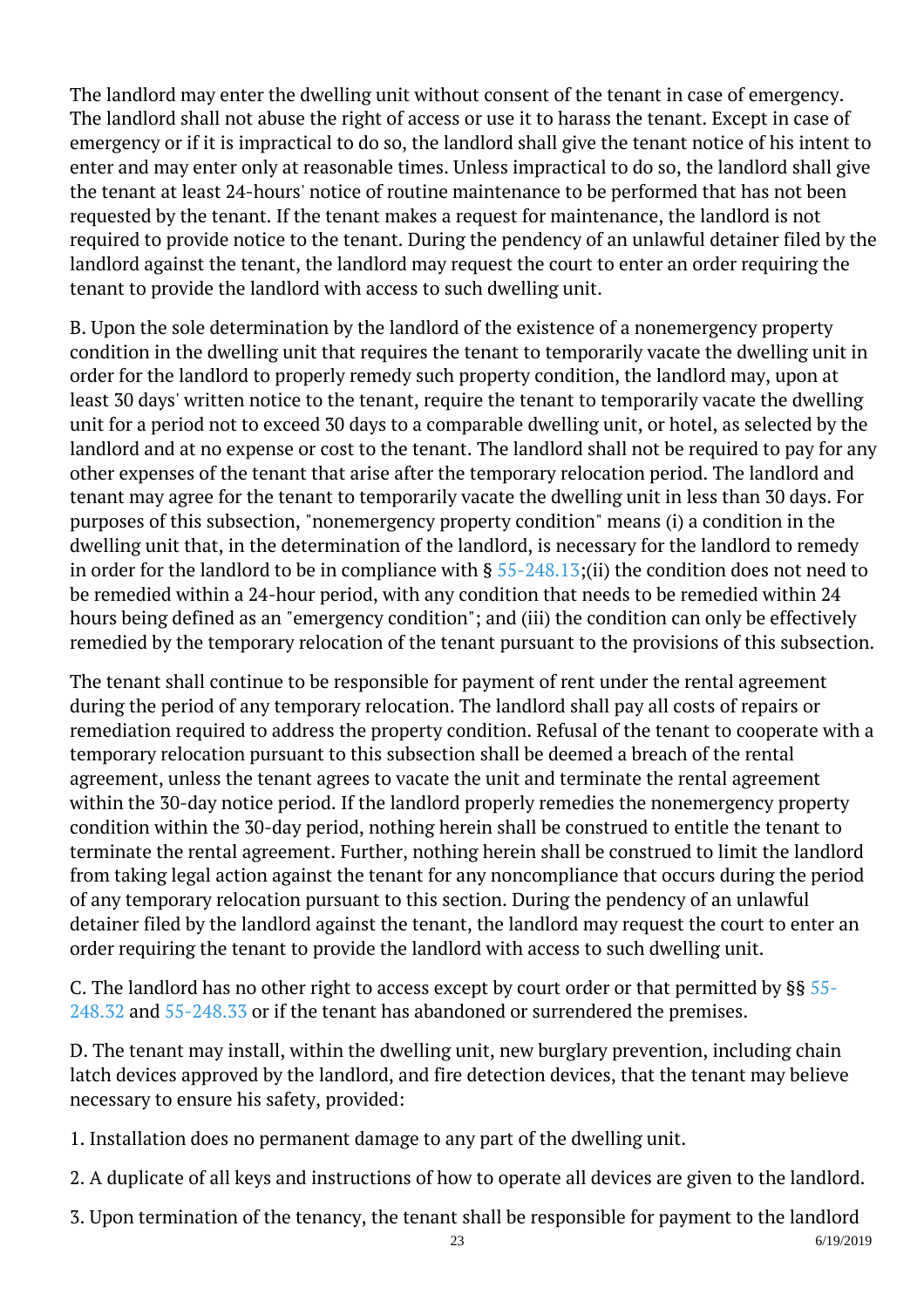for reasonable costs incurred for the removal of all such devices and repairs to all damaged areas.

E. Upon written request of a tenant in a dwelling unit, the landlord shall install a carbon monoxide alarm in the tenant's dwelling unit within 90 days. The landlord may charge the tenant a reasonable fee to recover the costs of the equipment and labor for such installation. The landlord's installation of a carbon monoxide alarm shall be in compliance with the Uniform Statewide Building Code (§ [36-97](/vacode/36-97/) et seq.). I

1974, c. 680; 1993, c. 634; 1995, c. [601;1](http://lis.virginia.gov/cgi-bin/legp604.exe?951+ful+CHAP0601)999, c. [65;](http://lis.virginia.gov/cgi-bin/legp604.exe?991+ful+CHAP0065)2000, c. [760;](http://lis.virginia.gov/cgi-bin/legp604.exe?001+ful+CHAP0760)2001, c. [524;2](http://lis.virginia.gov/cgi-bin/legp604.exe?011+ful+CHAP0524)004, c. [307;2](http://lis.virginia.gov/cgi-bin/legp604.exe?041+ful+CHAP0307)008, cc. [489](http://lis.virginia.gov/cgi-bin/legp604.exe?081+ful+CHAP0489), [617;2](http://lis.virginia.gov/cgi-bin/legp604.exe?081+ful+CHAP0617)009, c. [663;2](http://lis.virginia.gov/cgi-bin/legp604.exe?091+ful+CHAP0663)011, c. [766;2](http://lis.virginia.gov/cgi-bin/legp604.exe?111+ful+CHAP0766)014, c. [632;](http://lis.virginia.gov/cgi-bin/legp604.exe?141+ful+CHAP0632)2015, c. [596;](http://lis.virginia.gov/cgi-bin/legp604.exe?151+ful+CHAP0596)2016, c. [744;](http://lis.virginia.gov/cgi-bin/legp604.exe?161+ful+CHAP0744)2017, c. [730;](http://lis.virginia.gov/cgi-bin/legp604.exe?171+ful+CHAP0730)2018, cc. [41](http://lis.virginia.gov/cgi-bin/legp604.exe?181+ful+CHAP0041), [81.](http://lis.virginia.gov/cgi-bin/legp604.exe?181+ful+CHAP0081)

#### § 55-248.18:1. Access following entry of certain court orders

A. A tenant or authorized occupant who has obtained an order from a court of competent jurisdiction pursuant to  $\S 16.1-279.1$  $\S 16.1-279.1$  or subsection B of  $\S 20-103$  granting such tenant possession of the premises to the exclusion of one or more co-tenants or authorized occupants may provide the landlord with a copy of that court order and request that the landlord either (i) install a new lock or other security devices on the exterior doors of the dwelling unit at the landlord's actual cost or (ii) permit the tenant or authorized occupant to do so, provided:

1. Installation of the new lock or security devices does no permanent damage to any part of the dwelling unit; and

2. A duplicate copy of all keys and instructions of how to operate all devices are given to the landlord.

Upon termination of the tenancy, the tenant shall be responsible for payment to the landlord of the reasonable costs incurred for the removal of all such devices installed and repairs to all damaged areas.

B. A person, who is not a tenant or authorized occupant in the dwelling unit and who has obtained an order from a court of competent jurisdiction pursuant to § [16.1-279.1](http://law.lis.virginia.gov/vacode/16.1-279.1/) or subsection B of § [20-103](http://law.lis.virginia.gov/vacode/20-103/) granting such person possession of the premises to the exclusion of one or more co-tenants or authorized occupants, may provide a copy of such order to the landlord and submit a rental application to become a tenant in such dwelling unit within 10 days of the entry of such order. If such person's rental application meets the landlord's tenant selection criteria, such person may become a tenant in such dwelling unit under a written rental agreement. If such person submits a rental application and does not meet the landlord's tenant selection criteria, such person shall vacate the dwelling unit no later than 30 days of the date the landlord gives such person written notice that his rental application has been rejected. If such person does not provide a copy of the protective order to the landlord and submit a rental application to the landlord within 10 days as required by this section, such person shall vacate the dwelling unit no later than 30 days of the date of the entry of such order. Such person shall be liable to the landlord for failure to vacate the dwelling unit as required in this section.

Any tenant obligated on a rental agreement shall pay the rent and otherwise comply with any and all requirements of the rental agreement, and any applicable laws and regulations. The landlord may pursue all of its remedies under the rental agreement and applicable laws and regulations, including filing an unlawful detainer action pursuant to § [8.01-126](http://law.lis.virginia.gov/vacode/8.01-126/) to obtain a money judgment and to evict any persons residing in such dwelling unit.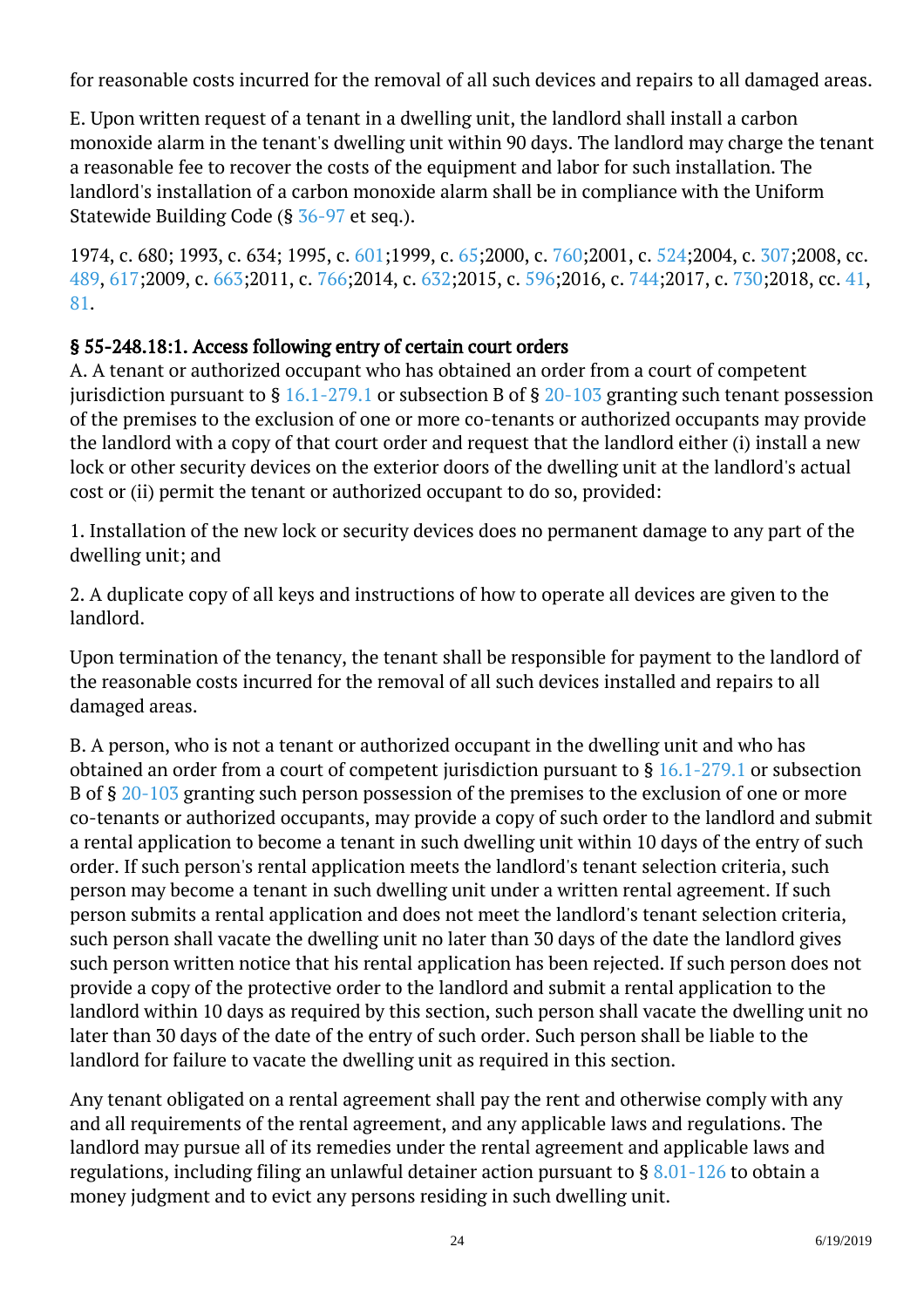C. A landlord who has received a copy of a court order in accordance with subsection A shall not provide copies of any keys to the dwelling unit to any person excluded from the premises by such order.

D. This section shall not apply when the court order excluding a person was issued ex parte.

2005, cc. [735,](http://lis.virginia.gov/cgi-bin/legp604.exe?051+ful+CHAP0735) [825;](http://lis.virginia.gov/cgi-bin/legp604.exe?051+ful+CHAP0825)2016, c. [595.](http://lis.virginia.gov/cgi-bin/legp604.exe?161+ful+CHAP0595)

# § 55-248.18:2. Relocation of tenant where mold remediation needs to be performed in the dwelling unit

Where a mold condition in the dwelling unit materially affects the health or safety of any tenant or authorized occupant, the landlord may require the tenant to temporarily vacate the dwelling unit in order for the landlord to perform mold remediation in accordance with professional standards as defined in § [55-248.4](http://law.lis.virginia.gov/vacode/55-248.4/) for a period not to exceed 30 days. The landlord shall provide the tenant with either (i) a comparable dwelling unit, as selected by the landlord, at no expense or cost to the tenant, or (ii) a hotel room as selected by the landlord, at no expense or cost to the tenant. The landlord shall not be required to pay for any other expenses of the tenant that arise after the relocation period. The tenant shall continue to be responsible for payment of rent under the rental agreement during the period of any temporary relocation and for the remainder of the term of the rental agreement following the remediation. Nothing in this section shall be construed as entitling the tenant to a termination of a tenancy where or when the landlord has remediated a mold condition in accordance with professional standards as defined in § [55-248.4.](http://law.lis.virginia.gov/vacode/55-248.4/) The landlord shall pay all costs of the relocation and the mold remediation, unless the mold is a result of the tenant's failure to comply with § [55-248.16.](http://law.lis.virginia.gov/vacode/55-248.16/)

2008, c. [640;2](http://lis.virginia.gov/cgi-bin/legp604.exe?081+ful+CHAP0640)009, c. [663;2](http://lis.virginia.gov/cgi-bin/legp604.exe?091+ful+CHAP0663)011, c. [779;2](http://lis.virginia.gov/cgi-bin/legp604.exe?111+ful+CHAP0779)016, c. [744;2](http://lis.virginia.gov/cgi-bin/legp604.exe?161+ful+CHAP0744)017, c. [730.](http://lis.virginia.gov/cgi-bin/legp604.exe?171+ful+CHAP0730)

## § 55-248.19. Use and occupancy by tenant

Unless otherwise agreed, the tenant shall occupy his dwelling unit only as a residence.

1974, c. 680; 2000, c. [760.](http://lis.virginia.gov/cgi-bin/legp604.exe?001+ful+CHAP0760)

# § 55-248.20. Tenant to surrender possession of dwelling unit

At the termination of the term of tenancy, whether by expiration of the rental agreement or by reason of default by the tenant, the tenant shall promptly vacate the premises, removing all items of personal property and leaving the premises in good and clean order, reasonable wear and tear excepted. If the tenant fails to vacate, the landlord may bring an action for possession and damages, including reasonable attorney's fees. Ĩ

1974, c. 680; 2000, c. [760.](http://lis.virginia.gov/cgi-bin/legp604.exe?001+ful+CHAP0760)

# § 55-248.21. Noncompliance by landlord

Except as provided in this chapter, if there is a material noncompliance by the landlord with the rental agreement or a noncompliance with any provision of this chapter, materially affecting health and safety, the tenant may serve a written notice on the landlord specifying the acts and omissions constituting the breach and stating that the rental agreement will terminate upon a date not less than 30 days after receipt of the notice if such breach is not remedied in 21 days.

If the landlord commits a breach which is not remediable, the tenant may serve a written notice on the landlord specifying the acts and omissions constituting the breach, and stating that the rental agreement will terminate upon a date not less than 30 days after receipt of the notice.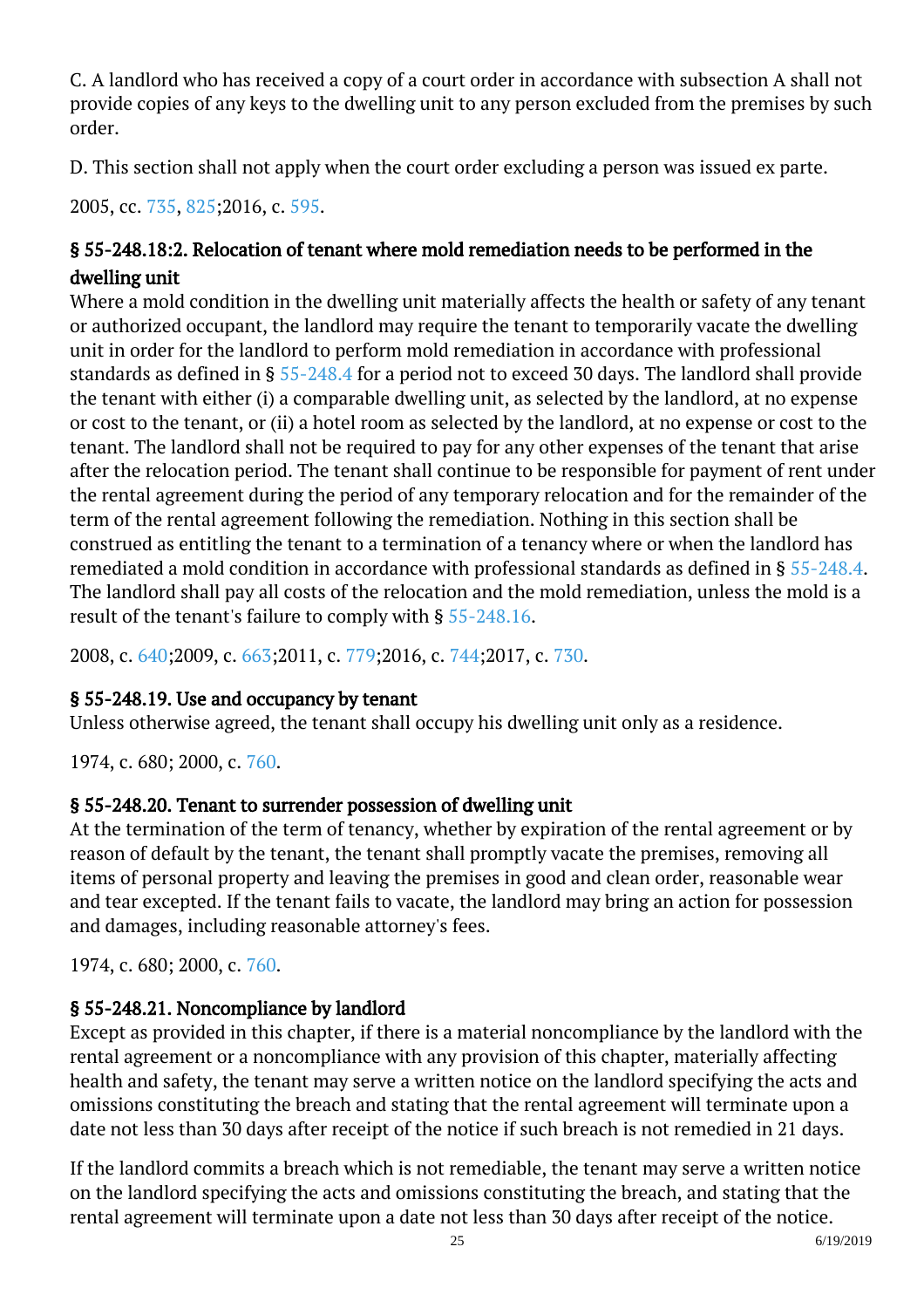If the landlord has been served with a prior written notice which required the landlord to remedy a breach, and the landlord remedied such breach, where the landlord intentionally commits a subsequent breach of a like nature as the prior breach, the tenant may serve a written notice on the landlord specifying the acts and omissions constituting the subsequent breach, make reference to the prior breach of a like nature, and state that the rental agreement will terminate upon a date not less than 30 days after receipt of the notice.

If the breach is remediable by repairs and the landlord adequately remedies the breach prior to the date specified in the notice, the rental agreement will not terminate. The tenant may not terminate for a condition caused by the deliberate or negligent act or omission of the tenant, a member of his family or other person on the premises with his consent whether known by the tenant or not. In addition, the tenant may recover damages and obtain injunctive relief for noncompliance by the landlord with the provisions of the rental agreement or of this chapter. The tenant shall be entitled to recover reasonable attorneys' fees unless the landlord proves by a preponderance of the evidence that the landlord's actions were reasonable under the circumstances. If the rental agreement is terminated due to the landlord's noncompliance, the landlord shall return the security deposit in accordance with § [55-248.15:1](http://law.lis.virginia.gov/vacode/55-248.15:1/).

1974, c. 680; 1982, c. 260; 1987, c. 387; 2000, c. [760;](http://lis.virginia.gov/cgi-bin/legp604.exe?001+ful+CHAP0760)2003, c. [363](http://lis.virginia.gov/cgi-bin/legp604.exe?031+ful+CHAP0363).

# § 55-248.21:1. Early termination of rental agreement by military personnel

A. Any member of the armed forces of the United States or a member of the National Guard serving on full-time duty or as a Civil Service technician with the National Guard may, through the procedure detailed in subsection B, terminate his rental agreement if the member (i) has received permanent change of station orders to depart 35 miles or more (radius) from the location of the dwelling unit, (ii) has received temporary duty orders in excess of three months' duration to depart 35 miles or more (radius) from the location of the dwelling unit, (iii) is discharged or released from active duty with the Armed Forces of the United States or from his full-time duty or technician status with the National Guard, or (iv) is ordered to report to government-supplied quarters resulting in the forfeiture of basic allowance for quarters. ĺ

B. Tenants who qualify to terminate a rental agreement pursuant to subsection A shall do so by serving on the landlord a written notice of termination to be effective on a date stated therein, such date to be not less than 30 days after the first date on which the next rental payment is due and payable after the date on which the written notice is given. The termination date shall be no more than 60 days prior to the date of departure necessary to comply with the official orders or any supplemental instructions for interim training or duty prior to the transfer. Prior to the termination date, the tenant shall furnish the landlord with a copy of the official notification of the orders or a signed letter, confirming the orders, from the tenant's commanding officer.

The landlord may not charge any liquidated damages.

C. Nothing in this section shall affect the tenant's obligations established by  $\S 55$ -248.16.

1977, c. 427; 1978, c. 104; 1982, c. 260; 1983, c. 241; 1986, c. 29; 1988, c. 184; 2000, c. [760;2](http://lis.virginia.gov/cgi-bin/legp604.exe?001+ful+CHAP0760)002, c. [760;](http://lis.virginia.gov/cgi-bin/legp604.exe?021+ful+CHAP0760)2005, c. [742;2](http://lis.virginia.gov/cgi-bin/legp604.exe?051+ful+CHAP0742)006, c. [667;2](http://lis.virginia.gov/cgi-bin/legp604.exe?061+ful+CHAP0667)007, c. [252;2](http://lis.virginia.gov/cgi-bin/legp604.exe?071+ful+CHAP0252)017, c. [730.](http://lis.virginia.gov/cgi-bin/legp604.exe?171+ful+CHAP0730)

# § 55-248.21:2. Early termination of rental agreements by victims of family abuse, sexual abuse, or criminal sexual assault

A. Any tenant who is a victim of (i) family abuse as defined by § [16.1-228](http://law.lis.virginia.gov/vacode/16.1-228/), (ii) sexual abuse as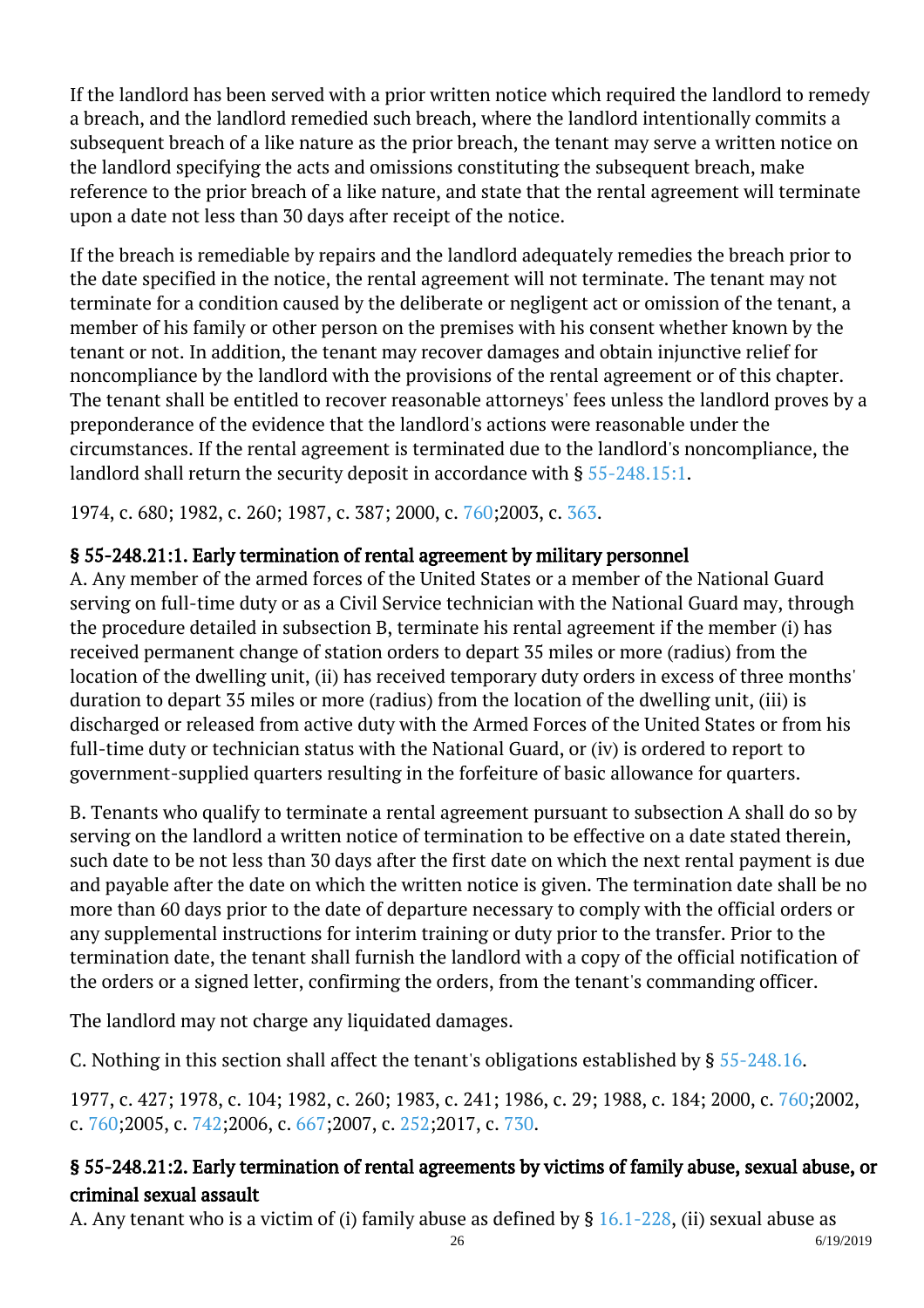defined by §  $18.2-67.10$ , or (iii) other criminal sexual assault under Article 7 (§  $18.2-61$  et seq.) of Chapter 4 of Title 18.2 may terminate such tenant's obligations under a rental agreement under the following circumstances:

1. The victim has obtained an order of protection pursuant to  $\S$  [16.1-279.1](http://law.lis.virginia.gov/vacode/16.1-279.1/) and has given written notice of termination in accordance with subsection B during the period of the protective order or any extension thereof; or

2. A court has entered an order convicting a perpetrator of any crime of sexual assault under Article 7 (§ [18.2-61](http://law.lis.virginia.gov/vacode/18.2-61/) et seq.) of Chapter 4 of Title 18.2, sexual abuse as defined by § [18.2-67.10](http://law.lis.virginia.gov/vacode/18.2-67.10/), or family abuse as defined by  $\S$  [16.1-228](http://law.lis.virginia.gov/vacode/16.1-228/) against the victim and the victim gives written notice of termination in accordance with subsection B. A victim may exercise a right of termination under this section to terminate a rental agreement in effect when the conviction order is entered and one subsequent rental agreement based upon the same conviction.

B. A tenant who qualifies to terminate such tenant's obligations under a rental agreement pursuant to subsection A shall do so by serving on the landlord a written notice of termination to be effective on a date stated therein, such date to be not less than 30 days after the first date on which the next rental payment is due and payable after the date on which the written notice is given. When the tenant serves the termination notice on the landlord, the tenant shall also provide the landlord with a copy of (i) the order of protection issued or (ii) the conviction order. <sup>"</sup>

C. The rent shall be payable at such time as would otherwise have been required by the terms of the rental agreement through the effective date of the termination as provided in subsection B.

D. The landlord may not charge any liquidated damages.

E. The victim's obligations as a tenant under § [55-248.16](http://law.lis.virginia.gov/vacode/55-248.16/) shall continue through the effective date of the termination as provided in subsection B. Any co-tenants on the lease with the victim shall remain responsible for the rent for the balance of the term of the rental agreement. If the perpetrator is the remaining sole tenant obligated on the rental agreement, the landlord may terminate the rental agreement and collect actual damages for such termination against the perpetrator pursuant to  $\S 55$ -248.35. <sup>"</sup>

2013, c. [531.](http://lis.virginia.gov/cgi-bin/legp604.exe?131+ful+CHAP0531)

## § 55-248.21:3. Notice to tenant in event of foreclosure

A. The landlord of a dwelling unit used as a single-family residence as defined in § [55-248.4](/vacode/55-248.4/) shall give written notice to the tenant or any prospective tenant of such dwelling unit that the landlord has received a notice of a mortgage default, mortgage acceleration, or foreclosure sale relative to the loan on the dwelling unit within five business days after written notice from the lender is received by the landlord. This requirement shall not apply (i) to any managing agent who does not receive a copy of such written notice from the lender or (ii) if the tenant or prospective tenant provides a copy of the written notice from the lender to the landlord or the managing agent.

B. If the landlord fails to provide the notice required by this section, the tenant shall have the right to terminate the rental agreement upon written notice to the landlord at least five business days prior to the effective date of termination. If the tenant terminates the rental agreement, the landlord shall make disposition of the tenant's security deposit in accordance with law or the provisions of the rental agreement, whichever is applicable.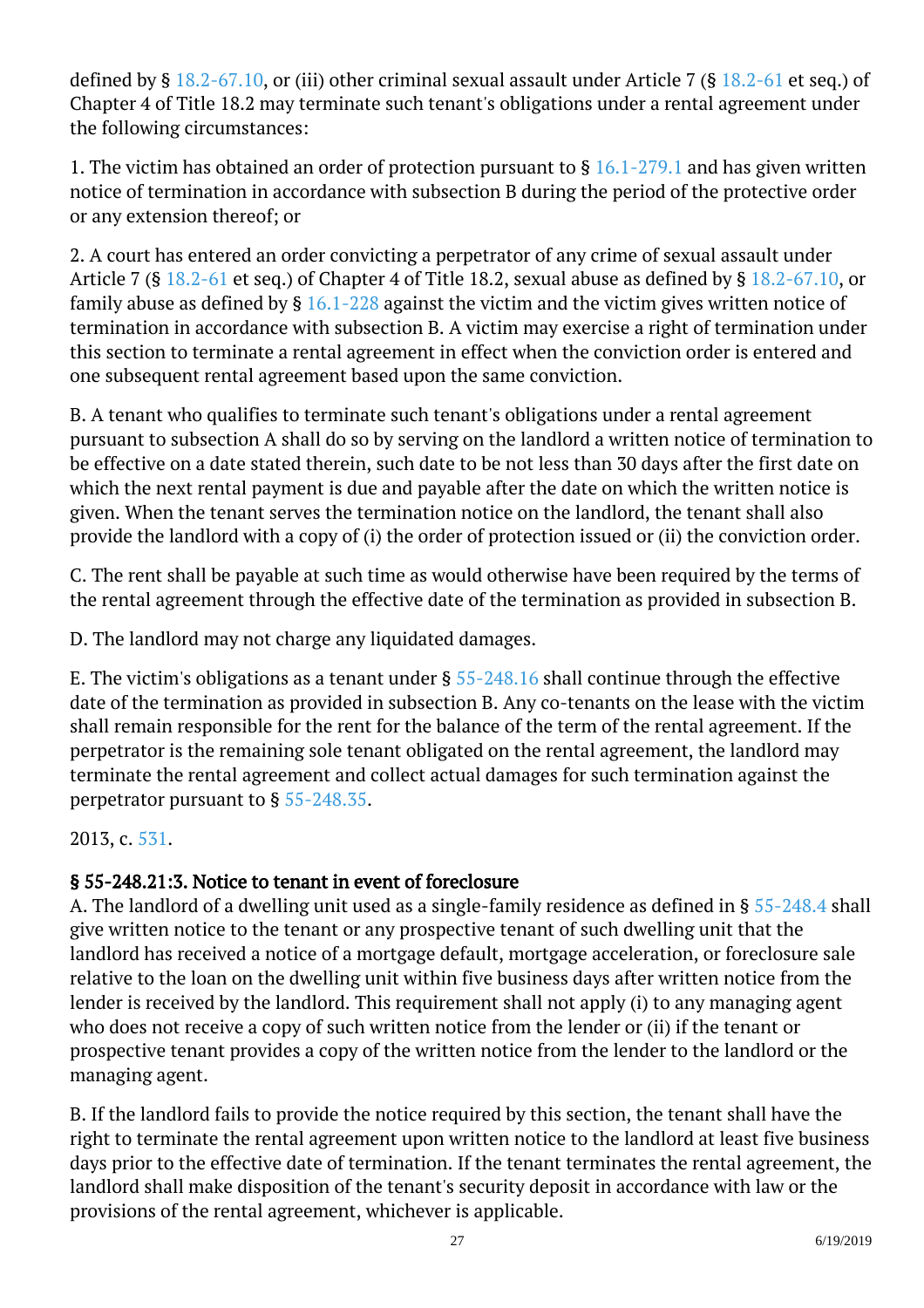C. If there is in effect at the date of the foreclosure sale a tenant in a residential dwelling unit foreclosed upon, the foreclosure shall act as a termination of the rental agreement by the owner. In such case, the tenant may remain in possession of such dwelling unit as a month-to-month tenant on the terms of the terminated rental agreement until the successor owner gives a notice of termination of such month-to-month tenancy. If the successor owner elects to terminate the month-to-month tenancy, written notice of such termination shall be given in accordance with the rental agreement or the provisions of  $\S 55-222$  $\S 55-222$  or  $55-248.6$ , as applicable.

D. Unless or until the successor owner terminates the month-to-month tenancy, the terms of the terminated rental agreement remain in effect except that the tenant shall make rental payments (i) to the successor owner as directed in a written notice to the tenant in this subsection; (ii) to the managing agent of the owner, if any, or successor owner; or (iii) into a court escrow account pursuant to the provisions of § [55-248.27;h](/vacode/55-248.27/)owever, there is no obligation of a tenant to file a tenant's assertion and pay rent into escrow. Where there is not a managing agent designated in the terminated rental agreement, the tenant shall remain obligated for payment of the rent but shall not be held to be delinquent or assessed a late charge until the successor owner provides written notice identifying the name, address, and telephone number of the party to which the rent should be paid.

E. The successor owner may enter into a new rental agreement with the tenant in the dwelling unit, in which case, upon the commencement date of the new rental agreement, the month-tomonth tenancy shall terminate.

2018, c. [221.](http://lis.virginia.gov/cgi-bin/legp604.exe?181+ful+CHAP0221)

## § 55-248.22. Failure to deliver possession

If the landlord willfully fails to deliver possession of the dwelling unit to the tenant, rent abates until possession is delivered and the tenant may (i) terminate the rental agreement upon at least five days' written notice to the landlord and upon termination, the landlord shall return all prepaid rent and security deposits; or (ii) demand performance of the rental agreement by the landlord. If the tenant elects, he may file an action for possession of the dwelling unit against the landlord or any person wrongfully in possession and recover the damages sustained by him. If a person's failure to deliver possession is willful and not in good faith, an aggrieved person may recover from that person the actual damages sustained by him and reasonable attorney's fees.

1974, c. 680; 2000, c. [760.](http://lis.virginia.gov/cgi-bin/legp604.exe?001+ful+CHAP0760)

# § 55-248.23. Wrongful failure to supply heat, water, hot water or essential services

A. If contrary to the rental agreement or provisions of this chapter the landlord willfully or negligently fails to supply heat, running water, hot water, electricity, gas or other essential service, the tenant must serve a written notice on the landlord specifying the breach, if acting under this section and, in such event, and after a reasonable time allowed the landlord to correct such breach, may: Ĩ

1. Recover damages based upon the diminution in the fair rental value of the dwelling unit; or

2. Procure reasonable substitute housing during the period of the landlord's noncompliance, in which case the tenant is excused from paying rent for the period of the landlord's noncompliance, as determined by the court.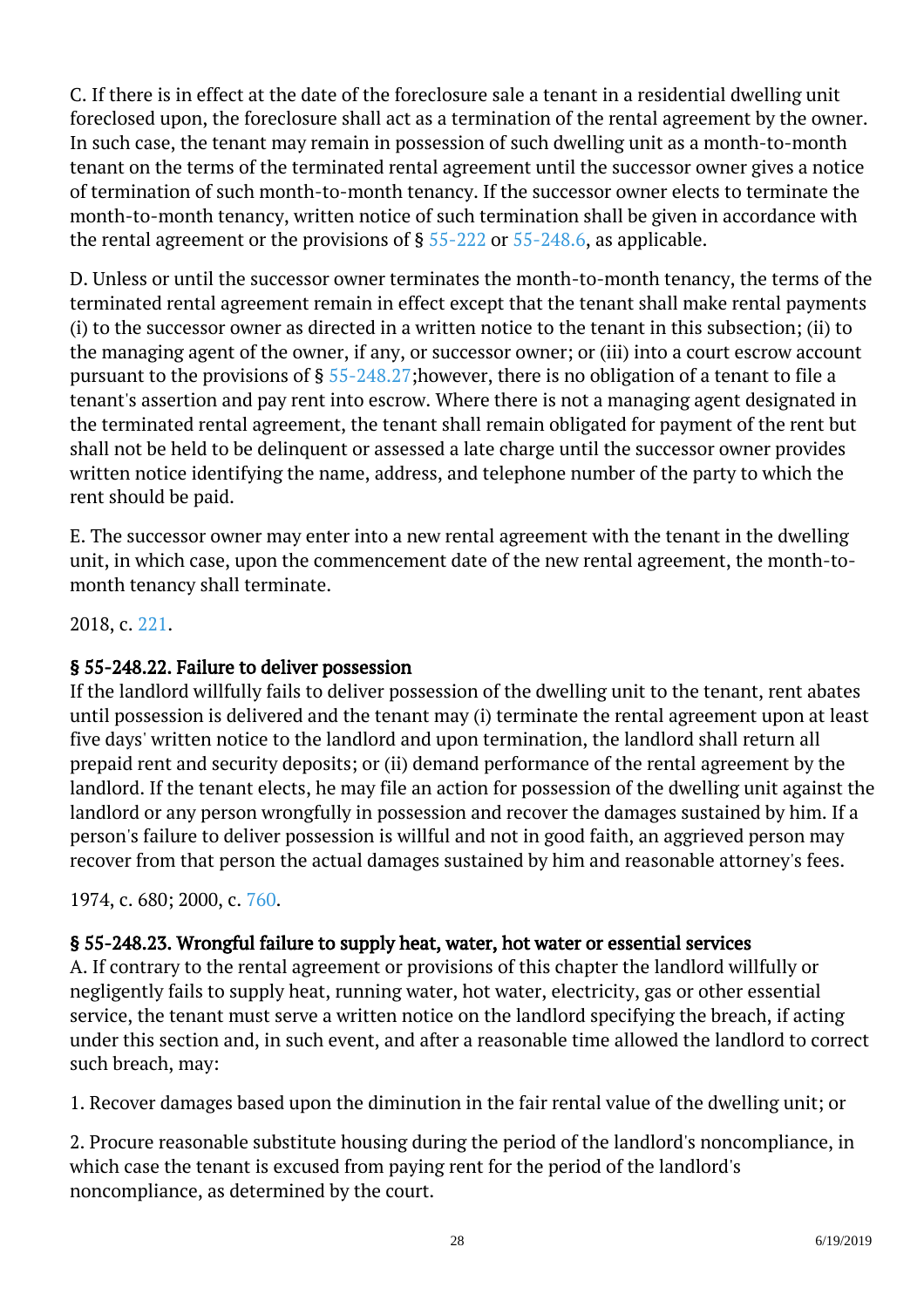B. If the tenant proceeds under this section, he shall be entitled to recover reasonable attorney fees; however, he may not proceed under § [55-248.21](http://law.lis.virginia.gov/vacode/55-248.21/) as to that breach. The rights of the tenant under this section shall not arise until he has given written notice to the landlord; however, no rights arise if the condition was caused by the deliberate or negligent act or omission of the tenant, a member of his family or other person on the premises with his consent.

1974, c. 680; 1982, c. 260; 2000, c. [760.](http://lis.virginia.gov/cgi-bin/legp604.exe?001+ful+CHAP0760)

# § 55-248.24. Fire or casualty damage

If the dwelling unit or premises are damaged or destroyed by fire or casualty to an extent that the tenant's enjoyment of the dwelling unit is substantially impaired or required repairs can only be accomplished if the tenant vacates the dwelling unit, either the tenant or the landlord may terminate the rental agreement. The tenant may terminate the rental agreement by vacating the premises and within 14 days thereafter, serve on the landlord a written notice of his intention to terminate the rental agreement, in which case the rental agreement terminates as of the date of vacating; or if continued occupancy is lawful, § [55-226](http://law.lis.virginia.gov/vacode/55-226/) shall apply.

The landlord may terminate the rental agreement by giving the tenant 14 days' notice of his intention to terminate the rental agreement based upon the landlord's determination that such damage requires the removal of the tenant and the use of the premises is substantially impaired, in which case the rental agreement terminates as of the expiration of the notice period.

If the rental agreement is terminated, the landlord shall return all security deposits in accordance with § [55-248.15:1](http://law.lis.virginia.gov/vacode/55-248.15:1/) and prepaid rent, plus accrued interest, recoverable by law unless the landlord reasonably believes that the tenant, tenant's guests, invitees or authorized occupants were the cause of the damage or casualty, in which case the landlord shall provide a written statement to the tenant for the security and prepaid rent, plus accrued interest based upon the damage or casualty, and may recover actual damages sustained pursuant to  $\S 55$ -248.35. Proration for rent in the event of termination or apportionment shall be made as of the date of the casualty.

1974, c. 680; 1982, c. 260; 2000, c. [760;2](http://lis.virginia.gov/cgi-bin/legp604.exe?001+ful+CHAP0760)005, c. [807;2](http://lis.virginia.gov/cgi-bin/legp604.exe?051+ful+CHAP0807)011, c. [766;](http://lis.virginia.gov/cgi-bin/legp604.exe?111+ful+CHAP0766)2015, c. [596;](http://lis.virginia.gov/cgi-bin/legp604.exe?151+ful+CHAP0596)2016, c. [744;](http://lis.virginia.gov/cgi-bin/legp604.exe?161+ful+CHAP0744)2017, c. [730](http://lis.virginia.gov/cgi-bin/legp604.exe?171+ful+CHAP0730).

# § 55-248.25. Landlord's noncompliance as defense to action for possession for nonpayment of rent

A. In an action for possession based upon nonpayment of rent or in an action for rent by a landlord when the tenant is in possession, the tenant may assert as a defense that there exists upon the leased premises, a condition which constitutes or will constitute, a fire hazard or a serious threat to the life, health or safety of occupants thereof, including but not limited to a lack of heat or running water or of light or of electricity or adequate sewage disposal facilities or an infestation of rodents, or a condition which constitutes material noncompliance on the part of the landlord with the rental agreement or provisions of law. The assertion of any defense provided for in this section shall be conditioned upon the following: <sup>"</sup>

1. Prior to the commencement of the action for rent or possession, the landlord or his agent was served a written notice of the aforesaid condition or conditions by the tenant or was notified by a violation or condemnation notice from an appropriate state or municipal agency, but that the landlord has refused, or having a reasonable opportunity to do so, has failed to remedy the same. For the purposes of this subsection, what period of time shall be deemed to be unreasonable delay is left to the discretion of the court except that there shall be a rebuttable presumption that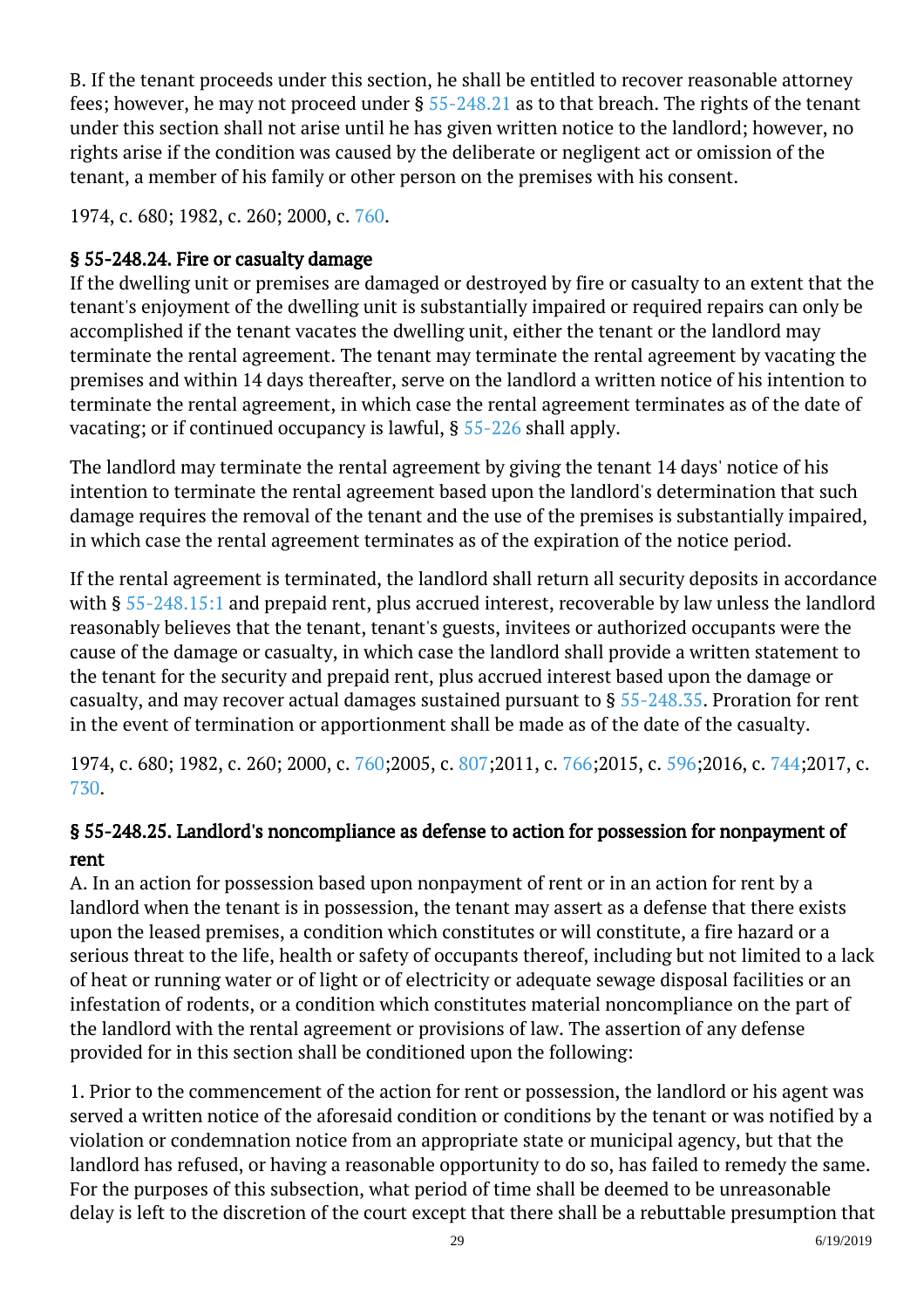a period in excess of thirty days from receipt of the notification by the landlord is unreasonable; and Ĩ

2. The tenant, if in possession, has paid into court the amount of rent found by the court to be due and unpaid, to be held by the court pending the issuance of an order under subsection C.

B. It shall be a sufficient answer to such a defense provided for in this section if the landlord establishes the conditions alleged in the defense do not in fact exist; or such conditions have been removed or remedied; or such conditions have been caused by the tenant or members of the family of such tenant or of his or their guests; or the tenant has unreasonably refused entry to the landlord to the premises for the purposes of correcting such conditions.

C. The court shall make findings of fact upon any defense raised under this section or the answer to any defense and, thereafter, shall pass such order as may be required including any one or more of the following:

1. An order to set-off to the tenant as determined by the court in such amount as may be equitable to represent the existence of any condition set forth in subsection A which is found by the court to exist;

2. Terminate the rental agreement or order surrender of the premises to the landlord; or

3. Refer any matter before the court to the proper state or municipal agency for investigation and report and grant a continuance of the action or complaint pending receipt of such investigation and report. When such a continuance is granted, the tenant shall deposit with the court any rents which will become due during the period of continuance, to be held by the court pending its further order or in its discretion the court may use such funds to pay a mortgage on the property in order to stay a foreclosure, to pay a creditor to prevent or satisfy a bill to enforce a mechanic's or materialman's lien, or to remedy any condition set forth in subsection A which is found by the court to exist.

D. If it appears that the tenant has raised a defense under this section in bad faith or has caused the violation or has unreasonably refused entry to the landlord for the purpose of correcting the condition giving rise to the violation, the court, in its discretion, may impose upon the tenant the reasonable costs of the landlord, including court costs, the costs of repair where the court finds the tenant has caused the violation, and reasonable attorney's fees.

1974, c. 680; 1982, c. 260; 2000, c. [760.](http://lis.virginia.gov/cgi-bin/legp604.exe?001+ful+CHAP0760)

## § 55-248.25:1. Rent escrow required for continuance of tenant's case

A. Where a landlord has filed an unlawful detainer action seeking possession of the premises as provided by this chapter and the tenant seeks to obtain a continuance of the action or to set it for a contested trial, the court shall, upon request of the landlord, order the tenant to pay an amount equal to the rent that is due as of the initial court date into the court escrow account prior to granting the tenant's request for a delayed court date. However, if the tenant asserts a good faith defense, and the court so finds, the court shall not require the rent to be escrowed. If the landlord requests a continuance, or to set the case for a contested trial, the court shall not require the rent to be escrowed.

B. If the court finds that the tenant has not asserted a good faith defense, the tenant shall be required to pay an amount determined by the court to be proper into the court escrow account in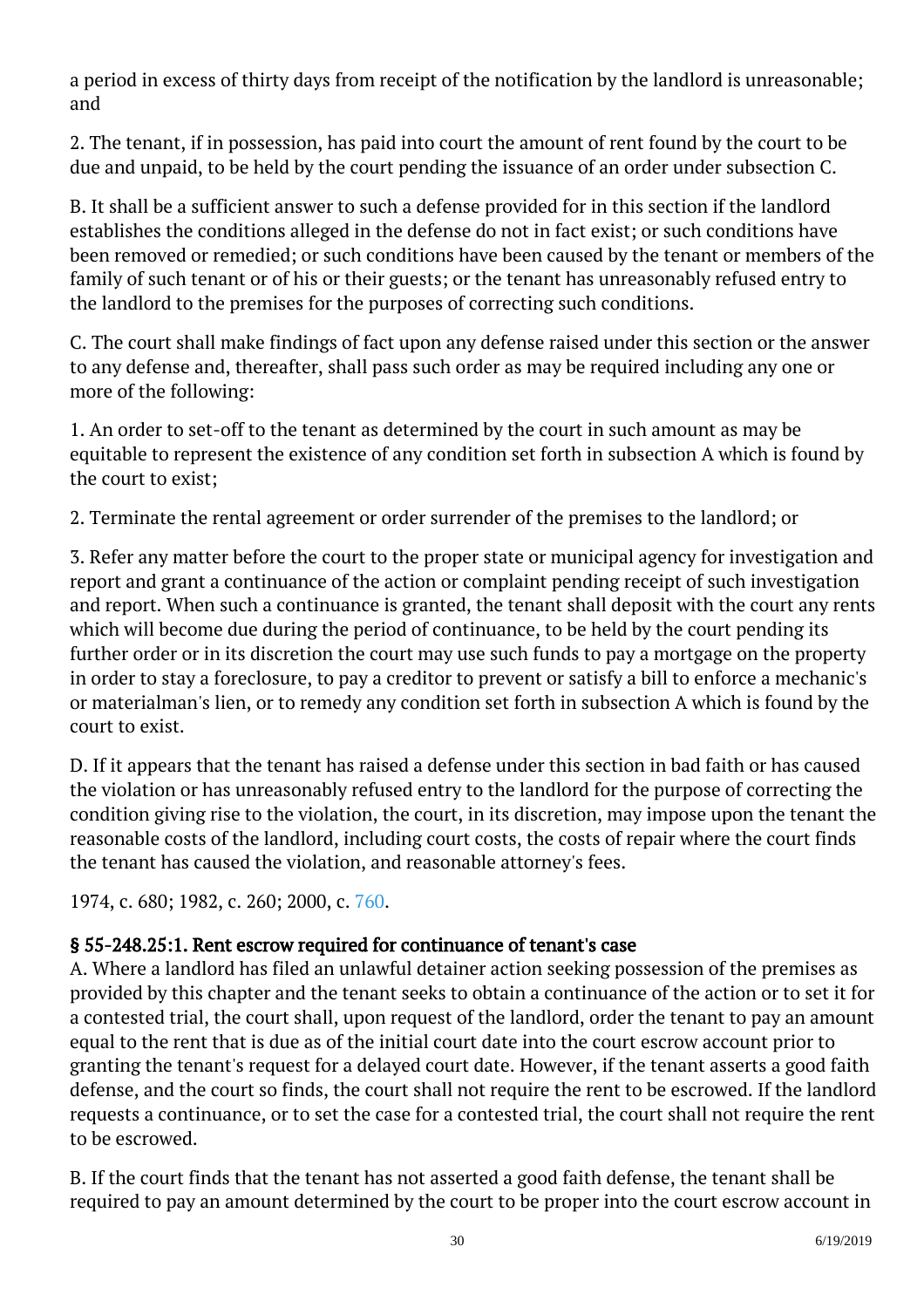order for the case to be continued or set for contested trial. To meet the ends of justice, however, the court may grant the tenant a continuance of no more than one week to make full payment of the court-ordered amount into the court escrow account. If the tenant fails to pay the entire amount ordered, the court shall, upon request of the landlord, enter judgment for the landlord and enter an order of possession of the premises.

C. The court shall further order that should the tenant fail to pay future rents due under the rental agreement into the court escrow account, the court shall, upon the request of the landlord, enter judgment for the landlord and enter an order of possession of the premises.

D. Upon motion of the landlord, the court may disburse the moneys held in the court escrow account to the landlord for payment of his mortgage or other expenses relating to the dwelling unit.

E. Except as provided in subsection D, no rent required to be escrowed under this section shall be disbursed within 10 days of the date of the judgment unless otherwise agreed to by the parties. If an appeal is taken by the plaintiff, the rent held in escrow shall be transmitted to the clerk of the circuit court to be held in such court escrow account pending the outcome of the appeal.

1999, cc. [382,](http://lis.virginia.gov/cgi-bin/legp604.exe?991+ful+CHAP0382) [506;](http://lis.virginia.gov/cgi-bin/legp604.exe?991+ful+CHAP0506)2009, c. [137.](http://lis.virginia.gov/cgi-bin/legp604.exe?091+ful+CHAP0137)

#### § 55-248.26. Tenant's remedies for landlord's unlawful ouster, exclusion or diminution of service If the landlord unlawfully removes or excludes the tenant from the premises or willfully diminishes services to the tenant by interrupting or causing the interruption of gas, water, or other essential service to the tenant, the tenant may obtain an order from a general district court to recover possession, require the landlord to resume any such interrupted utility service, or terminate the rental agreement and, in any case, recover the actual damages sustained by him and a reasonable attorney fee. If the rental agreement is terminated the landlord shall return all of the security deposit in accordance with § [55-248.15:1.](http://law.lis.virginia.gov/vacode/55-248.15:1/)

1974, c. 680; 2000, c. [760;2](http://lis.virginia.gov/cgi-bin/legp604.exe?001+ful+CHAP0760)013, c. [110.](http://lis.virginia.gov/cgi-bin/legp604.exe?131+ful+CHAP0110)

# § 55-248.27. Tenant's assertion; rent escrow

A. The tenant may assert that there exists upon the leased premises, a condition or conditions which constitute a material noncompliance by the landlord with the rental agreement or with provisions of law, or which if not promptly corrected, will constitute a fire hazard or serious threat to the life, health or safety of occupants thereof, including but not limited to, a lack of heat or hot or cold running water, except if the tenant is responsible for payment of the utility charge and where the lack of such heat or hot or cold running water is the direct result of the tenant's failure to pay the utility charge; or of light, electricity or adequate sewage disposal facilities; or an infestation of rodents; or of the existence of paint containing lead pigment on surfaces within the dwelling, provided that the landlord has notice of such paint. The tenant may file such an assertion in a general district court wherein the premises are located by a declaration setting forth such assertion and asking for one or more forms of relief as provided for in subsection D. Ĩ

B. Prior to the granting of any relief, the tenant shall show to the satisfaction of the court that:

1. Prior to the commencement of the action the landlord was served a written notice by the tenant of the conditions described in subsection A, or was notified of such conditions by a violation or condemnation notice from an appropriate state or municipal agency, and that the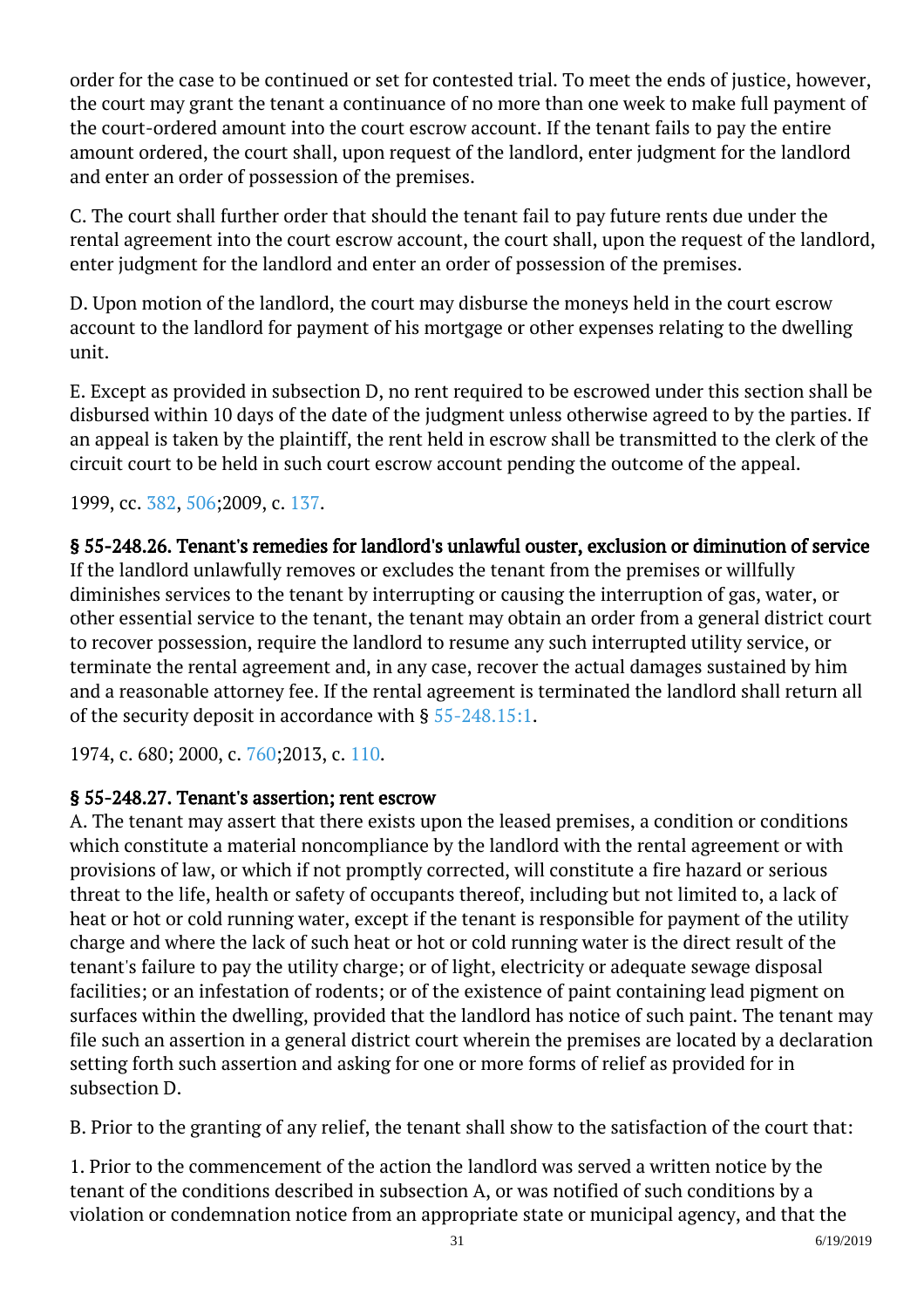landlord has refused, or having a reasonable opportunity to do so, has failed to remedy the same. For the purposes of this subsection, what period of time shall be deemed to be unreasonable delay is left to the discretion of the court except that there shall be a rebuttable presumption that a period in excess of 30 days from receipt of the notification by the landlord is unreasonable; and Ĩ

2. The tenant has paid into court the amount of rent called for under the rental agreement, within five days of the date due thereunder, unless or until such amount is modified by subsequent order of the court under this chapter. Ĩ

C. It shall be sufficient answer or rejoinder to a declaration pursuant to subsection A if the landlord establishes to the satisfaction of the court that the conditions alleged by the tenant do not in fact exist, or such conditions have been removed or remedied, or such conditions have been caused by the tenant or members of his family or his or their invitees or licensees, or the tenant has unreasonably refused entry to the landlord to the premises for the purpose of correcting such conditions.

D. Any court shall make findings of fact on the issues before it and shall issue any order that may be required. Such an order may include, but is not limited to, any one or more of the following:

1. Terminating the rental agreement upon the request of the tenant or ordering the premises surrendered to the landlord if the landlord prevails on a request for possession pursuant to an unlawful detainer properly filed with the court;

2. Ordering all moneys already accumulated in escrow disbursed to the landlord or to the tenant in accordance with this chapter;

3. Ordering that the escrow be continued until the conditions causing the complaint are remedied;

4. Ordering that the amount of rent, whether paid into the escrow account or paid to the landlord, be abated as determined by the court in such an amount as may be equitable to represent the existence of the condition or conditions found by the court to exist. In all cases where the court deems that the tenant is entitled to relief under this chapter, the burden shall be upon the landlord to show cause why there should not be an abatement of rent;

5. Ordering any amount of moneys accumulated in escrow disbursed to the tenant where the landlord refuses to make repairs after a reasonable time or to the landlord or to a contractor chosen by the landlord in order to make repairs or to otherwise remedy the condition. In either case, the court shall in its order insure that moneys thus disbursed will be in fact used for the purpose of making repairs or effecting a remedy; <sup>"</sup>

6. Referring any matter before the court to the proper state or municipal agency for investigation and report and granting a continuance of the action or complaint pending receipt of such investigation and report. When such a continuance is granted, the tenant shall deposit with the court rents within five days of date due under the rental agreement, subject to any abatement under this section, which become due during the period of the continuance, to be held by the court pending its further order;

7. In its discretion, ordering escrow funds disbursed to pay a mortgage on the property in order to stay a foreclosure; or Ĩ

8. In its discretion, ordering escrow funds disbursed to pay a creditor to prevent or satisfy a bill to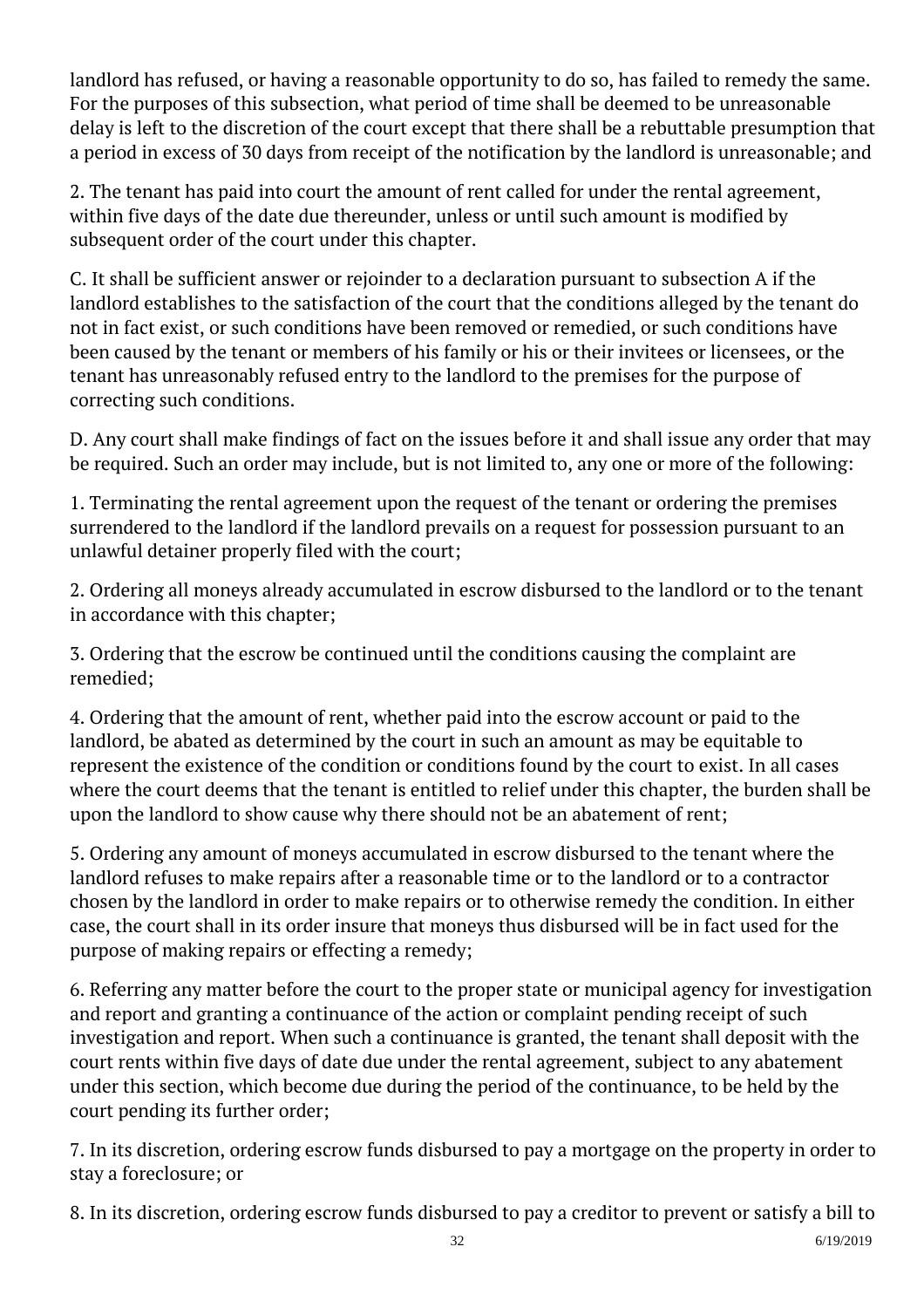enforce a mechanic's or materialman's lien.

Notwithstanding any provision of this subsection, where an escrow account is established by the court and the condition or conditions are not fully remedied within six months of the establishment of such account, and the landlord has not made reasonable attempts to remedy the condition, the court shall award all moneys accumulated in escrow to the tenant. In such event, the escrow shall not be terminated, but shall begin upon a new six-month period with the same result if, at the end thereof, the condition or conditions have not been remedied.

E. The initial hearing on the tenant's assertion filed pursuant to subsection A shall be held within fifteen calendar days from the date of service of process on the landlord as authorized by § [55-](http://law.lis.virginia.gov/vacode/55-248.12/) [248.12](http://law.lis.virginia.gov/vacode/55-248.12/), except that the court shall order an earlier hearing where emergency conditions are alleged to exist upon the premises, such as failure of heat in winter, lack of adequate sewage facilities or any other condition which constitutes an immediate threat to the health or safety of the inhabitants of the leased premises. The court, on motion of either party or on its own motion, may hold hearings subsequent to the initial proceeding in order to further determine the rights and obligations of the parties. Distribution of escrow moneys may only occur by order of the court after a hearing of which both parties are given notice as required by law or upon motion of both the landlord and tenant or upon certification by the appropriate inspector that the work required by the court to be done has been satisfactorily completed. If the tenant proceeds under this subsection, he may not proceed under any other section of this article as to that breach.

1974, c. 680; 2000, c. [760;2](http://lis.virginia.gov/cgi-bin/legp604.exe?001+ful+CHAP0760)001, c. [524;2](http://lis.virginia.gov/cgi-bin/legp604.exe?011+ful+CHAP0524)016, cc. [384](http://lis.virginia.gov/cgi-bin/legp604.exe?161+ful+CHAP0384), [459;2](http://lis.virginia.gov/cgi-bin/legp604.exe?161+ful+CHAP0459)017, c. [730.](http://lis.virginia.gov/cgi-bin/legp604.exe?171+ful+CHAP0730)

# § 55-248.28. Repealed

Repealed by Acts 2000, c. [760,](http://lis.virginia.gov/cgi-bin/legp604.exe?001+ful+CHAP0760) cl. 2.

## § 55-248.31. Noncompliance with rental agreement; monetary penalty

A. Except as provided in this chapter, if there is a material noncompliance by the tenant with the rental agreement or a violation of § [55-248.16](http://law.lis.virginia.gov/vacode/55-248.16/) materially affecting health and safety, the landlord may serve a written notice on the tenant specifying the acts and omissions constituting the breach and stating that the rental agreement will terminate upon a date not less than 30 days after receipt of the notice if the breach is not remedied in 21 days, and that the rental agreement shall terminate as provided in the notice. Ĩ

B. If the breach is remediable by repairs or the payment of damages or otherwise and the tenant adequately remedies the breach prior to the date specified in the notice, the rental agreement shall not terminate.

C. If the tenant commits a breach which is not remediable, the landlord may serve a written notice on the tenant specifying the acts and omissions constituting the breach and stating that the rental agreement will terminate upon a date not less than 30 days after receipt of the notice. Notwithstanding anything to the contrary contained elsewhere in this chapter, when a breach of the tenant's obligations under this chapter or the rental agreement involves or constitutes a criminal or a willful act, which is not remediable and which poses a threat to health or safety, the landlord may terminate the rental agreement immediately and proceed to obtain possession of the premises. For purposes of this subsection, any illegal drug activity involving a controlled substance, as used or defined by the Drug Control Act  $(§ 54.1-3400$  $(§ 54.1-3400$  et seq.), or any activity that involves or constitutes a criminal or willful act that also poses a threat to health and safety, by the tenant, the tenant's authorized occupants, or the tenant's guests or invitees shall constitute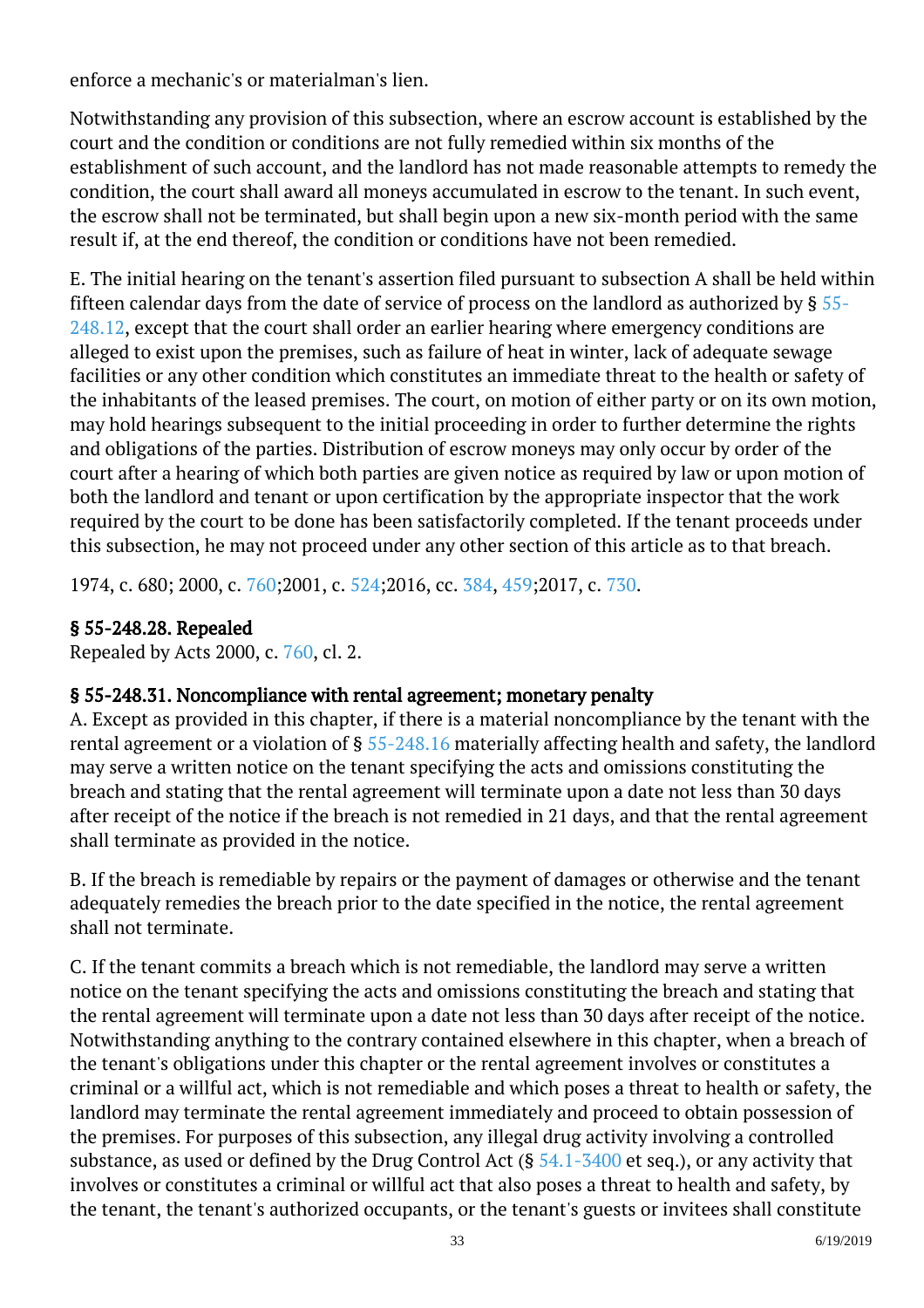an immediate nonremediable violation for which the landlord may proceed to terminate the tenancy without the necessity of waiting for a conviction of any criminal offense that may arise out of the same actions. In order to obtain an order of possession from a court of competent jurisdiction terminating the tenancy for illegal drug activity or for any other activity that involves or constitutes a criminal or willful act that also poses a threat to health and safety, the landlord shall prove any such violations by a preponderance of the evidence. However, where the illegal drug activity or any activity that involves or constitutes a criminal or willful act that also poses a threat to health and safety is engaged in by a tenant's authorized occupants, or guests or invitees, the tenant shall be presumed to have knowledge of such activities unless the presumption is rebutted by a preponderance of the evidence. The initial hearing on the landlord's action for immediate possession of the premises shall be held within 15 calendar days from the date of service on the tenant; however, the court shall order an earlier hearing when emergency conditions are alleged to exist upon the premises which constitute an immediate threat to the health or safety of the other tenants. After the initial hearing, if the matter is scheduled for a subsequent hearing or for a contested trial, the court, to the extent practicable, shall order that the matter be given priority on the court's docket. Such subsequent hearing or contested trial shall be heard no later than 30 calendar days from the date of service on the tenant. During the interim period between the date of the initial hearing and the date of any subsequent hearing or contested trial, the court may afford any further remedy or relief as is necessary to protect the interests of parties to the proceeding or the interests of any other tenant residing on the premises. Failure by the court to hold either of the hearings within the time limits set out herein shall not be a basis for dismissal of the case. Ĩ

D. If the tenant is a victim of family abuse as defined in  $\S$  [16.1-228](http://law.lis.virginia.gov/vacode/16.1-228/) that occurred in the dwelling unit or on the premises and the perpetrator is barred from the dwelling unit pursuant to  $\S$  [55-](http://law.lis.virginia.gov/vacode/55-248.31:01/) [248.31:01](http://law.lis.virginia.gov/vacode/55-248.31:01/) based upon information provided by the tenant to the landlord, or by a protective order from a court of competent jurisdiction pursuant to § [16.1-253.1](http://law.lis.virginia.gov/vacode/16.1-253.1/), [16.1-279.1](http://law.lis.virginia.gov/vacode/16.1-279.1/), or subsection B of § [20-103](http://law.lis.virginia.gov/vacode/20-103/), the lease shall not terminate due solely to an act of family abuse against the tenant. However, these provisions shall not be applicable if (i) the tenant fails to provide written documentation corroborating the tenant's status as a victim of family abuse and the exclusion from the dwelling unit of the perpetrator no later than 21 days from the alleged offense or (ii) the perpetrator returns to the dwelling unit or the premises, in violation of a bar notice, and the tenant fails promptly to notify the landlord within 24 hours thereafter that the perpetrator has returned to the dwelling unit or the premises, unless the tenant proves by a preponderance of the evidence that the tenant had no actual knowledge that the perpetrator violated the bar notice, or it was not possible for the tenant to notify the landlord within 24 hours, in which case the tenant shall promptly notify the landlord, but in no event more than 7 days thereafter. If the provisions of this subsection are not applicable, the tenant shall remain responsible for the acts of the other co-tenants, authorized occupants or guests or invitees pursuant to § [55-248.16,](http://law.lis.virginia.gov/vacode/55-248.16/) and is subject to termination of the tenancy pursuant to the lease and this chapter.

E. If the tenant has been served with a prior written notice which required the tenant to remedy a breach, and the tenant remedied such breach, where the tenant intentionally commits a subsequent breach of a like nature as the prior breach, the landlord may serve a written notice on the tenant specifying the acts and omissions constituting the subsequent breach, make reference to the prior breach of a like nature, and state that the rental agreement will terminate upon a date not less than 30 days after receipt of the notice.

F. If rent is unpaid when due, and the tenant fails to pay rent within five days after written notice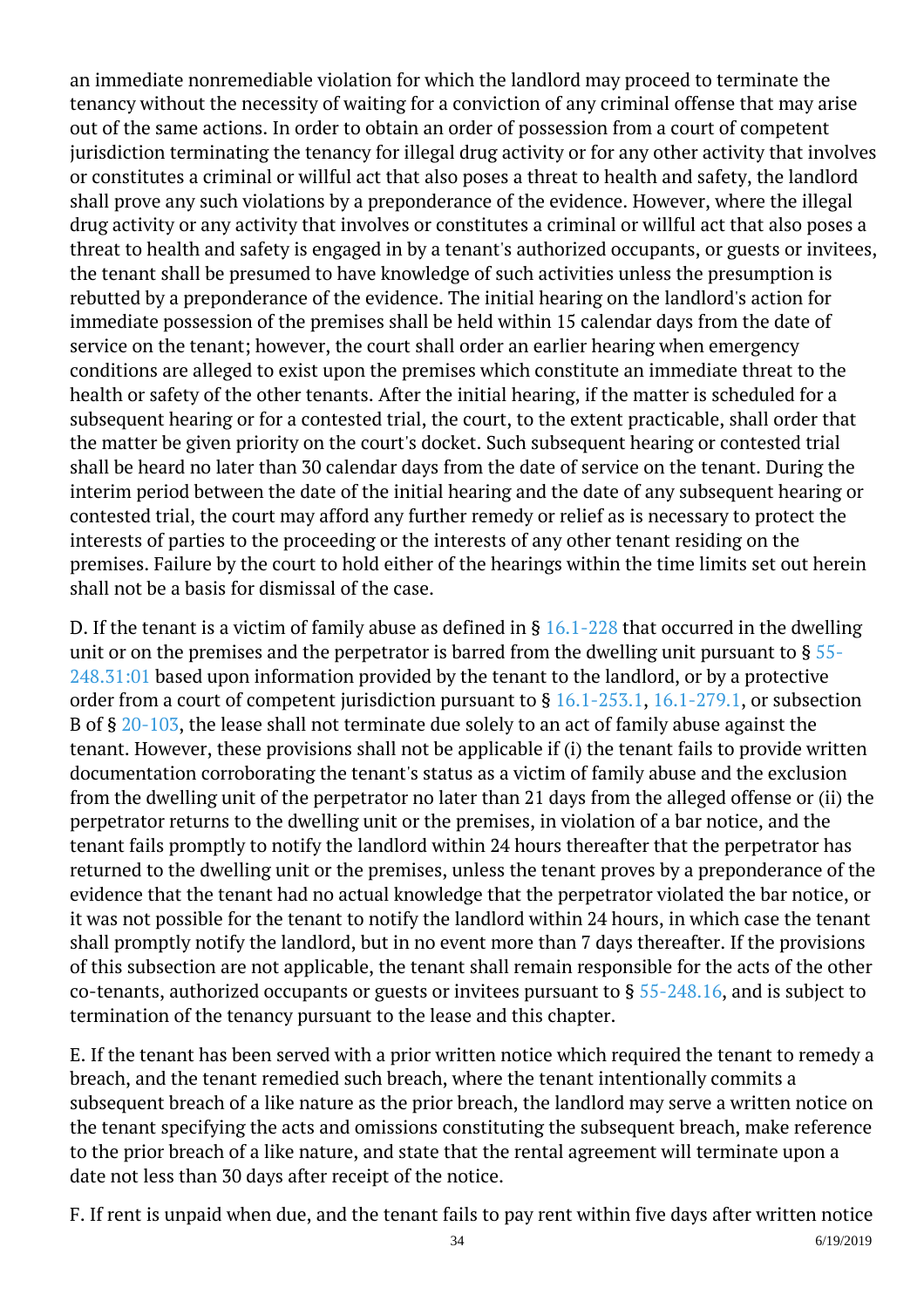is served on him notifying the tenant of his nonpayment, and of the landlord's intention to terminate the rental agreement if the rent is not paid within the five-day period, the landlord may terminate the rental agreement and proceed to obtain possession of the premises as provided in § [55-248.35](http://law.lis.virginia.gov/vacode/55-248.35/). If a check for rent is delivered to the landlord drawn on an account with insufficient funds, or if an electronic funds transfer has been rejected because of insufficient funds or a stop-payment order has been placed in bad faith by the authorizing party, and the tenant fails to pay rent within five days after written notice is served on him notifying the tenant of his nonpayment and of the landlord's intention to terminate the rental agreement if the rent is not paid by cash, cashier's check, certified check, or a completed electronic funds transfer within the five-day period, the landlord may terminate the rental agreement and proceed to obtain possession of the premises as provided in § [55-248.35.](http://law.lis.virginia.gov/vacode/55-248.35/) Nothing shall be construed to prevent a landlord from seeking an award of costs or attorney fees under § [8.01-27.1](http://law.lis.virginia.gov/vacode/8.01-27.1/) or civil recovery under § [8.01-27.2](http://law.lis.virginia.gov/vacode/8.01-27.2/), as a part of other damages requested on the unlawful detainer filed pursuant to § [8.01-126,](http://law.lis.virginia.gov/vacode/8.01-126/) provided the landlord has given notice in accordance with § [55-248.6,](http://law.lis.virginia.gov/vacode/55-248.6/) which notice may be included in the five-day termination notice provided in accordance with this section.

G. Except as provided in this chapter, the landlord may recover damages and obtain injunctive relief for any noncompliance by the tenant with the rental agreement or § [55-248.16](http://law.lis.virginia.gov/vacode/55-248.16/). In the event of a breach of the rental agreement or noncompliance by the tenant, the landlord shall be entitled to recover from the tenant the following, regardless of whether or not a lawsuit is filed or an order obtained from a court: (i) rent due and owing as contracted for in the rental agreement, (ii) other charges and fees as contracted for in the rental agreement, (iii) late charges contracted for in the rental agreement, (iv) reasonable attorney fees as contracted for in the rental agreement or as provided by law, (v) costs of the proceeding as contracted for in the rental agreement or as provided by law only if court action has been filed, and (vi) damages to the dwelling unit or premises as contracted for in the rental agreement.

H. In a case where a lawsuit is pending before the court upon a breach of the rental agreement or noncompliance by the tenant and the landlord prevails, the court shall award a money judgment to the landlord and against the tenant for the relief requested, which may include the following: (i) rent due and owing as of the court date as contracted for in the rental agreement; (ii) other charges and fees as contracted for in the rental agreement; (iii) late charges contracted for in the rental agreement; (iv) reasonable attorney fees as contracted for in the rental agreement or as provided by law, unless in any such action the tenant proves by a preponderance of the evidence that the tenant's failure to pay rent or vacate was reasonable; (v) costs of the proceeding as contracted for in the rental agreement or as provided by law; and (vi) damages to the dwelling unit or premises.

1974, c. 680; 1978, c. 378; 1980, c. 502; 1982, c. 260; 1984, c. 78; 1987, c. 387; 1988, c. 62; 1989, c. 301; 1995, c. [580;](http://lis.virginia.gov/cgi-bin/legp604.exe?951+ful+CHAP0580)2000, c. [760;2](http://lis.virginia.gov/cgi-bin/legp604.exe?001+ful+CHAP0760)003, c. [363;2](http://lis.virginia.gov/cgi-bin/legp604.exe?031+ful+CHAP0363)004, c. [232;2](http://lis.virginia.gov/cgi-bin/legp604.exe?041+ful+CHAP0232)005, cc. [808](http://lis.virginia.gov/cgi-bin/legp604.exe?051+ful+CHAP0808), [883;2](http://lis.virginia.gov/cgi-bin/legp604.exe?051+ful+CHAP0883)006, cc. [628](http://lis.virginia.gov/cgi-bin/legp604.exe?061+ful+CHAP0628), [717;](http://lis.virginia.gov/cgi-bin/legp604.exe?061+ful+CHAP0717) 2007, c. [273;2](http://lis.virginia.gov/cgi-bin/legp604.exe?071+ful+CHAP0273)008, c. [489;2](http://lis.virginia.gov/cgi-bin/legp604.exe?081+ful+CHAP0489)013, c. [563;2](http://lis.virginia.gov/cgi-bin/legp604.exe?131+ful+CHAP0563)014, c. [813;2](http://lis.virginia.gov/cgi-bin/legp604.exe?141+ful+CHAP0813)017, c. [730.](http://lis.virginia.gov/cgi-bin/legp604.exe?171+ful+CHAP0730)

#### § 55-248.31:01. Barring guest or invitee of tenants

A. A guest or invitee of a tenant may be barred from the premises by the landlord upon written notice served personally upon the guest or invitee of the tenant for conduct on the landlord's property where the premises are located which violates the terms and conditions of the rental agreement, a local ordinance, or a state or federal law. A copy of the notice must be served upon the tenant in accordance with this chapter. The notice shall describe the conduct of the guest or invitee which is the basis for the landlord's action.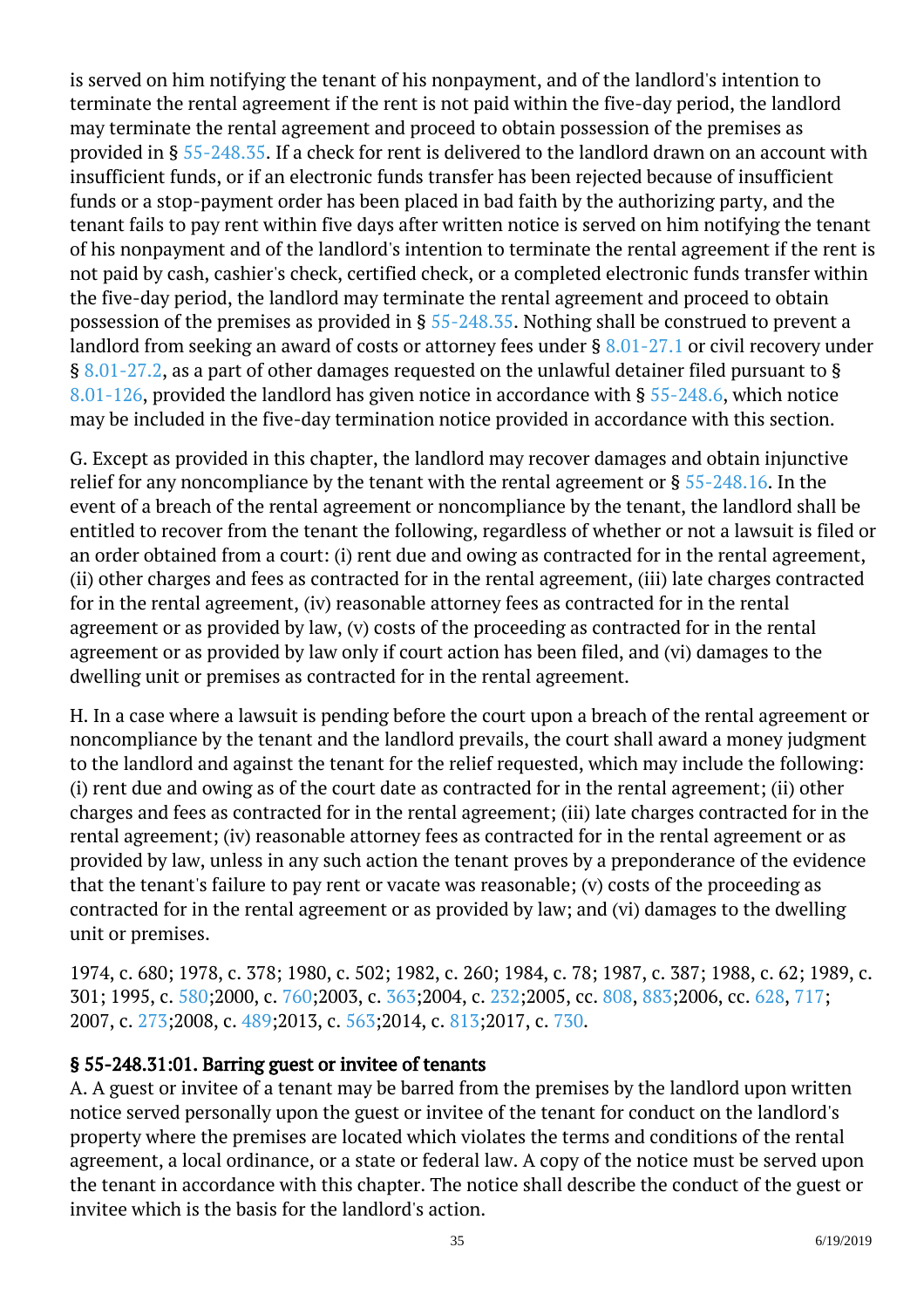B. In addition to the remedies against the tenant authorized by this chapter, a landlord may apply to the magistrate for a warrant for trespass, provided the guest or invitee has been served in accordance with subsection A. Ĩ

C. The tenant may file a tenant's assertion, in accordance with § [55-248.27](http://law.lis.virginia.gov/vacode/55-248.27/), requesting that the general district court review the landlord's action to bar the guest or invitee. ĺ

1999, cc. [359,](http://lis.virginia.gov/cgi-bin/legp604.exe?991+ful+CHAP0359) [390;](http://lis.virginia.gov/cgi-bin/legp604.exe?991+ful+CHAP0390)2000, c. [760.](http://lis.virginia.gov/cgi-bin/legp604.exe?001+ful+CHAP0760)

#### § 55-248.31:1. Sheriffs authorized to serve certain notices; fees therefor

The sheriff of any county or city, upon request, may deliver any notice to a tenant on behalf of a landlord or lessor under the provisions of § [55-225](http://law.lis.virginia.gov/vacode/55-225/) or § [55-248.31.](http://law.lis.virginia.gov/vacode/55-248.31/) For this service, the sheriff shall be allowed a fee not to exceed twelve dollars. Ĩ

1981, c. 148; 1995, c. [51](http://lis.virginia.gov/cgi-bin/legp604.exe?951+ful+CHAP0051).

#### § 55-248.32. Remedy by repair, etc.; emergencies

If there is a violation by the tenant of  $\S 55$ -248.16 or the rental agreement materially affecting health and safety that can be remedied by repair, replacement of a damaged item or cleaning, the landlord shall send a written notice to the tenant specifying the breach and stating that the landlord will enter the dwelling unit and perform the work in a workmanlike manner, and submit an itemized bill for the actual and reasonable cost therefor to the tenant, which shall be due as rent on the next rent due date, or if the rental agreement has terminated, for immediate payment. <sup>"</sup>

In case of emergency the landlord may, as promptly as conditions require, enter the dwelling unit, perform the work in a workmanlike manner, and submit an itemized bill for the actual and reasonable cost therefor to the tenant, which shall be due as rent on the next rent due date, or if the rental agreement has terminated, for immediate payment.

The landlord may perform the repair, replacement, or cleaning, or may engage a third party to do so.

1974, c. 680; 2000, c. [760;2](http://lis.virginia.gov/cgi-bin/legp604.exe?001+ful+CHAP0760)009, c. [663.](http://lis.virginia.gov/cgi-bin/legp604.exe?091+ful+CHAP0663)

## § 55-248.33. Remedies for absence, nonuse and abandonment

If the rental agreement requires the tenant to give notice to the landlord of an anticipated extended absence in excess of seven days and the tenant fails to do so, the landlord may recover actual damages from the tenant. During any absence of the tenant in excess of seven days, the landlord may enter the dwelling unit at times reasonably necessary to protect his possessions and property. The rental agreement is deemed to be terminated by the landlord as of the date of abandonment by the tenant. If the landlord cannot determine whether the premises have been abandoned by the tenant, the landlord shall serve written notice on the tenant in accordance with § [55-248.6](http://law.lis.virginia.gov/vacode/55-248.6/) requiring the tenant to give written notice to the landlord within seven days that the tenant intends to remain in occupancy of the premises. If the tenant gives such written notice to the landlord, or if the landlord otherwise determines that the tenant remains in occupancy of the premises, the landlord shall not treat the premises as having been abandoned. Unless the landlord receives written notice from the tenant or otherwise determines that the tenant remains in occupancy of the premises, upon the expiration of seven days from the date of the landlord's notice to the tenant, there shall be rebuttable presumption that the premises have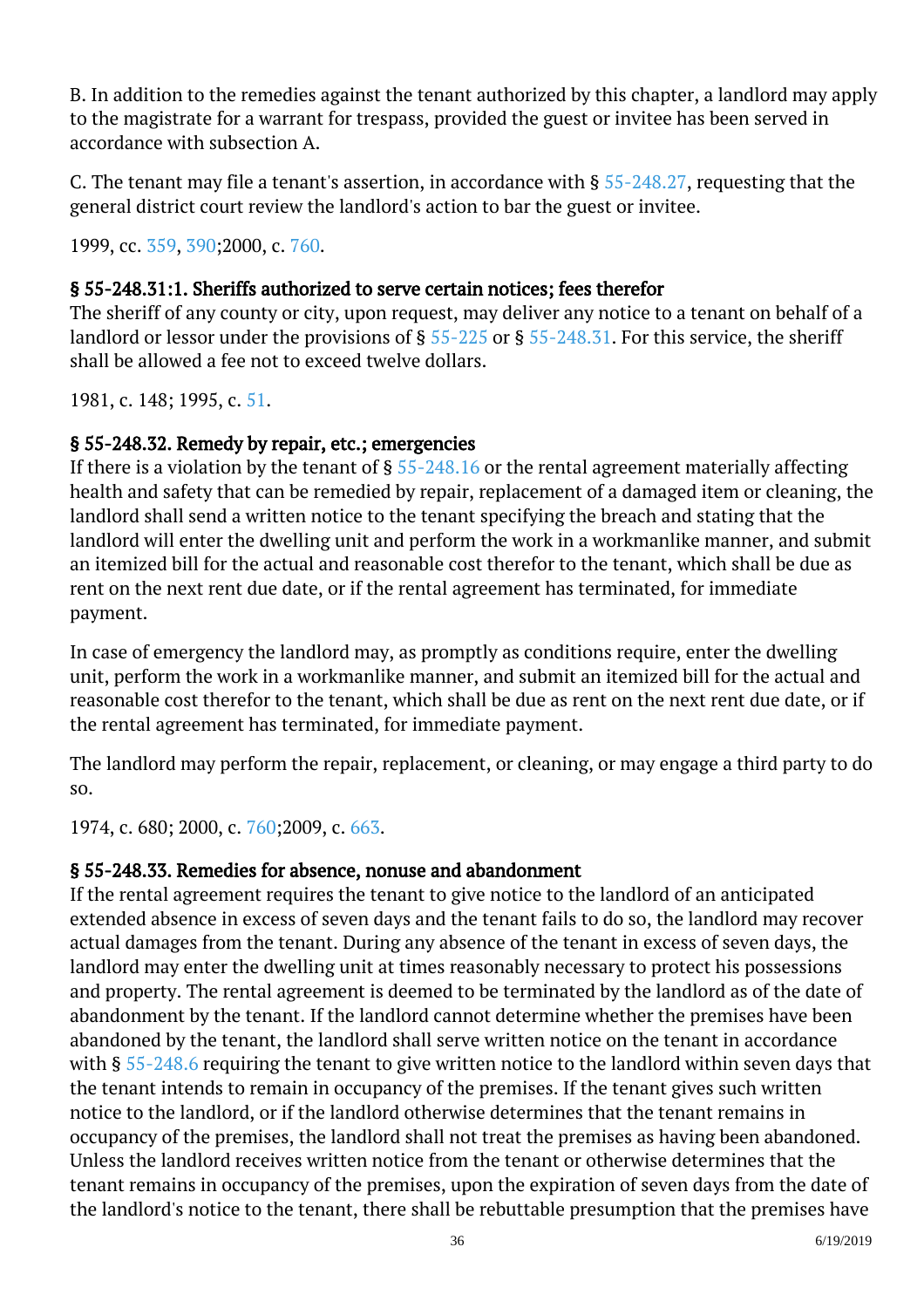been abandoned by the tenant and the rental agreement shall be deemed to terminate on that date. The landlord shall mitigate damages in accordance with §  $55$ -248.35.

1974, c. 680; 2002, c. [761.](http://lis.virginia.gov/cgi-bin/legp604.exe?021+ful+CHAP0761)

#### § 55-248.34. Repealed

Repealed by Acts 2003, c. [427,](http://lis.virginia.gov/cgi-bin/legp604.exe?031+ful+CHAP0427) cl. 2

#### § 55-248.34:1. Landlord's acceptance of rent with reservation

A. The landlord may accept full or partial payment of all rent and receive an order of possession from a court of competent jurisdiction pursuant to an unlawful detainer action filed under Article 13 (§ [8.01-124](/vacode/8.01-124/) et seq.) of Chapter 3 of Title 8.01 and proceed with eviction under § [55-248.38:2](/vacode/55-248.38:2/), provided that the landlord has stated in a written notice to the tenant that any and all amounts owed to the landlord by the tenant, including payment of any rent, damages, money judgment, award of attorney fees, and court costs, would be accepted with reservation and would not constitute a waiver of the landlord's right to evict the tenant from the dwelling unit. Such notice may be included in a written termination notice given by the landlord to the tenant in accordance with § [55-248.31](/vacode/55-248.31/), and if so included, nothing herein shall be construed by a court of law or otherwise as requiring such landlord to give the tenant subsequent written notice. If the dwelling unit is a public housing unit or other housing unit subject to regulation by the Department of Housing and Urban Development, nothing herein shall be construed to require that written notice be given to any public agency paying a portion of the rent under the rental agreement. If a landlord enters into a new written rental agreement with the tenant prior to eviction, an order of possession obtained prior to the entry of such new rental agreement is not enforceable.

B. However, the tenant may pay or present to the court a redemption tender for payment of all rent due and owing as of the return date, including late charges, attorney fees and court costs, at or before the first return date on an action for unlawful detainer. For purposes of this section, "redemption tender" means a written commitment to pay all rent due and owing as of the return date, including late charges, attorney fees, and court costs, by a local government or nonprofit entity within 10 days of said return date.

C. If the tenant presents a redemption tender to the court at the return date, the court shall continue the action for unlawful detainer for 10 days following the return date for payment to the landlord of all rent due and owing as of the return date, including late charges, attorney fees, and court costs and dismissal of the action upon such payment. Should the landlord not receive full payment of all rent due and owing as of the return date, including late charges, attorney fees, and court costs, within 10 days of the return date, the court shall, without further evidence, grant to the landlord judgment for all amounts due and immediate possession of the premises.

D. In cases of unlawful detainer, a tenant may pay the landlord or his attorney or pay into court all (i) rent due and owing as of the court date as contracted for in the rental agreement, (ii) other charges and fees as contracted for in the rental agreement, (iii) late charges contracted for in the rental agreement, (iv) reasonable attorney fees as contracted for in the rental agreement or as provided by law, and (v) costs of the proceeding as provided by law, at which time the unlawful detainer proceeding shall be dismissed. A tenant may invoke the rights granted in this section no more than one time during any 12-month period of continuous residency in the dwelling unit, regardless of the term of the rental agreement or any renewal term thereof.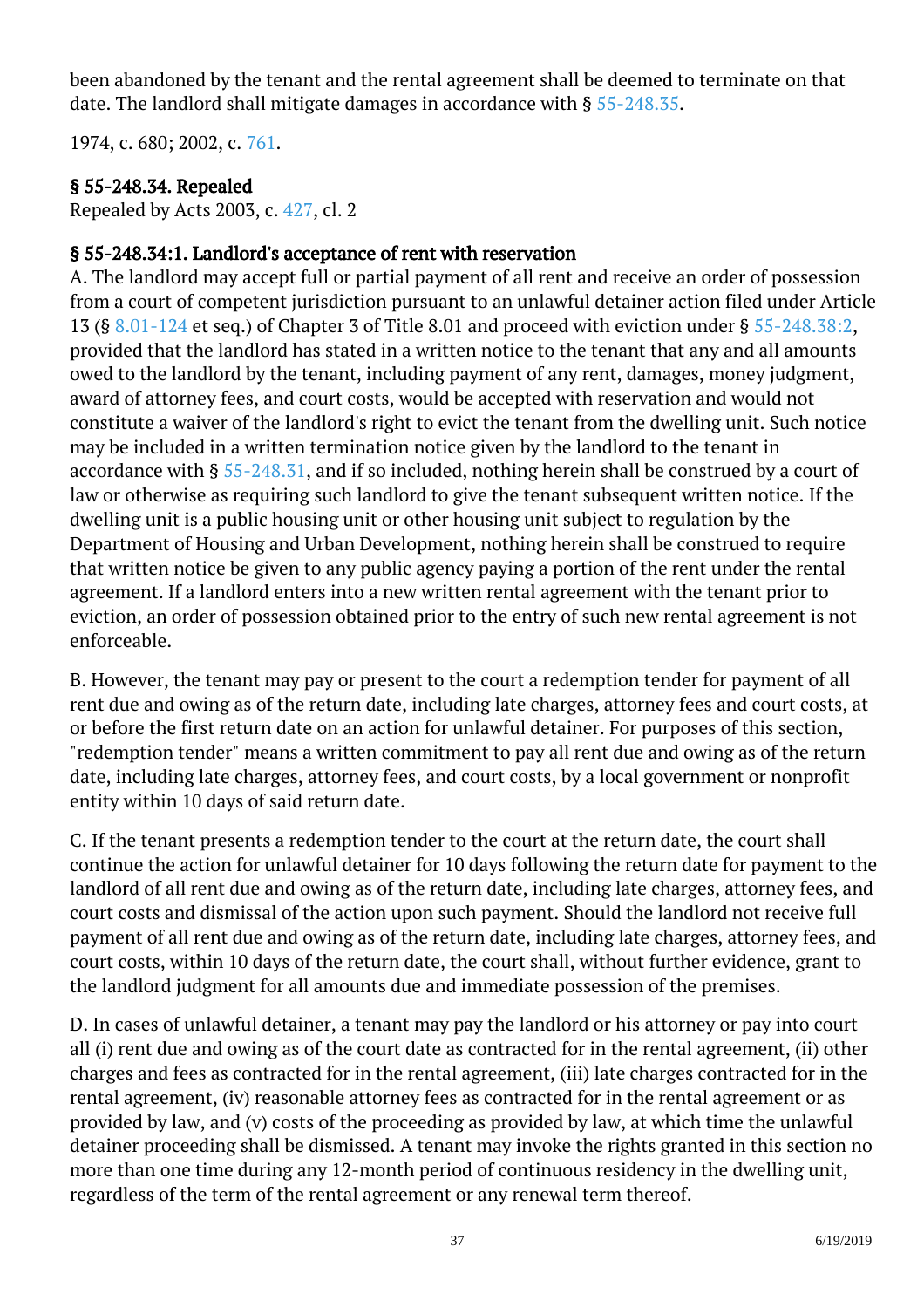2003, c. [427;2](http://lis.virginia.gov/cgi-bin/legp604.exe?031+ful+CHAP0427)006, c. [667;2](http://lis.virginia.gov/cgi-bin/legp604.exe?061+ful+CHAP0667)008, c. [489;2](http://lis.virginia.gov/cgi-bin/legp604.exe?081+ful+CHAP0489)010, c. [793;2](http://lis.virginia.gov/cgi-bin/legp604.exe?101+ful+CHAP0793)012, c. [788;2](http://lis.virginia.gov/cgi-bin/legp604.exe?121+ful+CHAP0788)013, c. [563;2](http://lis.virginia.gov/cgi-bin/legp604.exe?131+ful+CHAP0563)014, c. [813;](http://lis.virginia.gov/cgi-bin/legp604.exe?141+ful+CHAP0813)2018, cc. [220](http://lis.virginia.gov/cgi-bin/legp604.exe?181+ful+CHAP0220), [233.](http://lis.virginia.gov/cgi-bin/legp604.exe?181+ful+CHAP0233)

#### § 55-248.35. Remedy after termination

If the rental agreement is terminated, the landlord may have a claim for possession and for rent and a separate claim for actual damages for breach of the rental agreement, reasonable attorney's fees as provided in §  $55$ -248.31, and the cost of service of any notice under §  $55$ -225 or §  $55$ -[248.31](http://law.lis.virginia.gov/vacode/55-248.31/) or process by a sheriff or private process server which cost shall not exceed the amount authorized by § [55-248.31:1](http://law.lis.virginia.gov/vacode/55-248.31:1/), which claims may be enforced, without limitation, by the institution of an action for unlawful entry or detainer. Actual damages for breach of the rental agreement may include a claim for such rent as would have accrued until the expiration of the term thereof or until a tenancy pursuant to a new rental agreement commences, whichever first occurs; provided that nothing herein contained shall diminish the duty of the landlord to mitigate actual damages for breach of the rental agreement. In obtaining post-possession judgments for actual damages as defined herein, the landlord shall not seek a judgment for accelerated rent through the end of the term of the tenancy.

In any unlawful detainer action brought by the landlord, this section shall not be construed to prevent the landlord from being granted by the court a simultaneous judgment for money due and for possession of the premises without a credit for any security deposit. Upon the tenant vacating the premises either voluntarily or by a writ of possession, security deposits shall be credited to the tenants' account by the landlord in accordance with the requirements of § [55-](http://law.lis.virginia.gov/vacode/55-248.15:1/) [248.15:1.](http://law.lis.virginia.gov/vacode/55-248.15:1/)

1974, c. 680; 1981, c. 539; 1988, c. 68; 1989, c. 383; 1996, c. [326;2](http://lis.virginia.gov/cgi-bin/legp604.exe?961+ful+CHAP0326)000, c. [760;2](http://lis.virginia.gov/cgi-bin/legp604.exe?001+ful+CHAP0760)001, c. [524.](http://lis.virginia.gov/cgi-bin/legp604.exe?011+ful+CHAP0524)

## § 55-248.36. Recovery of possession limited

A landlord may not recover or take possession of the dwelling unit (i) by willful diminution of services to the tenant by interrupting or causing the interruption of electric, gas, water or other essential service required by the rental agreement or (ii) by refusal to permit the tenant access to the unit unless such refusal is pursuant to a court order for possession.

1974, c. 680; 1978, c. 520.

## § 55-248.37. Periodic tenancy; holdover remedies

A. The landlord or the tenant may terminate a week-to-week tenancy by serving a written notice on the other at least seven days prior to the next rent due date. The landlord or the tenant may terminate a month-to-month tenancy by serving a written notice on the other at least 30 days prior to the next rent due date, unless the rental agreement provides for a different notice period. The landlord and the tenant may agree in writing to an early termination of a rental agreement. In the event that no such agreement is reached, the provisions of  $\S 55$ -248.35 shall control.

B. If the tenant remains in possession without the landlord's consent after expiration of the term of the rental agreement or its termination, the landlord may bring an action for possession and may also recover actual damages, reasonable attorney fees, and court costs, unless the tenant proves by a preponderance of the evidence that the failure of the tenant to vacate the dwelling unit as of the termination date was reasonable. The landlord may include in the rental agreement a reasonable liquidated damage penalty, not to exceed an amount equal to 150 percent of the per diem of the monthly rent, for each day the tenant remains in the dwelling unit after the termination date specified in the landlord's notice. However, if the dwelling unit is a public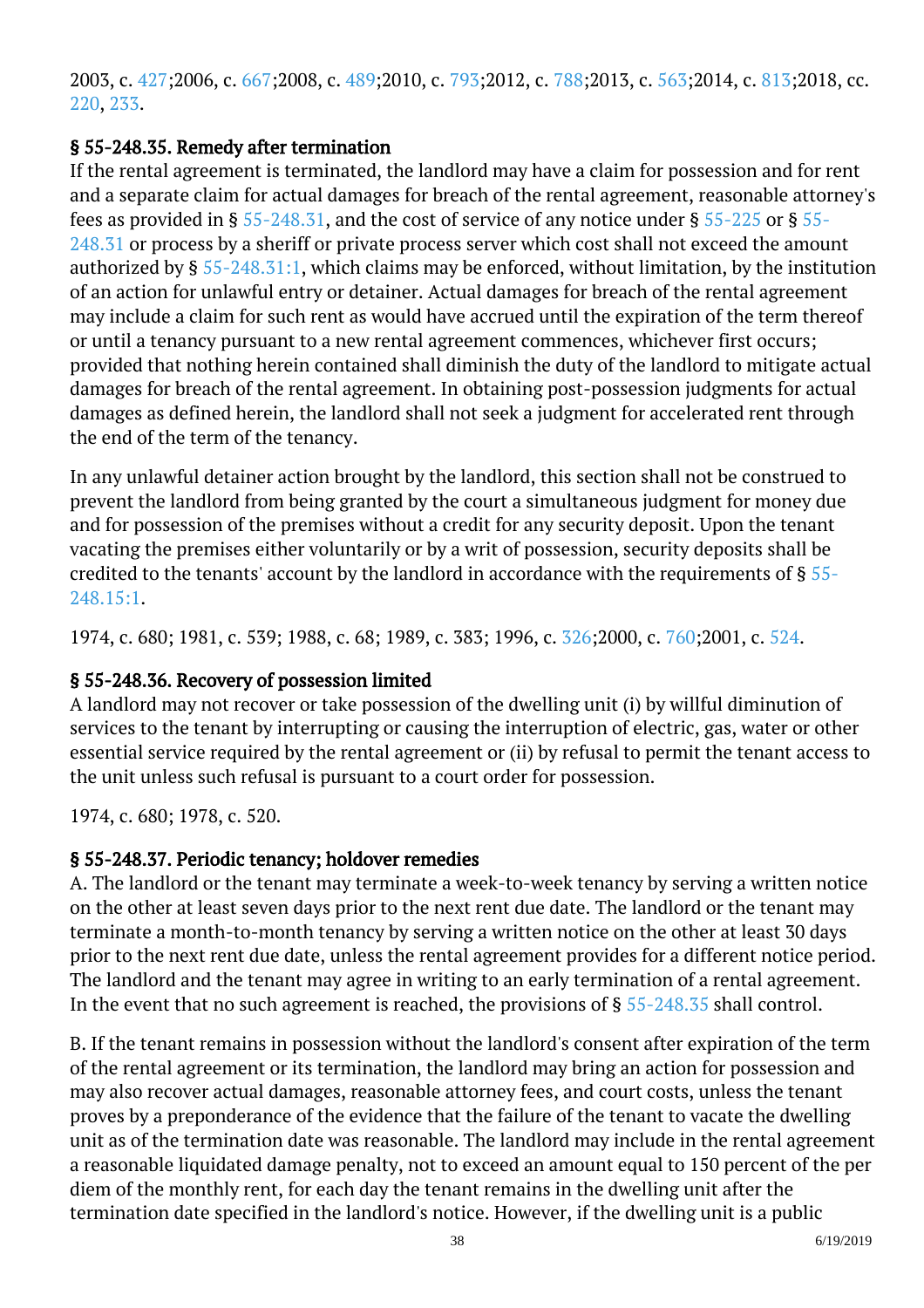housing unit or other housing unit subject to regulation by the Department of Housing and Urban Development, any liquidated damage penalty shall not exceed an amount equal to the per diem of the monthly rent set out in the lease agreement. If the landlord consents to the tenant's continued occupancy, § [55-248.7](http://law.lis.virginia.gov/vacode/55-248.7/) applies.

C. In the event of termination of a rental agreement and the tenant remains in possession with the agreement of the landlord either as a hold-over tenant or a month-to-month tenant and no new rental agreement is entered into, the terms of the terminated agreement shall remain in effect and govern the hold-over or month-to-month tenancy, except that the amount of rent shall be either as provided in the terminated rental agreement or the amount set forth in a written notice to the tenant, provided that such new rent amount shall not take effect until the next rent due date coming 30 days after the notice.

1974, c. 680; 1977, c. 427; 1982, c. 260; 2004, c. [123;](http://lis.virginia.gov/cgi-bin/legp604.exe?041+ful+CHAP0123)2005, c. [805;](http://lis.virginia.gov/cgi-bin/legp604.exe?051+ful+CHAP0805)2009, c. [663;](http://lis.virginia.gov/cgi-bin/legp604.exe?091+ful+CHAP0663)2013, c. [563](http://lis.virginia.gov/cgi-bin/legp604.exe?131+ful+CHAP0563).

## § 55-248.38. Repealed

Repealed by Acts 2000, c. [760,](http://lis.virginia.gov/cgi-bin/legp604.exe?001+ful+CHAP0760) cl. 2.

# § 55-248.38:1. Disposal of property abandoned by tenants

If any items of personal property are left in the dwelling unit, the premises, or in any storage area provided by the landlord, after the rental agreement has terminated and delivery of possession has occurred, the landlord may consider such property to be abandoned. The landlord may dispose of the property so abandoned as the landlord sees fit or appropriate, provided he has: (i) given a termination notice to the tenant in accordance with this chapter, which includes a statement that any items of personal property left in the dwelling unit or the premises would be disposed of within the 24-hour period after termination, (ii) given written notice to the tenant in accordance with § [55-248.33](http://law.lis.virginia.gov/vacode/55-248.33/), which includes a statement that any items of personal property left in the dwelling unit or the premises would be disposed of within the 24-hour period after expiration of the seven-day notice period, or (iii) given a separate written notice to the tenant, which includes a statement that any items of personal property left in the dwelling unit or the premises would be disposed of within 24 hours after expiration of a 10-day period from the date such notice was given to the tenant. Any written notice to the tenant shall be given in accordance with § [55-248.6.](http://law.lis.virginia.gov/vacode/55-248.6/) The tenant shall have the right to remove his personal property from the dwelling unit or the premises at reasonable times during the 24-hour period after termination or at such other reasonable times until the landlord has disposed of the remaining personal property of the tenant. <sup>"</sup>

During the 24-hour period and until the landlord disposes of the remaining personal property of the tenant, the landlord shall not have any liability for the risk of loss for such personal property. If the landlord fails to allow reasonable access to the tenant to remove his personal property as provided in this section, the tenant shall have a right to injunctive or other relief as provided by law. If the landlord received any funds from any sale of abandoned property as provided in this section, the landlord shall pay such funds to the account of the tenant and apply same to any amounts due the landlord by the tenant, including the reasonable costs incurred by the landlord in selling, storing or safekeeping such property. If any such funds are remaining after application, the remaining funds shall be treated as a security deposit under the provisions of § [55-248.15:1.](http://law.lis.virginia.gov/vacode/55-248.15:1/) The provisions of this section shall not be applicable if the landlord has been granted a writ of possession for the premises in accordance with Title 8.01 and execution of such writ has been completed pursuant to § [8.01-470](http://law.lis.virginia.gov/vacode/8.01-470/).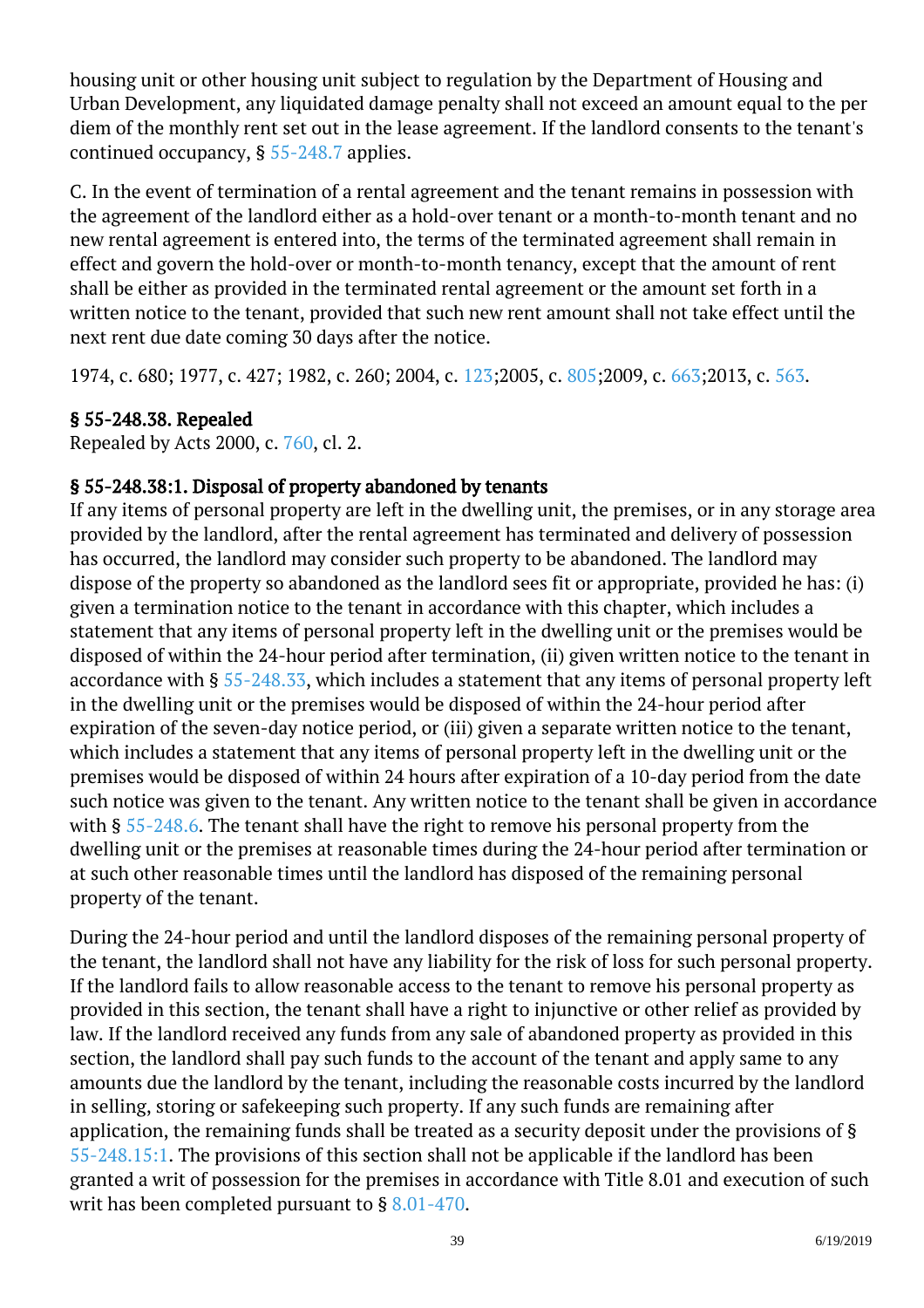Nothing herein shall affect the right of a landlord to enforce an inchoate or perfected lien of the landlord on the personal property of a tenant in a dwelling unit or on the premises leased to such tenant and the right of a landlord to distress, levy, and seize such personal property as otherwise provided by law. <sup>"</sup>

1984, c. 741; 1995, c. [228;1](http://lis.virginia.gov/cgi-bin/legp604.exe?951+ful+CHAP0228)998, c. [461;2](http://lis.virginia.gov/cgi-bin/legp604.exe?981+ful+CHAP0461)000, c. [760;2](http://lis.virginia.gov/cgi-bin/legp604.exe?001+ful+CHAP0760)002, c. [762;2](http://lis.virginia.gov/cgi-bin/legp604.exe?021+ful+CHAP0762)013, c. [563;](http://lis.virginia.gov/cgi-bin/legp604.exe?131+ful+CHAP0563)2017, c. [730](http://lis.virginia.gov/cgi-bin/legp604.exe?171+ful+CHAP0730).

# § 55-248.38:2. Authority of sheriffs to store and sell personal property removed from residential premises; recovery of possession by owner; disposition or sale

Notwithstanding the provisions of  $\S$  [8.01-156,](http://law.lis.virginia.gov/vacode/8.01-156/) when personal property is removed from a dwelling unit, the premises, or from any storage area provided by the landlord pursuant to an action of unlawful detainer or ejectment, or pursuant to any other action in which personal property is removed from the dwelling unit in order to restore the dwelling unit to the person entitled thereto, the sheriff shall oversee the removal of such personal property to be placed into the public way. The tenant shall have the right to remove his personal property from the public way during the 24-hour period after eviction. Upon the expiration of the 24-hour period after eviction, the landlord shall remove, or dispose of, any such personal property remaining in the public way. <sup>"</sup>

At the landlord's request, any personal property removed pursuant to this section shall be placed into a storage area designated by the landlord, which may be the dwelling unit. The tenant shall have the right to remove his personal property from the landlord's designated storage area at reasonable times during the 24 hours after eviction from the landlord's or at such other reasonable times until the landlord has disposed of the property as provided herein. During that 24-hour period and until the landlord disposes of the remaining personal property of the tenant, the landlord and the sheriff shall not have any liability for the risk of loss for such personal property. If the landlord fails to allow reasonable access to the tenant to remove his personal property as provided herein, the tenant shall have a right to injunctive or other relief as otherwise provided by law.

Any property remaining in the landlord's storage area upon the expiration of the 24-hour period after eviction may be disposed of by the landlord as the landlord sees fit or appropriate. If the landlord receives any funds from any sale of such remaining property, the landlord shall pay such funds to the account of the tenant and apply same to any amounts due the landlord by the tenant, including the reasonable costs incurred by the landlord in the eviction process described in this section or the reasonable costs incurred by the landlord in selling or storing such property. If any funds are remaining after application, the remaining funds shall be treated as security deposit under applicable law.

The notice posted by the sheriff setting the date and time of the eviction, pursuant to  $\S 8.01-470$  $\S 8.01-470$ , shall provide notice to the tenant of the rights afforded to tenants in this section and shall include in the said notice a copy of this statute attached to, or made a part of, this notice.

2001, c. [222;2](http://lis.virginia.gov/cgi-bin/legp604.exe?011+ful+CHAP0222)006, c. [129;2](http://lis.virginia.gov/cgi-bin/legp604.exe?061+ful+CHAP0129)013, c. [563.](http://lis.virginia.gov/cgi-bin/legp604.exe?131+ful+CHAP0563)

# § 55-248.38:3. Disposal of property of deceased tenants

A. If a tenant who is the sole tenant under a written rental agreement still residing in the dwelling unit dies, and there is no person authorized by order of the circuit court to handle probate matters for the deceased tenant, the landlord may dispose of the personal property left in the dwelling unit or upon the premises. However, the landlord shall give at least 10 days'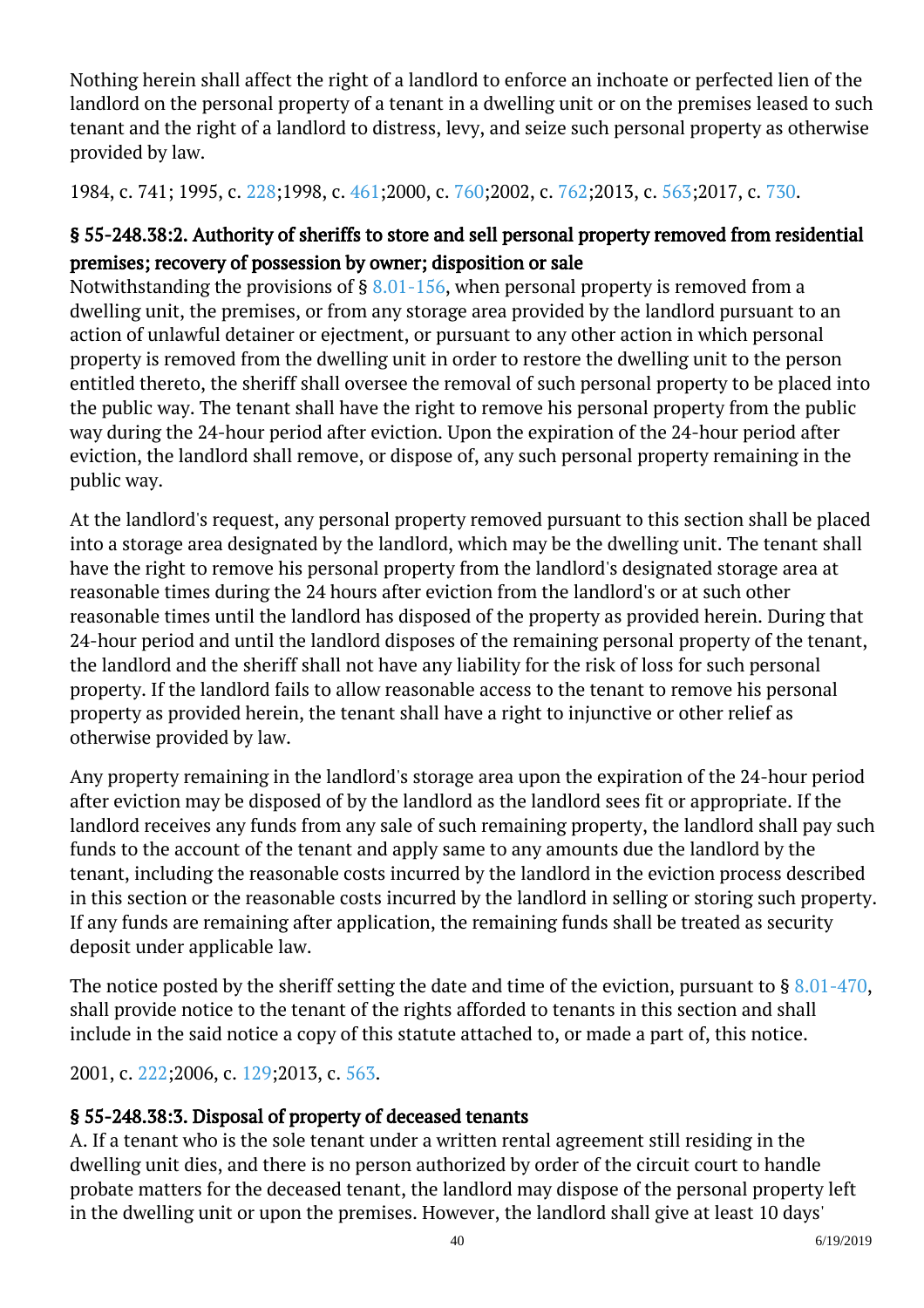written notice to (i) the person identified in the rental application, lease agreement, or other landlord document as the authorized person to contact in the event of the death or emergency of the tenant or (ii) the tenant in accordance with  $\S$  [55-248.6](http://law.lis.virginia.gov/vacode/55-248.6/) if no such person is identified in the rental application, lease agreement, or other landlord document as the authorized contact person. The notice given under clause (i) or (ii) shall include a statement that any items of personal property left in the premises would be treated as abandoned property and disposed of in accordance with the provisions of § [55-248.38:1,](http://law.lis.virginia.gov/vacode/55-248.38:1/) if not claimed within 10 days. Authorized occupants, or guests or invitees, are not allowed to occupy the dwelling unit after the death of the sole remaining tenant and shall vacate the dwelling unit prior to the end of the 10-day period. <sup>"</sup>

B. The landlord may request that such authorized contact person provide reasonable proof of identification. Thereafter, the authorized contact person identified in the rental application, lease agreement, or other landlord document may (i) have access to the dwelling unit or the premises and to the tenant records maintained by the landlord and (ii) rightfully claim the personal property of the deceased tenant and otherwise handle the affairs of the deceased tenant with the landlord.

C. The rental agreement is deemed to be terminated by the landlord as of the date of death of the tenant who is the sole tenant under a written rental agreement still residing in the dwelling unit, and the landlord shall not be required to seek an order of possession from a court of competent jurisdiction. The estate of the tenant shall remain liable for actual damages under § [55-248.35](http://law.lis.virginia.gov/vacode/55-248.35/), and the landlord shall mitigate damages as provided thereunder. Ĩ

2006, c. [820;2](http://lis.virginia.gov/cgi-bin/legp604.exe?061+ful+CHAP0820)010, c. [550;2](http://lis.virginia.gov/cgi-bin/legp604.exe?101+ful+CHAP0550)011, c. [766;2](http://lis.virginia.gov/cgi-bin/legp604.exe?111+ful+CHAP0766)014, c. [813;2](http://lis.virginia.gov/cgi-bin/legp604.exe?141+ful+CHAP0813)017, c. [730.](http://lis.virginia.gov/cgi-bin/legp604.exe?171+ful+CHAP0730)

## § 55-248.39. Retaliatory conduct prohibited

A. Except as provided in this section, or as otherwise provided by law, a landlord may not retaliate by increasing rent or decreasing services or by bringing or threatening to bring an action for possession or by causing a termination of the rental agreement pursuant to  $\S 55-222$  $\S 55-222$  or  $55-$ [248.37](http://law.lis.virginia.gov/vacode/55-248.37/) after he has knowledge that (i) the tenant has complained to a governmental agency charged with responsibility for enforcement of a building or housing code of a violation applicable to the premises materially affecting health or safety; (ii) the tenant has made a complaint to or filed a suit against the landlord for a violation of any provision of this chapter; (iii) the tenant has organized or become a member of a tenants' organization; or (iv) the tenant has testified in a court proceeding against the landlord. However, the provisions of this subsection shall not be construed to prevent the landlord from increasing rents to that charged on similar market rentals nor decreasing services that shall apply equally to all tenants.

B. If the landlord acts in violation of this section, the tenant is entitled to the applicable remedies provided for in this chapter, including recovery of actual damages, and may assert such retaliation as a defense in any action against him for possession. The burden of proving retaliatory intent shall be on the tenant.

C. Notwithstanding subsections A and B, a landlord may terminate the rental agreement pursuant to § [55-222](http://law.lis.virginia.gov/vacode/55-222/) or [55-248.37](http://law.lis.virginia.gov/vacode/55-248.37/) and bring an action for possession if: <sup>"</sup>

1. Violation of the applicable building or housing code was caused primarily by lack of reasonable care by the tenant or a member of his household or a person on the premises with his consent;

2. The tenant is in default in rent;